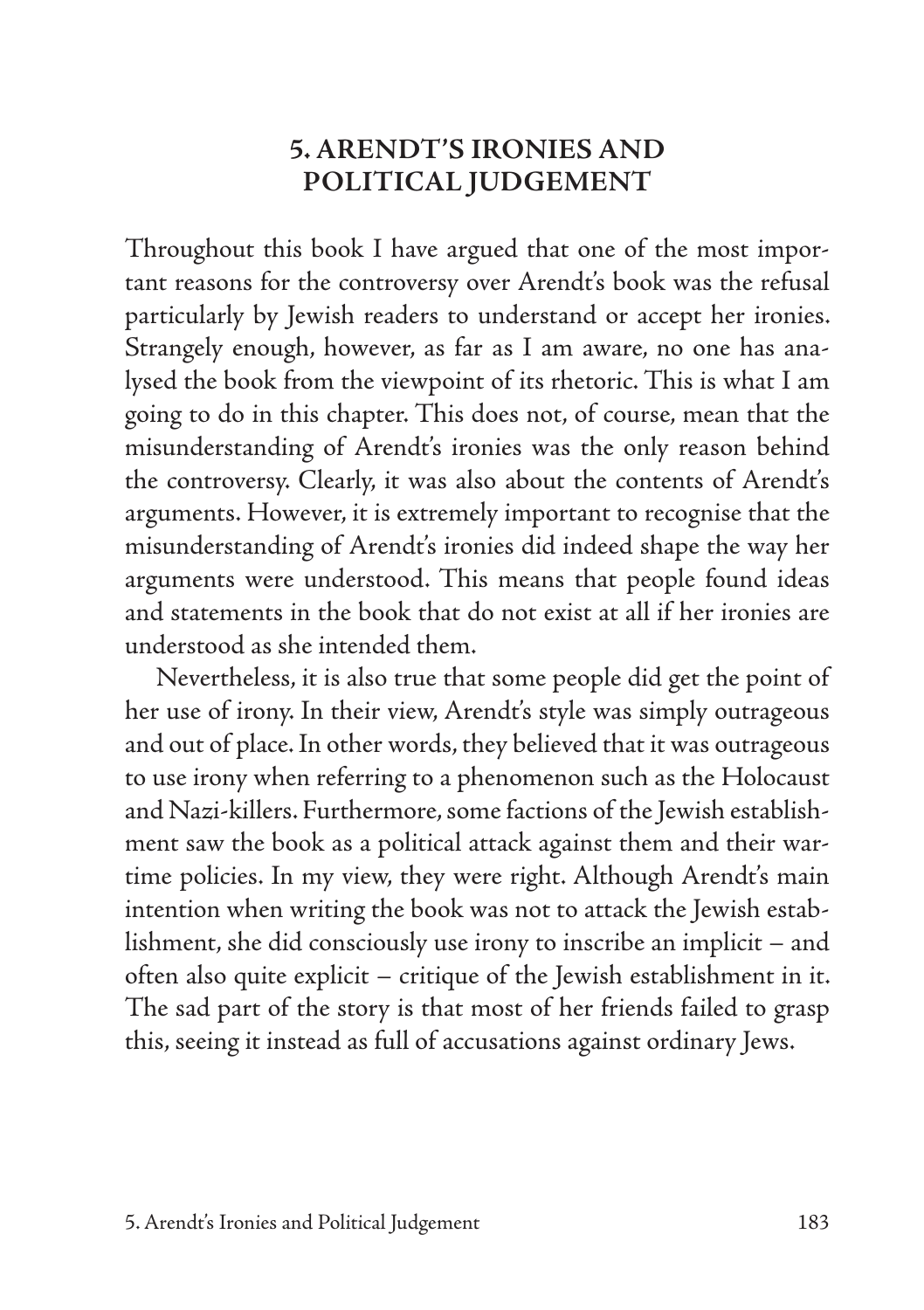## **5.1. Irony as Trope**

Generally speaking, Arendt's way of approaching and understanding reality and its events might be described as what Kenneth Burke refers to as "poetic realism", in terms of which "characters possess degrees of being in proportion to the variety of perspectives from which they can with justice be perceived" (Burke 1945/1969, 504). Burke points out that "human relationships must be substantial, related by the copulative, the 'is' of 'being'." Poetic realism seeks to place the motives of action, as is the case with the relation between the potential and the actualised (Burke 1945/1969, 505). Poetic realism, in contrast with "scientific realism", cannot confine itself to representation in a metonymic or any other reductionist one-direction sense (Burke 1945/1969, 509). Similarly to the way in which the artist proceeds from "mind" to "body", the poetic realist must take on the role of "handmaiden". This, in Burke's view, leads to the following point:

A terminology of conceptual analysis, if it is not to lead to misrepresentation, must be constructed in conformity with a representative anecdote – whereas anecdotes 'scientifically' selected for reductive purposes are not representative. (Burke 1945/1969, 510)

What, then, is a "representative anecdote"? It is a conceptual construction built in terms of tropes, particularly in terms of synecdoche but also in terms of irony. In my view, Arendt's argumentation is very much built precisely upon representative anecdotes in the Burkean sense. As we will see in the following, Arendt constructs representative anecdotes as *representative examples* of certain types of political action of individual persons. In other words, representative anecdotes constructed by Arendt almost always refer to individual persons and their political actions. More often than not Arendt includes an explicit or implicit political judgement in her accounts of these individuals. Their political conduct is not always exemplary in a positive sense. As we will see in this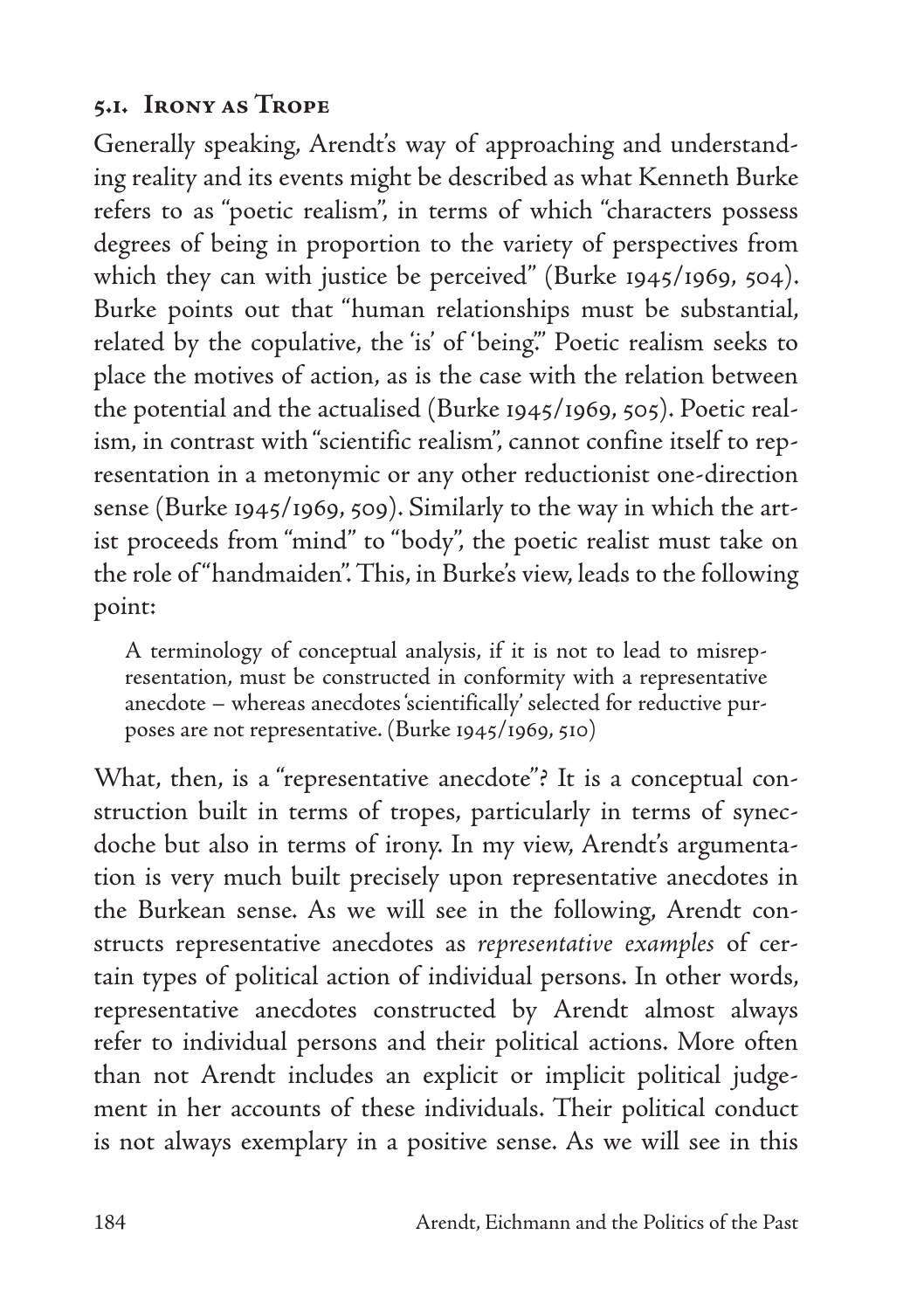chapter, Arendt often gives representative examples of politically questionable political actions.

Burke distinguishes between four "master tropes": metaphor, metonymy, synecdoche, and irony. What is important and interesting in our context is the way in which Burke connects them to the discovery and description of "the truth". As we know, Arendt attempted to report on the Eichmann trial as truthfully as she could, and it was precisely in this endeavour that she chose to use synecdoches and ironies. Nevertheless, more often than not, the four tropes overlap one another. Consequently, it is not always easy to distinguish which trope is in question at any given time. Or rather, the tropes do not always exist in their purest forms in actual texts: "Give a man but one of them, tell him to exploit its possibilities, and if he is thorough in doing so, he will come upon the other three." (Burke 1945/1969, 503) In our context here this means that it does not matter whether we are able to distinguish different tropes from each other in Arendt's texts but rather understand how and in what purpose she applies them. In addition, every literal trope corresponds to a specific "realistic" application and these applications overlap one another. Thus, perspective can be substituted for metaphor, reduction for metonymy, representation for synecdoche, and dialectic for irony (Burke 1945/1969, 503).

Burke defines metaphor as a means of seeing something in terms of something else. It tells us something about one character or quality as considered from the point of view of another character or quality. These points of view are not predetermined or limited, and it is by approaching things through a variety of perspectives that we establish their reality. What is particularly important in our context is that "the seeing of something in terms of something else involves the 'carrying-over' of a term from one realm into another, a process that necessarily involves varying degrees of incongruity in that the two realms are never identical" (Burke 1945/1969, 504). In this chapter, I will show that this carrying over of a term from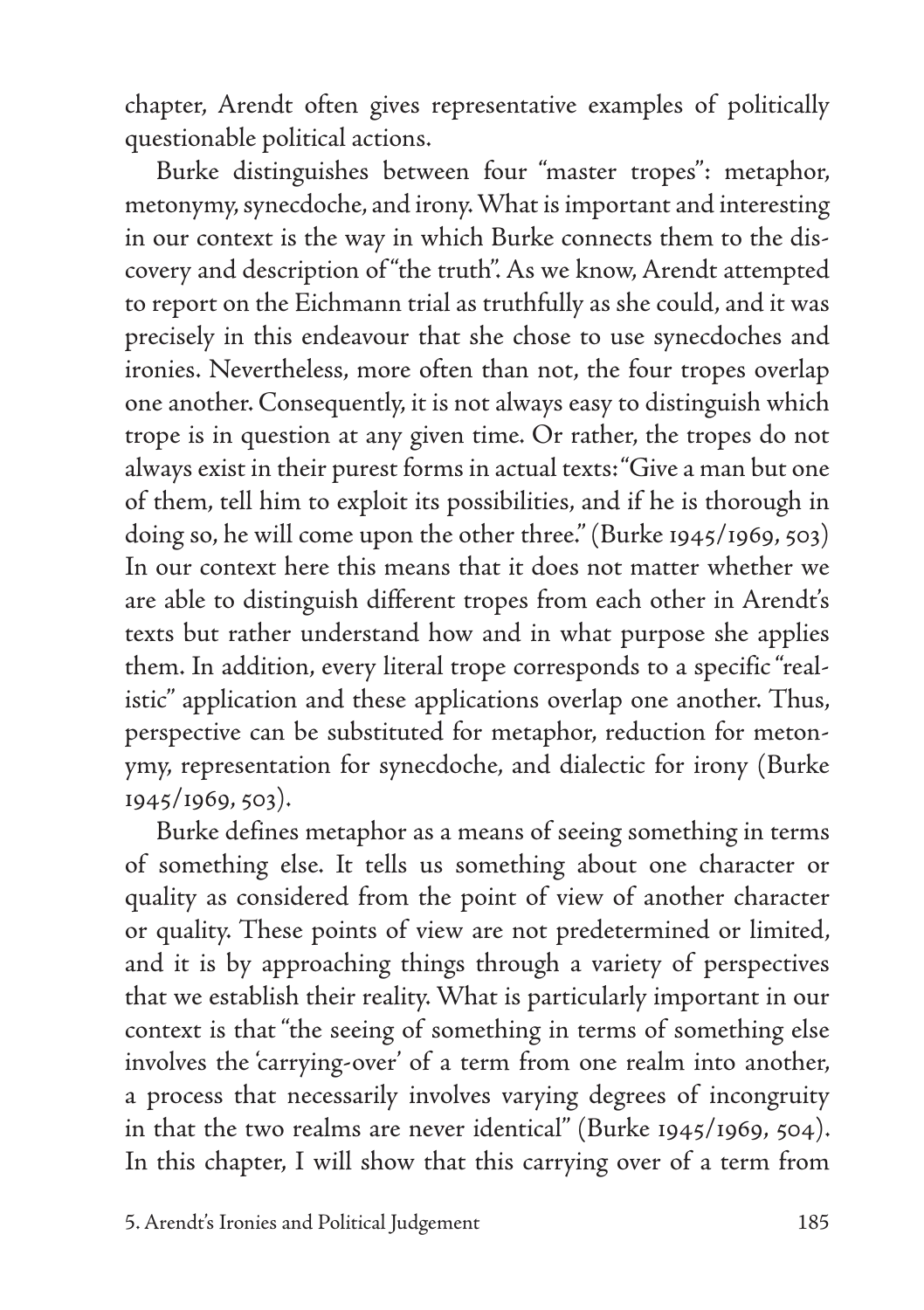one realm into another is one of Arendt's most important textual strategies in *Eichmann in Jerusalem.*

While the metaphor is somewhat "totalising" in its way of seeing something in terms of something else, metonymy might be characterised as reductive. In Burkean terms, the basic "strategy" of the metonymy is to convey some incorporeal or intangible state or matter in terms of the corporeal or the tangible. Poets alternate between metaphor and metonymy: "[P]oets regain the original relation, in reverse, by a 'metaphorical extension' back from the intangible into a tangible equivalent (the first 'carrying-over' from the material to the spiritual being compensated by a second 'carrying-over' from the spiritual back into the material); and this 'archaicizing' device we call 'metonymy'." (Burke 1945/1969, 506) In my view, this definition might be extended to apply also to Arendt's political theorisation: her theorising of the political phenomena of the world is very Burkean or "metonymic" in the way described above.

For Burke, it is important to note that as metonymy (reduction) overlaps metaphor (perspective), it also overlaps synecdoche (representation) (Burke 1945/1969, 507). Synecdoche is characterised by the relationship of convertibility between two terms so that conversions imply an integral relationship between part and whole, whole and part, container and contained, and the sign and whatever is signified (Burke 1945/1969, 507–508). Burke treats metonymy as a special application of synecdoche. While synecdoche works in both directions, stressing the relationship or connectedness between two sides of an equation, metonymy follows this path in only one direction, from quality to quantity (Burke 1945/1969, 509).

But what does Burke mean by stating that the realistic application of irony is dialectic? Does it have something to do with the Hegelian-Marxian *Aufhebung*? As far as I can see, the answer is both yes and no. Burke points out that it is much easier to follow the use of the irony-dialectic pair if one takes into account that the dialectic is in some sense equal to the dramatic. That is to say, we have to approach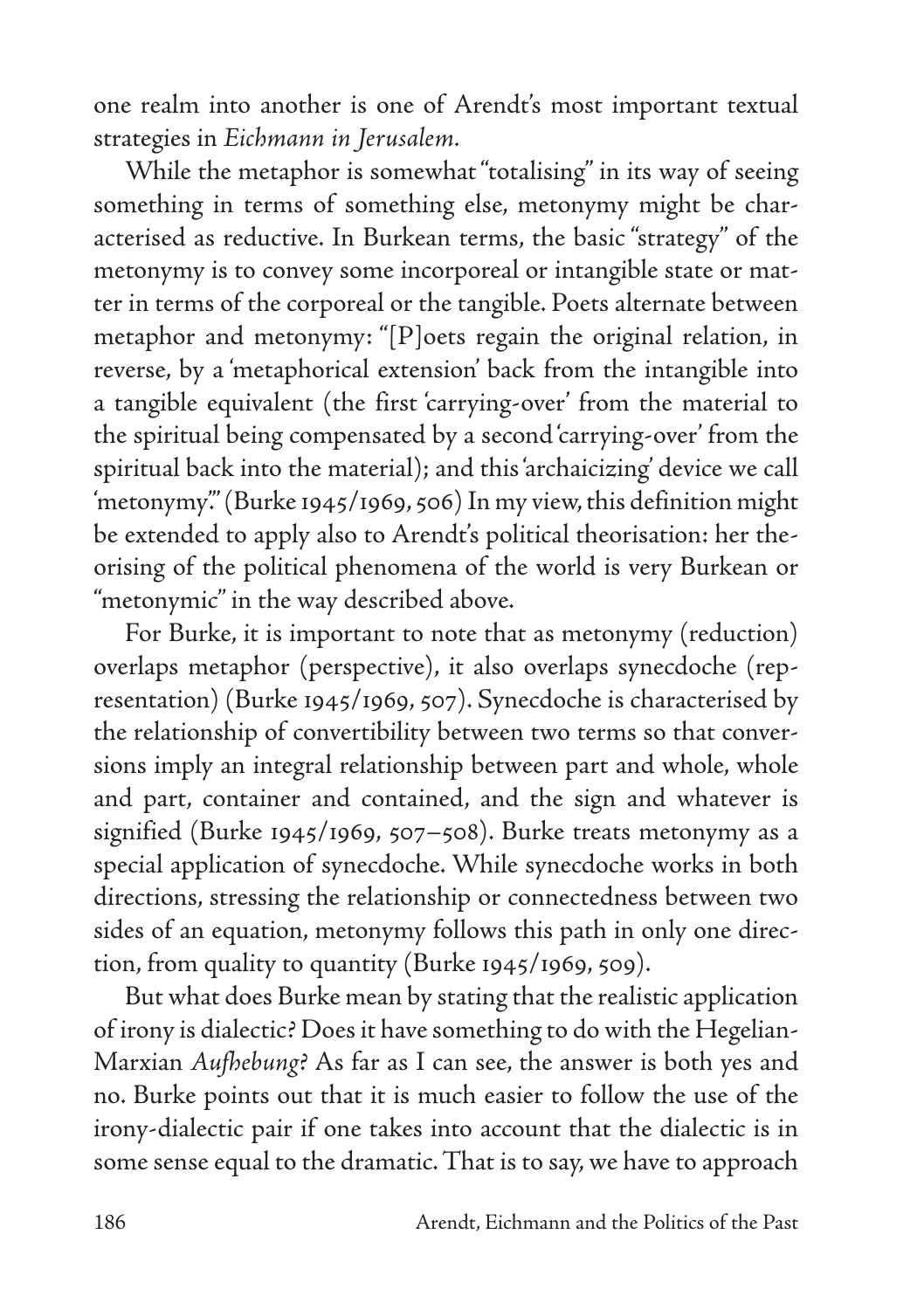human action as drama. The role of an actor in drama involves properties both intrinsic to the agent and developed in relation to the scene and other agents. Similarly, the summarisations, the ideas, also possess properties derived both from the agent and the various factors with which the agent is in a relationship: "Where the ideas are in action, we have drama; where the agents are in ideation, we have dialectic." (Burke 1945/1969, 512)

Irony arises when one attempts to use the interaction of terms with one another to produce something which uses all of them. In this context, irony arises because none of the participating sub-perspectives can be treated as either precisely right or precisely wrong. The sub-perspectives in question are not the "truths" of the matter but rather voices, personalities, or positions, which integrally affect one another. When the dialectic (ironic) is properly formed, these voices represent the number of characters needed to produce the total development, i.e. they produce an irony (Burke 1945/1969, 512).

More often than not, irony is built upon synecdochic reversible pairs such as disease-cure, hero-villain, and active-passive. We see irony if we understand the function of the disease in "perfecting" the cure, or the function of the cure in "perpetuating" the influences of the disease (Burke 1945/1969, 512). The dialectic/dramatic/ironic explicitly attempts to establish a distinct set of characters, all of which are on the bias with each other. The sub-certainties of an irony are neither true nor false, but rather contributory (Burke 1945/1969,  $512 - 513$ ).

For Burke, true irony is not "superior" to the enemy. True *humble*  irony is based on the sense of fundamental kinship with one's enemy, as one needs him, is indebted to him, does not merely exist outside of him as an observer but contains him within and is consubstantial with him (Burke 1945/1969, 514). Thus, there is no Jewish victim without a Nazi-perpetrator, no Holocaust without a mechanism of destruction. The active pairs involved in the Holocaust, indeed, dialectically (ironically) require or presuppose each other in order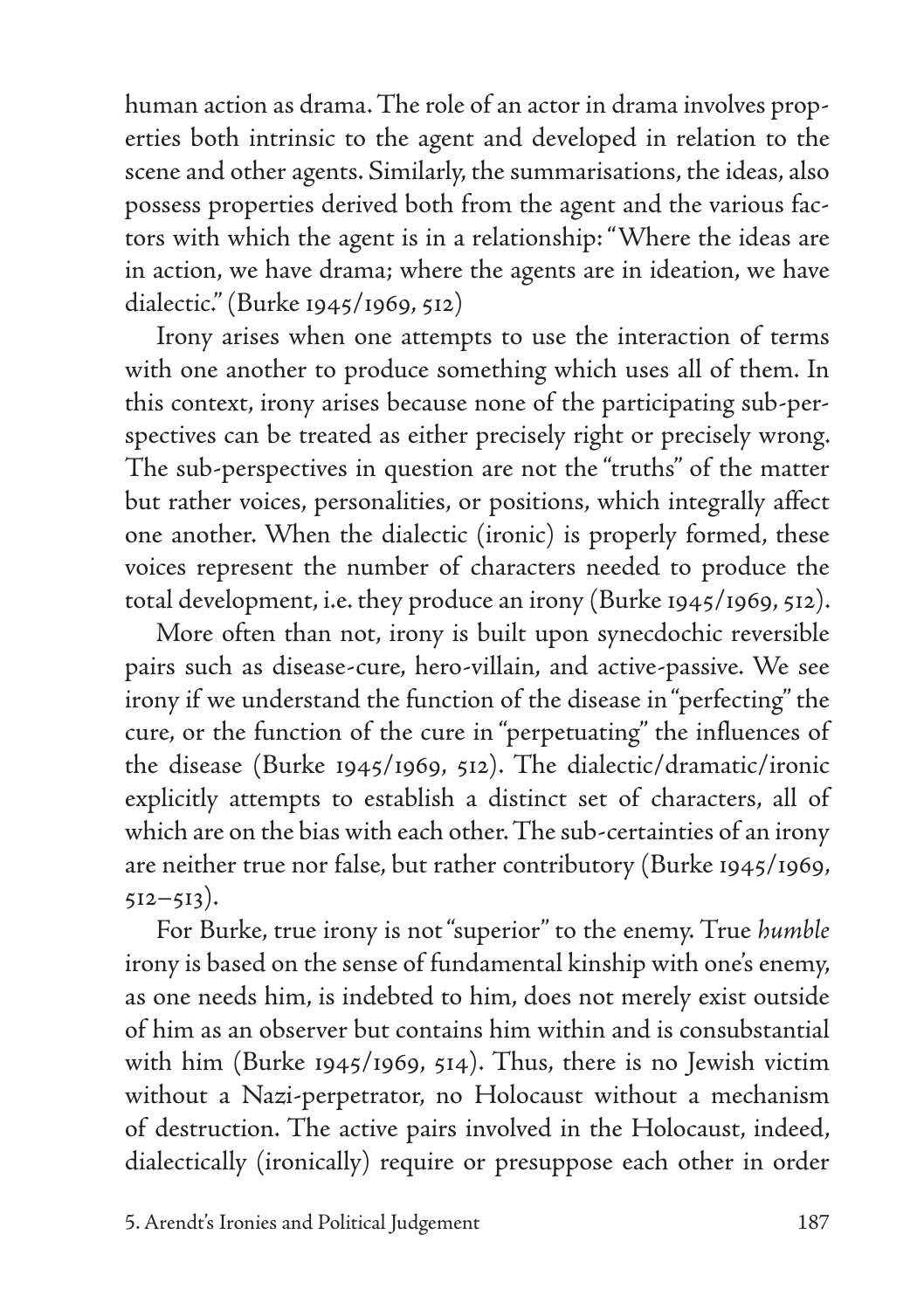to exist. However, what Arendt's readers failed to understand was that her intent in pointing out these ironies was not to say that they ought to be seen as particularly acceptable or funny. On the contrary, the paradox of the irony/dialectic is that it makes us laugh without being funny in any harmless or innocent sense of the word. Ironic laugh is cold and does not make us relax. The use of irony may also be hurtful to the reader if he or she is somehow involved in it. Arendt's readers did not understand that the humility of irony does not mean that the enemy or his qualities should be seen in exemplary or positive light. The humility of irony simply means that irony/dialectic can only arise when there exists this kind of reversible relationship between two characters that presuppose each other: if the enemy disappears, the victims disappear.

One of the reasons why irony is so difficult to understand or accept is that it always includes a tendency towards the simplification of literalness. That is to say that, although all the characters in a dramatic or dialectic development are necessary qualifiers of the definition of it, there is usually one particular character that enjoys the role of *primus inter pares*. For, as Burke observes, whereas any and all of the characters may be viewed in terms of any other, this one character may be taken as the summarising vessel, or synecdochic representative, of the development as a whole. This most representative character has a dual function, which Burke refers to as "adjectival" and "substantial". The character is adjectival in the sense that it embodies one of the qualifications necessary to the total definition, while it is substantial because it embodies the conclusions of the development as a whole. Irony is sacrificed to the simplification of literalness when this duality is neglected (Burke 1945/1969, 516).

Burke suggests the all-encompassing ironic formula: "What goes forth as A returns as non-A". For Burke, this is the basic pattern that places the essence of drama and dialectic in the strategic moment of reversal (Burke 1945/1969, 517). Thus, there is no *Aufhebung* here; it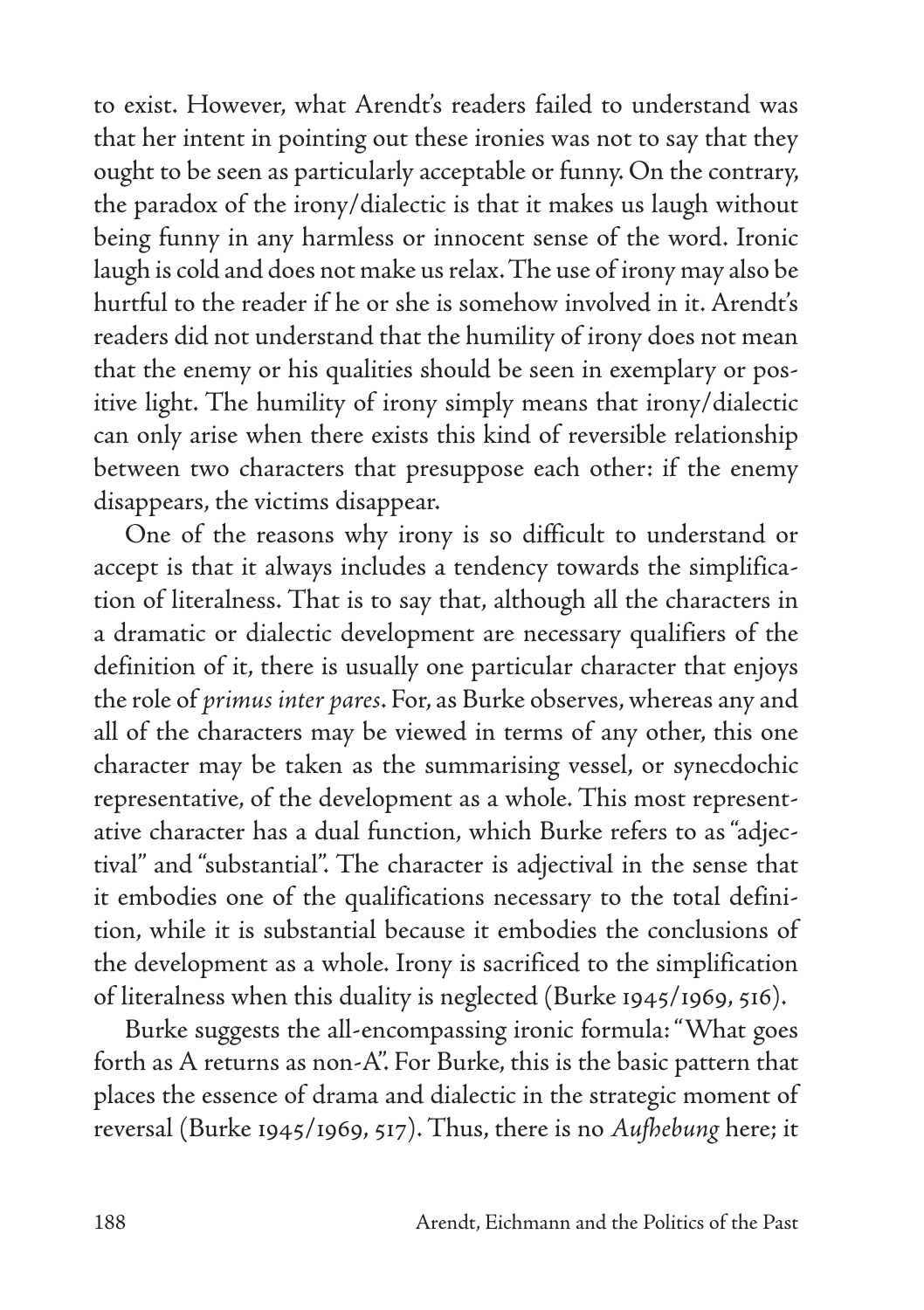is an interpretation of human action based on an idea that it is always dramatic/ironic/dialectic and ought to be interpreted in terms of the rhetoric of irony. In other words, the Burkean dialectic/irony is not the same as the Hegelian dialectic because the strategic moment of reversal does not produce any transcendence or synthesis. The dialectic does not transcend the characters to some higher lever of being. The irony simply points to the ambivalent as opposed to antithetical nature of human action. In our context it is important to understand that irony is a very sharp means to recognising and revealing political aspects of phenomena under scrutiny.

In the following subchapters, I will reread Arendt's ironies in terms of the Burkean tropes discussed above. My aim is not to carry out an exhaustive reading of the entire book. Instead, I will more closely examine the three themes that caused most of the controversy. They are the themes of Jewish cooperation and the role of Jewish leadership, Arendt's thesis of the collapse of political judgement, and the character of Eichmann's evil.

# **5.2. "The Darkest Chapter of the Whole Dark Story"**

Arendt's critique of Jewish cooperation and the Jewish leadership was included in her third article in the *New Yorker,* published on 2 March 1963, which became Chapter VII in the book entitled *The Wannsee Conference, or Pontius Pilate*. The chapter focused mainly on the execution of the Final Solution, and its basic question was: How had it been possible to organise and execute such an enormous operation of destruction without significant resistance from either Jewish victims or gentile bystanders? Arendt pointed out that mere compliance would never have been sufficient to either smooth out all the enormous difficulties of such a huge operation or to soothe the consciences of those operators who had been brought up on the biblical commandment "Thou shalt not kill" (Arendt 1963/1965, 115). Arendt refers to Eichmann's statement according to which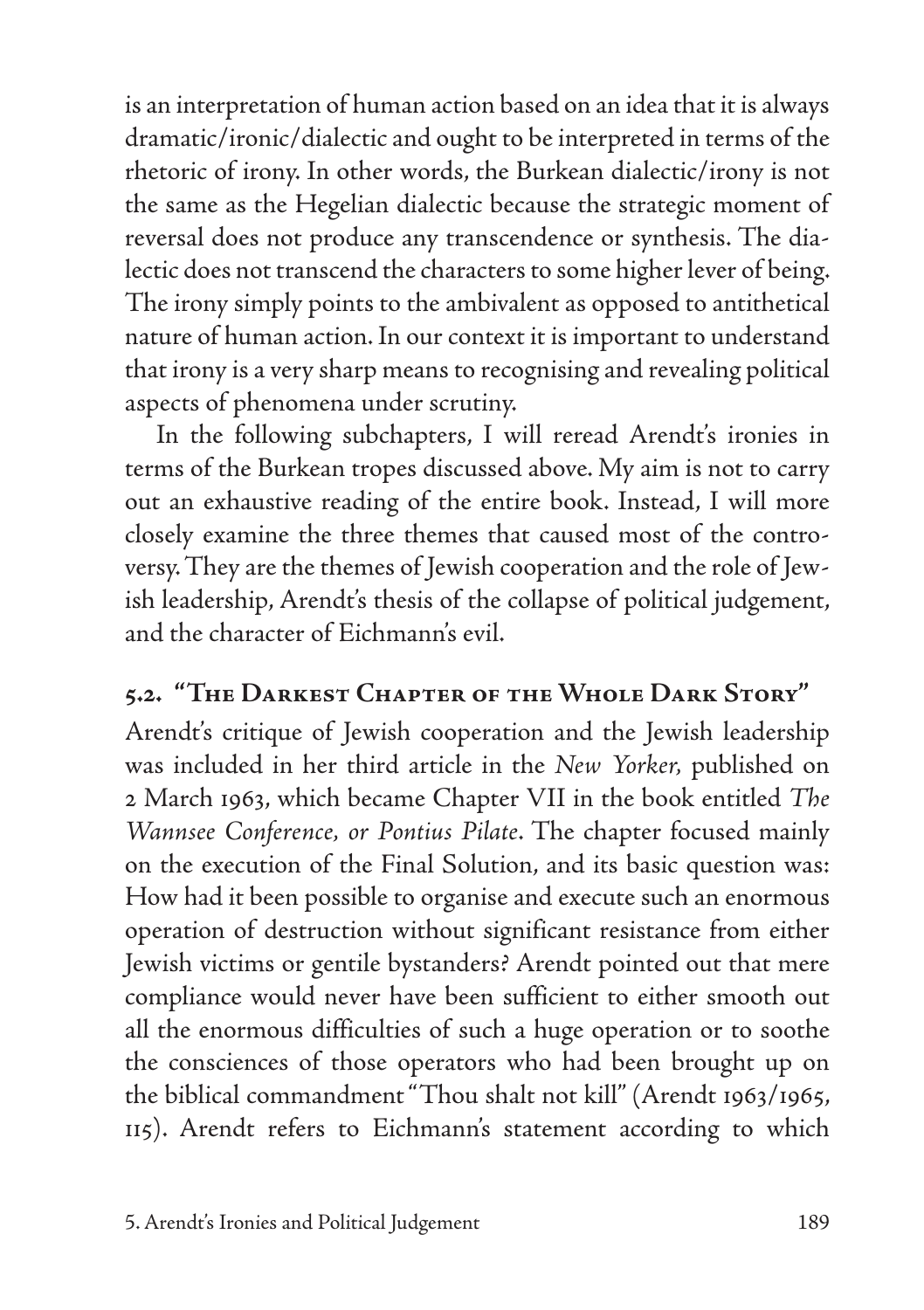Heydrich "expected the greatest difficulties" and ironically remarks that he could not have been more wrong (Arendt 1963/1965, 113). There is already an irony present here: an enterprise that had been expected to be extremely difficult to carry out turned out to proceed surprisingly smoothly. The ease with which the Final Solution was executed was due in large part to the cooperation of the Jews in their own destruction.

In addition, the chapter deals with Eichmann's role in the execution of the Final Solution. As we saw earlier, Gideon Hausner, the chief prosecutor at the trial, did everything in his power to prove that Eichmann was the *primus motor* of the destruction of the Jews. Arendt, on the other hand, attempted to highlight all the ironies of a situation in which a group of important Nazi functionaries joined forces in order to organise an enterprise that seemed daunting and challenging even to them: "[T]he Final Solution, if it was to be applied to the whole of Europe, clearly required [...] the active cooperation of all Ministries and of the whole Civil Service." (Arendt 1963/1965, 112)

Those who were present, "the Ministers themselves", were tough guys, "Party members of long standing", as an irony of cleansing had already taken place within the Party: "[T]hose who in the initial stages of the regime had merely 'coordinated' themselves, had been replaced." The trouble was that these remaining men were not easily replaceable and "Hitler had tolerated them, just as Adenauer was to tolerate them [...]." (Arendt 1963/1965, 112)

The second irony that emerged was related to the agenda of the meeting. Before being able to get to the matter proper of the meeting, the participants had to settle some "complicated legal questions", "such as the treatment of half- and quarter-Jews – should they be killed or only sterilised?" Only after these questions had been settled could the Nazi functionaries proceed to the discussion of the "various types of possible solutions to the problem", that is to say, the various methods of killing (Arendt 1963/1965, 113).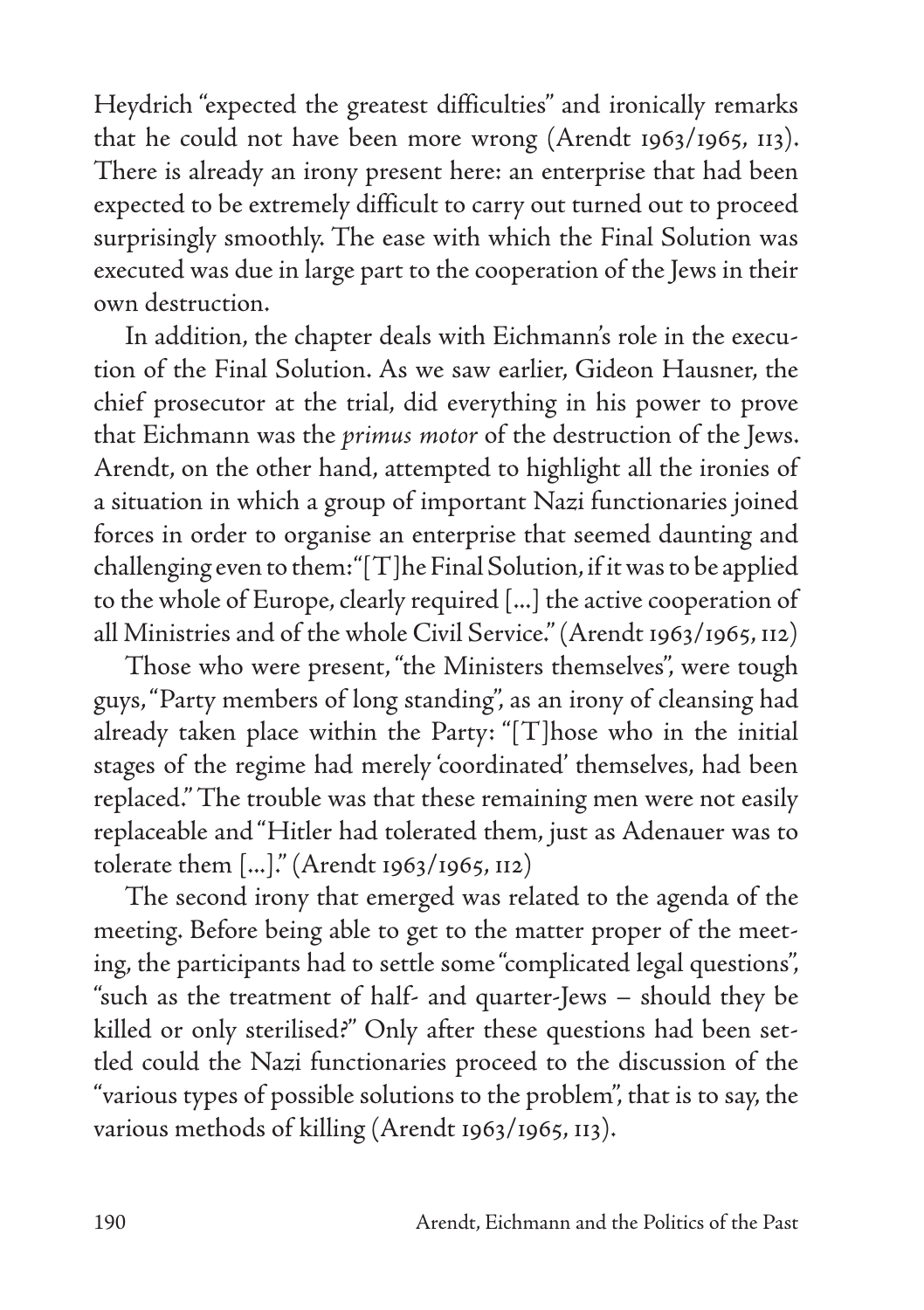Eichmann acted as secretary of the meeting. Again, Arendt ironically remarks that it was a very important day for a man who "had never before mingled socially with so many high 'personages'." (Arendt 1963/1965, 113) For Eichmann, the climax of the meeting was reached when he for the first time in his life saw Heydrich smoke and drink after the meeting ended (Arendt 1963/1965, 114).

The next irony Arendt chose to highlight was the falsehood of Eichmann's modesty. This is related to the parallel Eichmann drew between the administrative structures of the Catholic Church and certain biblical stories and the Nazi officials. First, he called the participants of the meeting "the Popes of the Third Reich". Then, he tried to hide behind them by refusing to take responsibility for his own actions. He said that after these powerful men had spoken he had lost all his "doubts about such a bloody solution through violence", sensing "a kind of Pontius Pilate feeling", which made him feel free of all guilt. Arendt remarks: "Who was he to judge? Who was he 'to have [his] own thoughts in this matter'? Well, he was neither the first nor the last to be ruined by modesty." (Arendt 1963/1965, 114) Here, the irony lies in the parallel between the Popes and the Nazis on the one hand and the enormity of the Nazi enterprise and Eichmann's modesty on the other.

After having dealt with the "technical" questions of the meeting, Arendt turned to the question of what Eichmann had said about the cooperation with the Jews. She reported that Eichmann said that he knew of no one who was actually against the Final Solution, which was the most potent factor in the soothing of his own conscience: "Of course, he did not expect the Jews to share the general enthusiasm over their destruction, but he did expect more than compliance, he expected – and received, to a truly extraordinary degree – their cooperation [...] This was 'of course the very cornerstone' of everything he did [...] Without Jewish help in administrative and police work [...] there would have been either complete chaos or an impossibly severe drain on German manpower." (Arendt 1963/1965,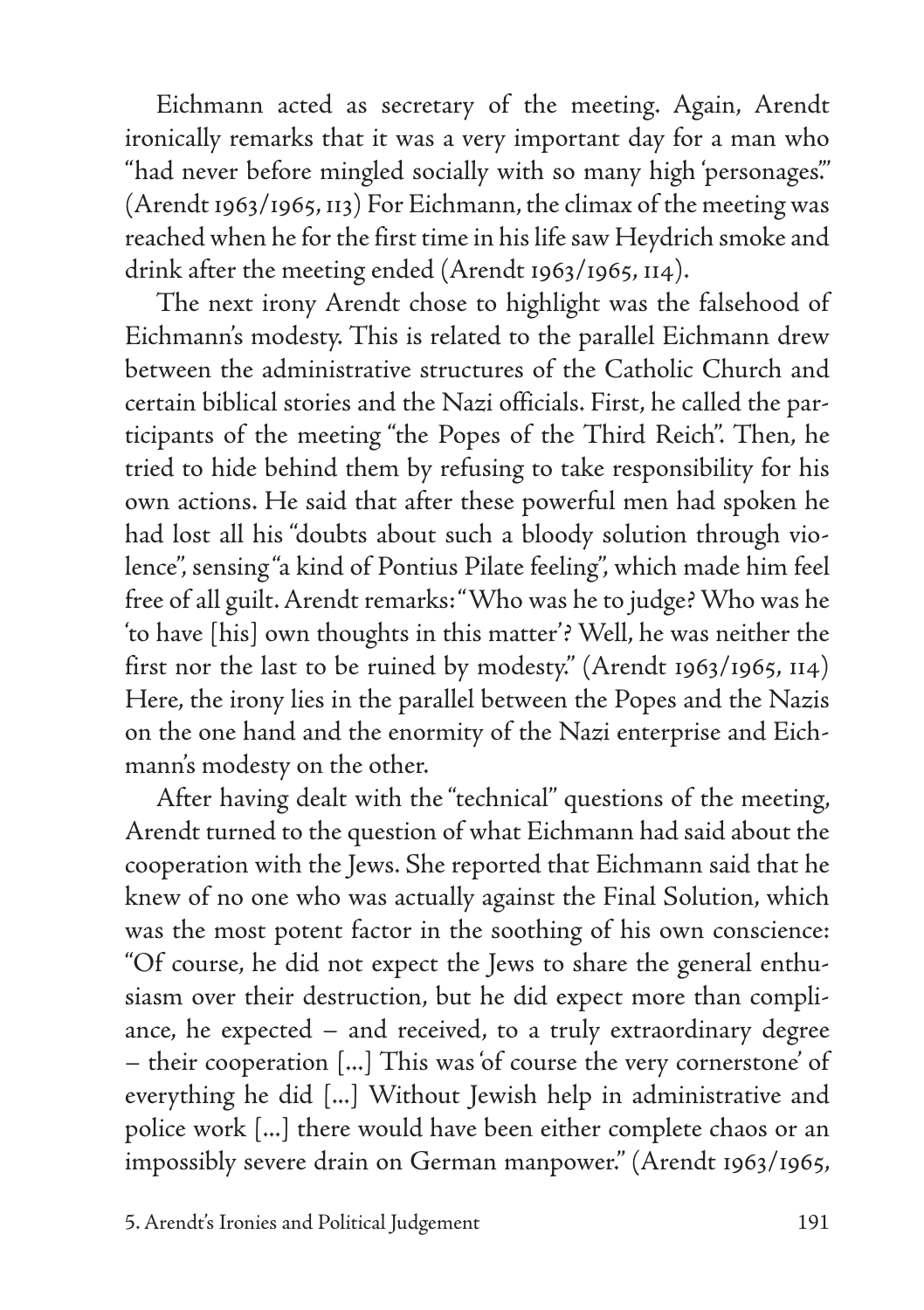117) Here, the irony is a kind of introduction to the decisive lines of the chapter, which have been quoted by almost all scholars dealing with the book:

To a Jew this role of the Jewish leaders in the destruction of their own people is undoubtedly the darkest chapter of the whole dark story [...] In the matter of cooperation, there was no distinction between the highly assimilated Jewish communities of Central and Western Europe and the Yiddish-speaking masses of the East. In Amsterdam as in Warsaw, in Berlin as in Budapest, Jewish officials could be trusted to compile the lists of persons and of their property, to secure money from the deportees to defray the expenses of their deportation and extermination, to keep track of vacated apartments, to supply police forces to help seize Jews and get them on trains, until, as a last gesture, they handed over the assets of the Jewish community in good order for final confiscation. (Arendt 1963/1965, 117–188)

The irony of these lines lies in the idea that the Nazis could count on Jewish officials to cooperate in the extermination of the Jews. Nevertheless, these lines are not, of course, meant to be exclusively ironic. Rather, they are meant to be a kind of summary of a sad fact of which most people were already aware, namely the cooperation between the Jewish and Nazi officials, which had already been revealed and discussed by a number of historians and survivors (see e.g. Poliakov 1975; Hilberg 1961; Levi 1958). It is impossible to know whether these lines alone would have been enough to arouse a storm around Arendt's report. In any case, there is something metonymical in this judgement that is strengthened by two subsequent points: the heavily synecdochic and ironic attempts to question the motives behind the action and political judgement of European Jewish leaders. The first dealt with the example of Rudolf Kastner in Hungary:

We know how the Jewish officials felt when they became instruments of murder – like captains 'whose ships were about to sink and who succeeded in bringing them safe to port by casting overboard a great part of their precious cargo'; like saviors who 'with a hundred victims save a thousand people, with a thousand ten thousand.' The truth was even more gruesome. Dr. Kastner, in Hungary, for instance, saved exactly 1684 people with approximately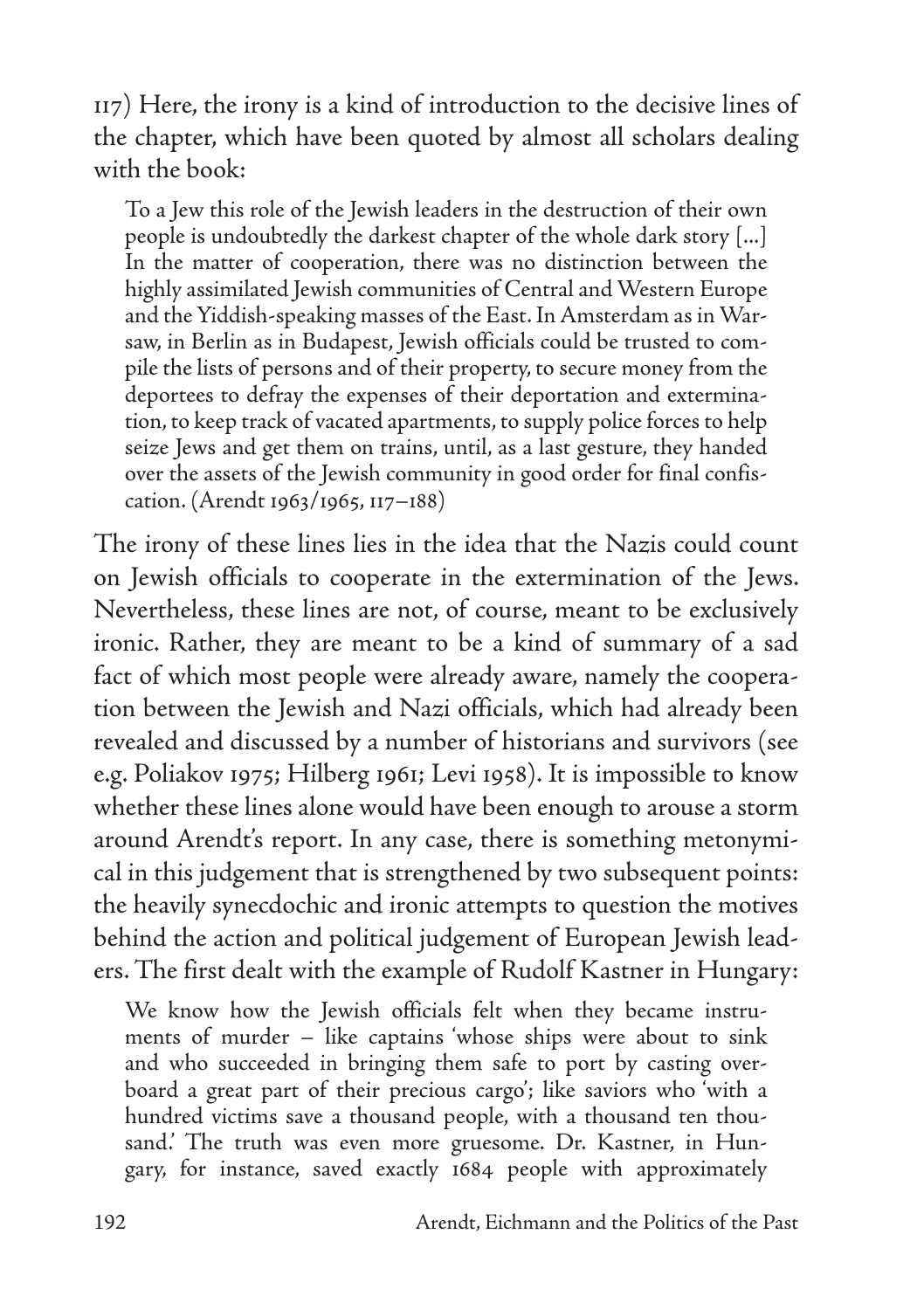476000 victims [...] 'truly holy principles' were needed 'as the guiding force of the weak human hand which puts down on paper the name of the unknown person and with this decides his life or death.' (Arendt 1963/1965, 118)

This argument alone would have been enough to make the reader understand that Arendt meant to refer to the fact that the sincerity of the Jewish rescue operations was more often than not highly questionable. She highlights the case of Rudolf Kastner as a representative example (synecdoche) of these operations. However, there is also an ironic aspect present here, as it was not enough that the deported Jews were "selected" by the Nazis; in addition, the Jewish functionaries made their own selections as to who was worth saving:

And whom did these 'holy principles' single out for salvation? Those 'who had worked all their lives for the *zibur* [community] – i.e., the functionaries – and the 'most prominent Jews,' as Kastner says in his report. (Arendt 1963/1965, 118)

The synecdoche and irony could not be clearer. The captains who cast a great part of their cargo overboard were the Jewish community leaders who relied on the hierarchical patterns of thought of the Jewish tradition discussed in Chapter One and who consequently focused all of their rescue efforts on community leaders and "prominent Jews". This did not only happen in Hungary with Kastner, but similar logic was used all over Europe.

Arendt connected another representative anecdote to the case of Kastner: the case of Leo Baeck. Her treatment of Baeck caused almost hysterical reactions among the Jews. Arendt took up Leo Baeck as representative of a typical attitude amongst well-meaning Jewish community leaders that ultimately proved to be politically stupid and ethically questionable:

No one bothered to swear the Jewish officials to secrecy; they were voluntary 'bearers of secrets,' either in order to assure quiet and prevent panic, as in Dr. Kastner's case, or out of 'humane' considerations, such as that 'living in the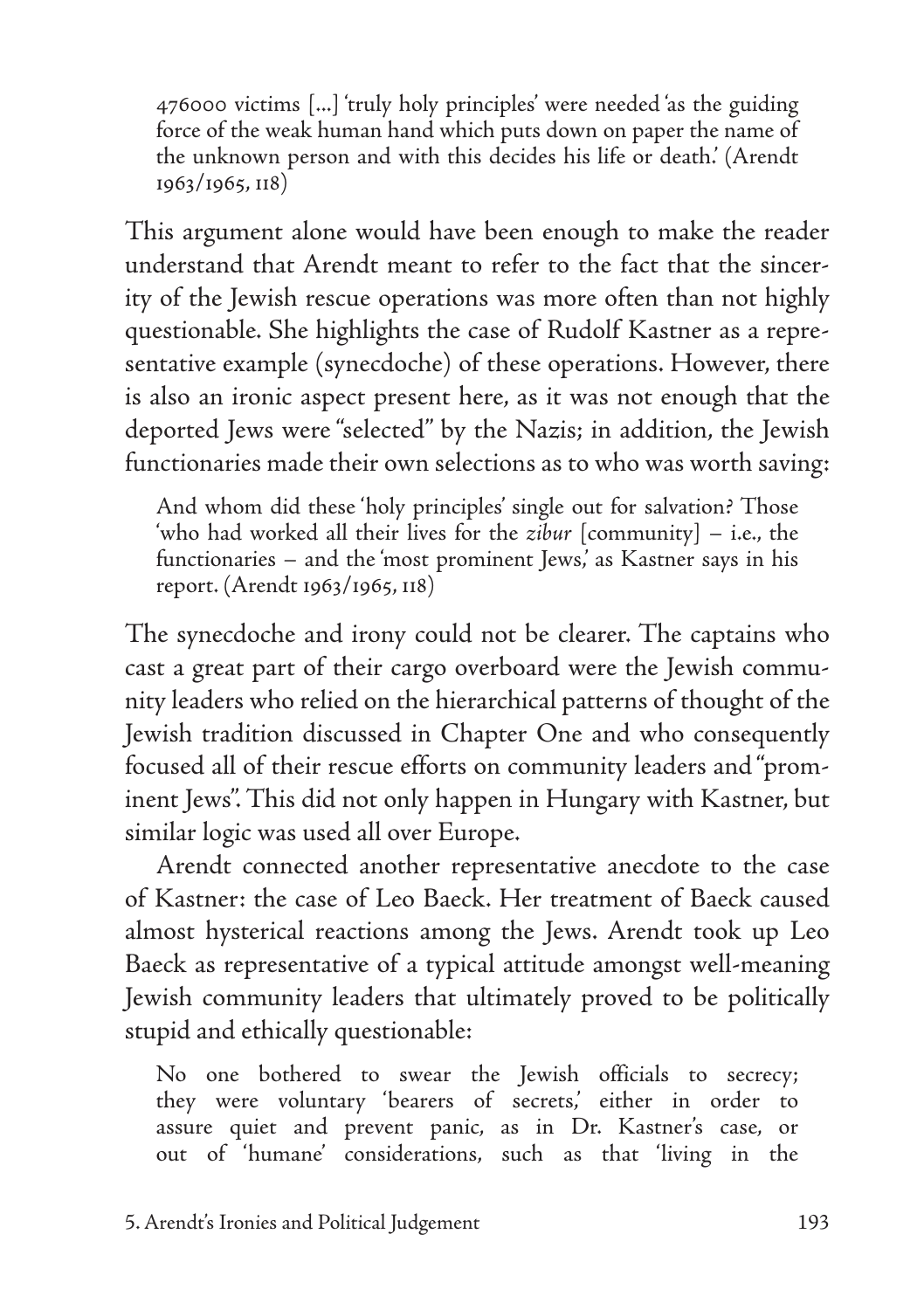expectation of death by gassing would only be the harder,' as in the case of Dr. Leo Baeck, former Chief Rabbi of Berlin. (Arendt 1963/1965,  $110)$ 

Arendt went on to report that at the trial, one witness had pointed out "the unfortunate consequences of this kind of 'humanity'," namely that people volunteered for deportation from Theresienstadt to Auschwitz and denounced those who tried to tell them the truth as insane (Arendt 1963/1965, 119). The political mistake made by Jewish leaders like Leo Baeck was that they understood cooperation in terms of the politics of lesser evil and believed that their cooperation and concealment of facts from ordinary members of the Jewish communities would avoid a great deal of suffering in a situation in which they felt they had no other choice. Leaders like Kastner pushed the policy of lesser evil to such an extreme that it resulted in a hierarchically selective rescue policy. Although Palestinian Zionists had repeatedly announced that they would accept all Jewish refugees shipped from Europe, American, and European Jewish leaders did not even try to rescue as many Jews as possible. Instead, they chose to select the most prominent Jews from the Jewish masses.

It is important to notice that this choice was problematic for Arendt in political rather than moral terms, although both aspects were involved. As we have seen above, it was politically problematic in three ways. First, it was based on the traditional hierarchy within Jewish communities between more and less important members. In terms of the policy of lesser evil, this hierarchy was put into practice by attempting to rescue as many "prominent" Jews as possible. Second, the policy of lesser evil was partly based on self-deception, as a good portion of Jewish leaders convinced themselves to believe that cooperation really was a way to mitigate the suffering of their fellow Jews. Refusing to face the situation for what it really was, they believed that their policy was based entirely on humane considerations. Third, the policy of lesser evil was partly based on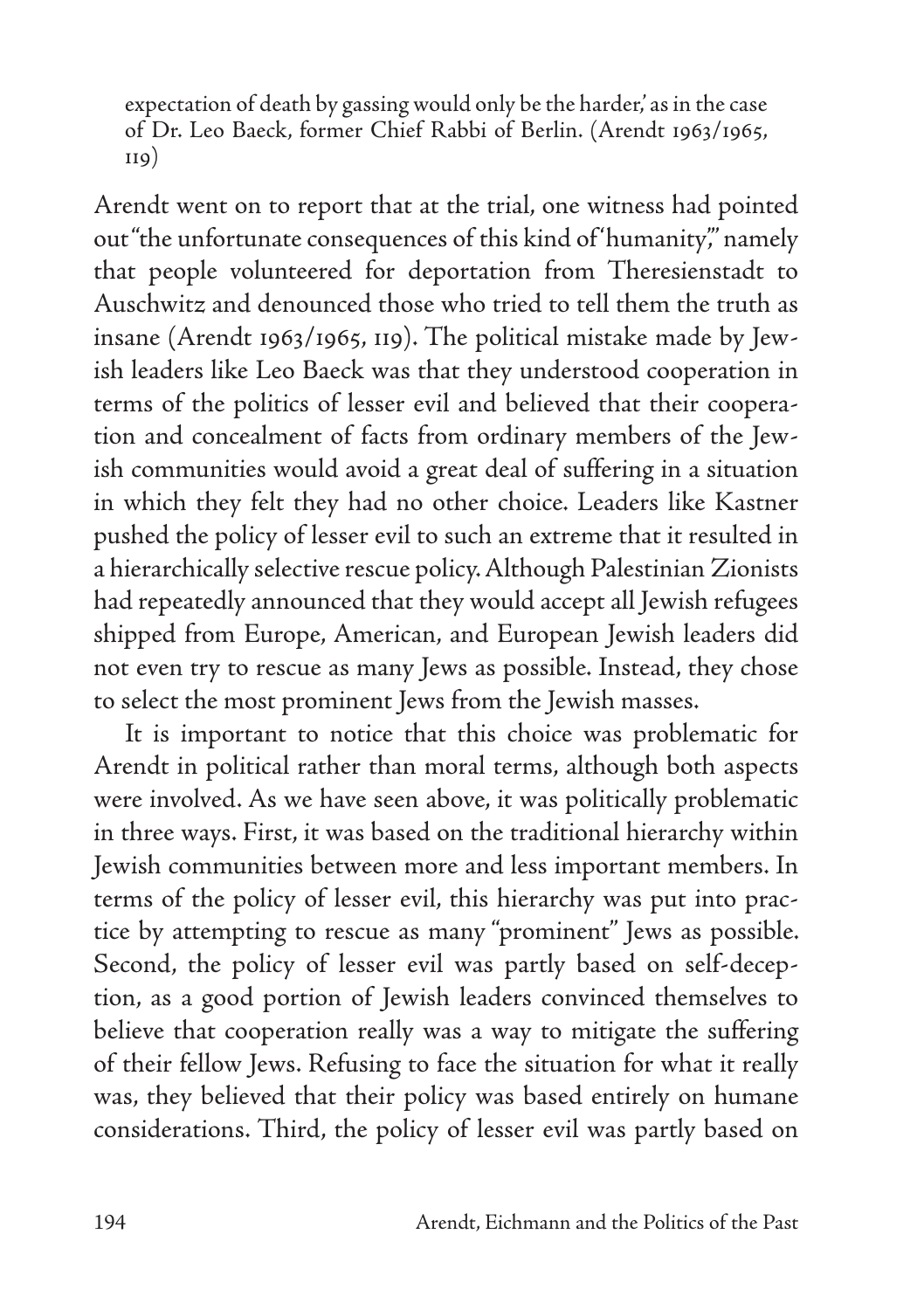lying in the form of failing to reveal all the facts of the situation to the entire community. In this way, the majority of the members of the Jewish communities were left without the possibility to personally assess the situation.

If one reads further, it turns out that Arendt was fully aware of the fact that the Jewish leadership was made up of a wide range of people, all of whom faced the situation at hand and led their people in different ways. Arendt classified the Jewish leaders into three types according to certain well known characteristics. Again, her classification is best understood in terms of synecdoche, that is to say representative examples. She mentions Chaim Rumkowski, the leader of the Jewish ghetto of Lódz, as representative of the first type. He was "called Chaim I, who issued currency notes bearing his signature and postage stamps engraved with his portrait, and who rode around in a broken-down horse-drawn carriage." (Arendt 1963/1965, 119) The representative anecdote of the second type is the above mentioned case of Leo Baeck, "scholarly, mild-mannered, highly educated, who believed Jewish policemen would be 'more gentle and helpful' and would 'make the ordeal easier'." (Arendt 1963/1965, 119) Finally, the third representative example was taken from among those "few who committed suicide – like Adam Czerniakow, chairman of the Warsaw Jewish Council, who was not a rabbi but an unbeliever, a Polish-speaking Jewish engineer, but who must still have remembered the rabbinical saying: 'Let them kill you, but don't cross the line'." (Arendt 1963/1965, 119)

Arendt presented all of these representative anecdotes as examples of politically ungifted leadership based on false or self-deceptive strategy. In the case of Rumkowski, the problem was pure selfishness and vanity. He did not work for the common good of his community, preferring instead to personally enjoy his false power, hoping, and perhaps believing, that the Germans would make an exception and save him from destruction. As for Baeck, he was simply too good a man to ever become a good politician. He was too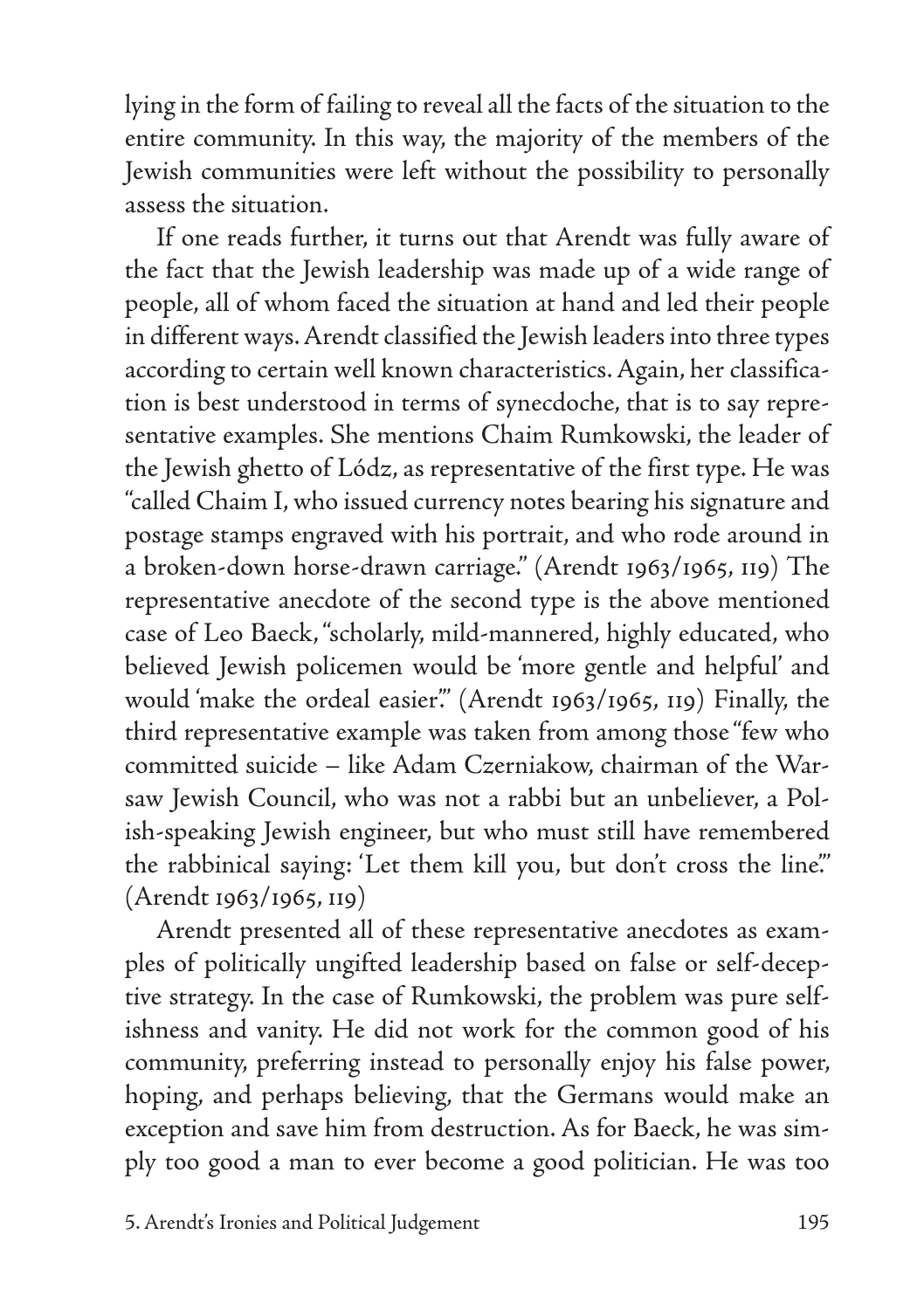credulous, sincerely believing that a policy of lesser evil could and would bring about a bearable result.

Arendt seemed to sympathise most with Czerniakow's solution, identifying in it a certain amount of deep political honesty, insight, and courage. However, his line of thought had one decisive problem. Namely, his ethics of principle led him to give priority to his own personal dignity over the consideration of whether maintaining personal dignity really was the best possible solution from the viewpoint of his community. He did not want to compromise his ethical principles and concluded that all the available alternatives were equally evil. Hence, he preferred to die a dignified death rather than to live a morally corrupt life which was doomed to destruction. In so doing, he rejected the kind of politically minded ethics of responsibility which encourage the politician to look for survival strategies within impossible situations and remind the politician of the fact that whatever he does, he is always responsible for the entire community, not only himself.

As far as I can see, what Arendt meant was that the Jewish leaders were lacking what Max Weber called the "ethics of responsibility", which a political leader should assume regardless of the situation and potential results of his decisions. Instead, they possessed and followed an ethics of principled conviction, which in Weberian terms could never lead to an acceptable political result: "For while it is a consequence of the unworldly ethic of love to say, 'resist not evil with force', the politician is governed by the contrary maxim, namely, 'You shall resist evil with force, for if you do not, you are *responsible* for the spread of evil." (Weber 1919/1994, 358)

More precisely, the Jewish leaders were confronted with the dilemma between the ethic of principled conviction and the ethic of responsibility:

We have to understand that ethically oriented activity can follow two fundamentally different, irreconcilably opposed maxims. It can follow the 'ethic of principled conviction' or the 'ethic of responsibility'. It is not that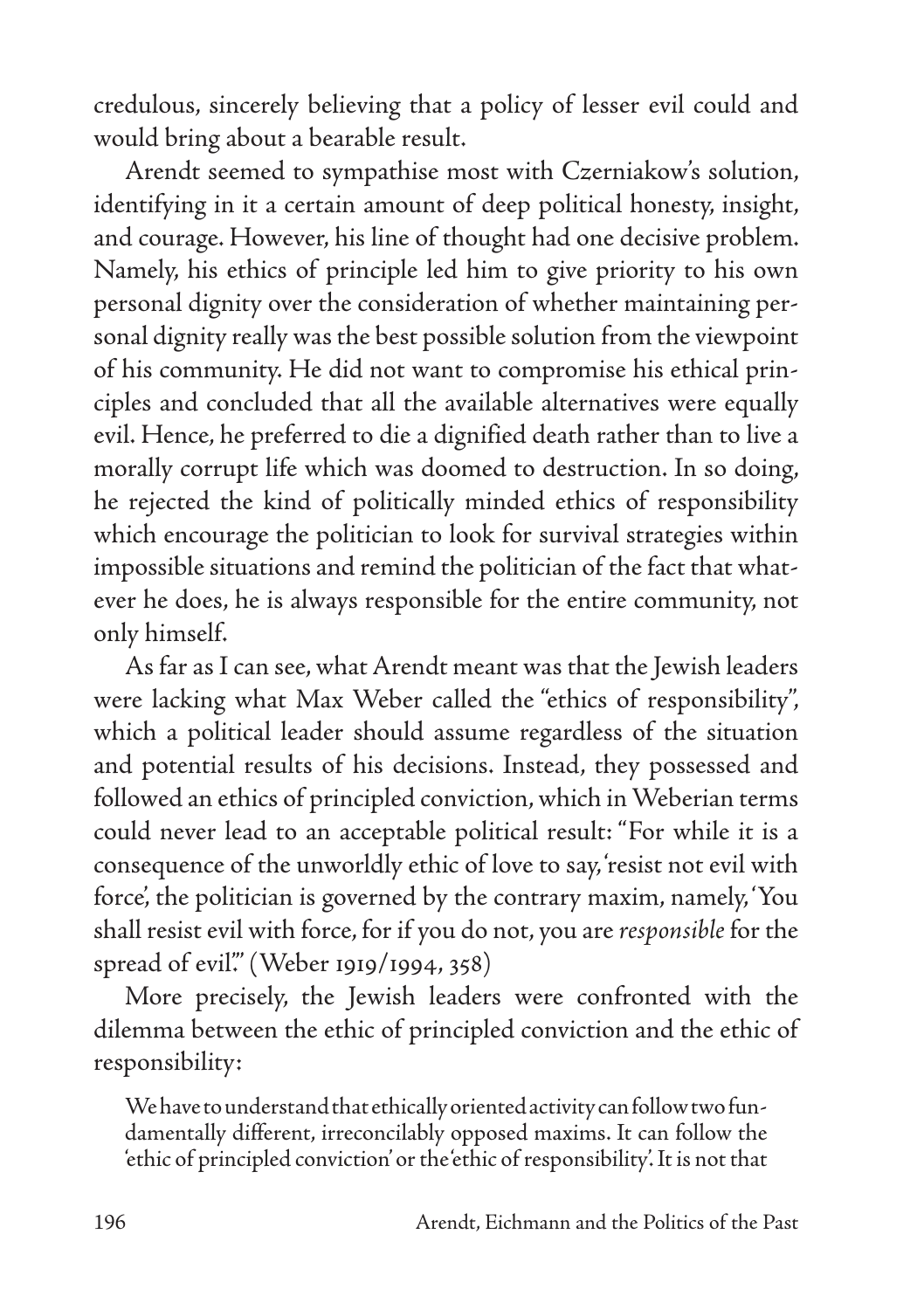the ethic of conviction is identical with irresponsibility, nor that the ethic of responsibility means the absence of principled conviction [...] But there is profound opposition between acting by the maxim of the ethic of conviction [...] and acting by the maxim of the ethic of responsibility, which means that one must answer for the foreseeable *consequences* of one's actions. (Weber 1919/1994, 359–36o)

It would, of course, be easy to argue, as many of Arendt's critics did, that this distinction cannot be applied to the situation of the Jews in the Nazi Reich because it would have been impossible for them to foresee either the results of the Nazi policy or the outcome of their own actions. In Chapter Four we have seen that this argument was frequently presented in the form of: "You were not there and consequently you cannot judge the actions of the Jews in the Nazi Reich". However, as we have seen above, most of the Jewish leaders were well aware of where the Jews were being deported. Nevertheless, in political terms, the point of Weber's argument is not this, but the politician's attitude towards his actions:

If evil consequences flow from an action done out of pure conviction, this type of person holds the world, not the doer, responsible, or the stupidity of others, or the will of God who made them thus. A man who subscribes to the ethic of responsibility, by contrast, will make allowances for precisely these everyday shortcomings in people. He has no right [...] to presuppose goodness and perfection in human beings. He does not feel that he can shuffle off the consequences of his own actions, as far as he could foresee them, and place the burden on the shoulders of others. (Weber 1919/1994, 360)

In Arendt's view, the Jewish leaders faithfully and fatefully followed the ethics of conviction because they believed that they were not responsible for their actions in the world, but only for their own souls and consciences, that is to say, to God. In other words, the most dramatic political mistake made by the Jewish leaders was their misunderstanding of the nature of worldly action and their adherence to the ethics of conviction within a politically extreme situation. As opposed to adopting a worldly, political attitude and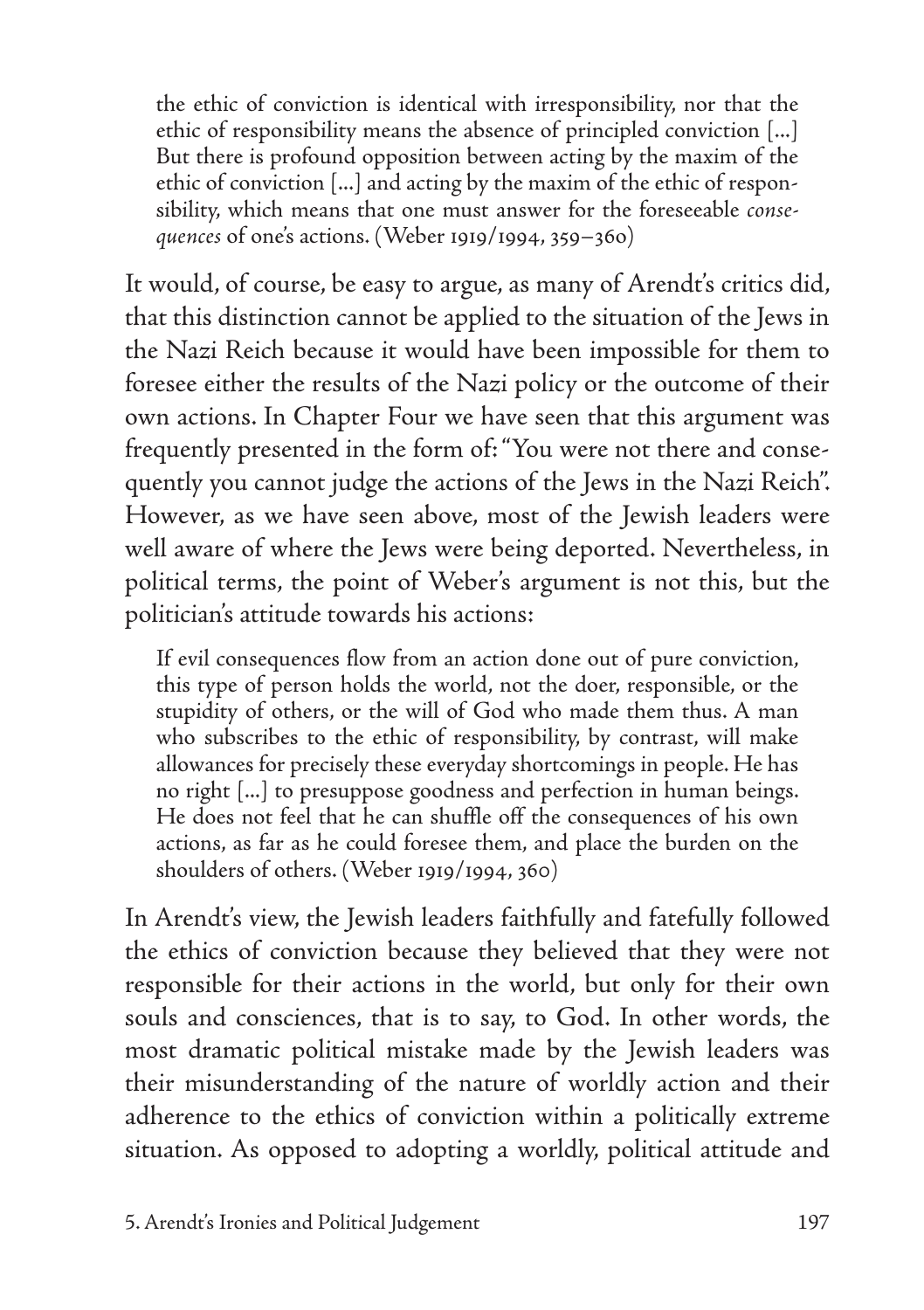forcefully resisting evil, they believed that their principal task as religious leaders was to continue following their religious principles and convictions regardless of the situation and circumstances at hand. Their political naivety was well reflected in their attitudes towards the Nazis: they did not understand that any and all convictions and principles would be entirely useless and powerless in the face of Nazi evil. In this respect, Leo Baeck represented one of the most unworldly-minded Jewish leaders of this time. Although his intentions were good, he ended up contributing to an unprecedented evil because of his antipolitical attitude towards the world and humankind. One of his most drastic mistakes was to deny his people's right to make their own assessments and decisions. By hiding some of the decisive facts of the situation at hand, Baeck denied his community the freedom of choice.

Correspondingly, one of the most dramatic misjudgements made by the American Jewish intellectuals was their inability to distinguish between the responsibility of ordinary Jews and that of the Jewish leadership. Arendt's critique of the Jews' conduct was understood to mean that all Jews, regardless of their concrete status and situation, were equally to blame for their own destruction. However, Arendt's thesis was not actually this simple and black and white. In fact, she argued – again ironically/dialectically – that there is no such thing as an entirely innocent victim in the human world and in human interactions. This argument did not stem from an attempt to blur the perpetrators' role in the destruction of the Jews, but aimed at highlighting the fact that there are always alternative strategies of action from which people can choose, even in extreme political situations. In Burkean terms, one could say that the irony inevitably included in the strategy of cooperation could have been avoided.

Furthermore, Arendt strictly distinguished between the political responsibility of the leaders of Jewish communities and the personal responsibility of an individual for himself. Arendt never blamed ordinary Jews for causing their own destruction, but instead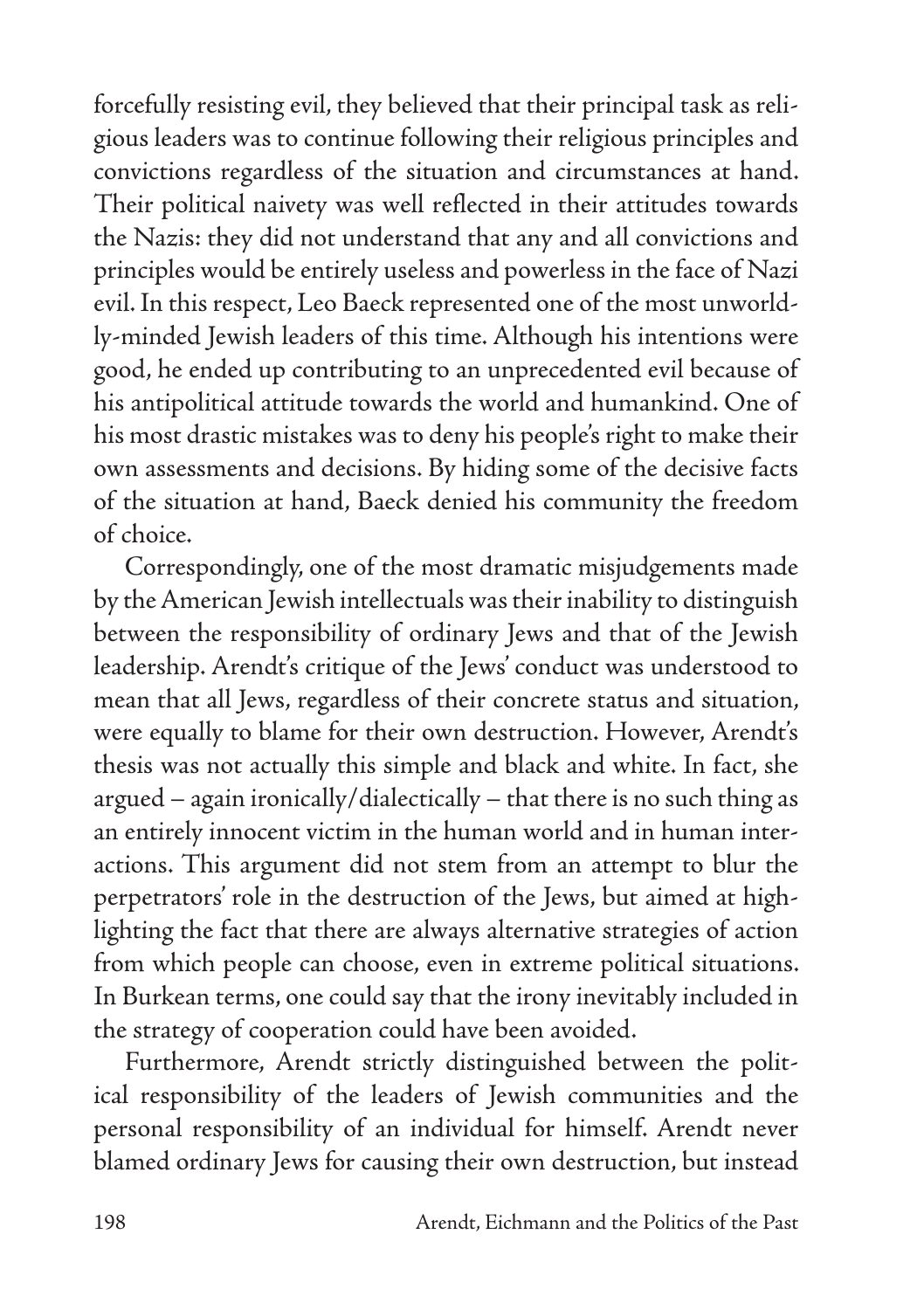accused the Jewish leadership of political short-sightedness and self-deception, which she claimed significantly contributed to the course of events.

## **5.3. The Collapse of the European Political Tradition**

The theme of the role and conduct of the Jewish leadership inevitably raised the question of whether there had been any real possibility for resistance. Again, Arendt ironically pointed out that while the legal irrelevance of the survivors' testimony became pitifully clear, the Israeli government's political intention in this matter was not difficult to assess. She argued that as a faithful henchman of Ben-Gurion, Hausner wanted "to demonstrate that whatever resistance there had been had come from Zionists, as though, of all the Jews, only Zionists knew that if you could not save your life it might still be worthwhile to save your honor'' (Arendt 1963/1965, 122).

In Arendt's view, witnesses' statements clearly showed that this was not the case, as they told the court that indeed all Jewish organisations and parties had played a role in the resistance. Consequently, "the true distinction was not between Zionists and non-Zionists but between organized and unorganized people, and, even more important, between the young and the middle-aged. To be sure, those who resisted were a minority, a tiny minority, but under the circumstances 'the miracle was' as one of them pointed out, 'that this minority existed'." (Arendt 1963/1965, 123)

In order to grasp Arendt's point here, one has to understand what she meant by "circumstances". For her, the real miracle was the fact that there was a tiny minority which had resisted even under the circumstances in which both the Jews and the Nazis did everything in their power to make resistance impossible:

True it was that the Jewish people as a whole had not been organized, that they had possessed no territory, no government, and no army, that, in the hour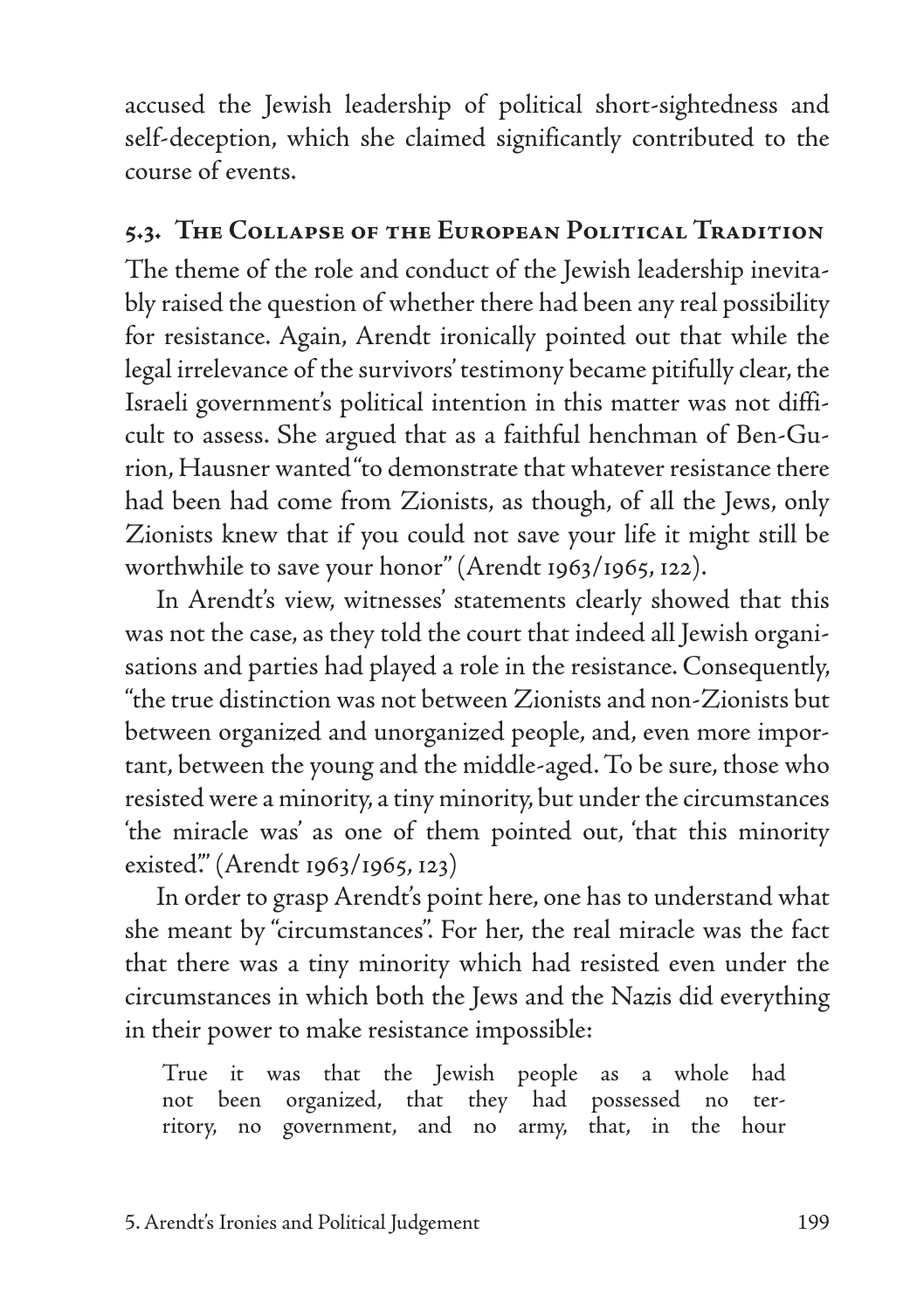of their greatest need, they had no government-in-exile to represent them among the Allies (the Jewish Agency for Palestine, under Dr. Weizmann's presidency, was at best a miserable substitute), no caches of weapons, no youth with military training. But the whole truth was that there existed Jewish community organizations and Jewish party and welfare organizations on both the local and the international level. Wherever Jews lived, there were recognized Jewish leaders, and this leadership, almost without exception, cooperated in one way or another, for one reason or another, with the Nazis. The whole truth was that if the Jewish people had really been unorganized and leaderless, there would have been chaos and plenty of misery but the total number of victims would hardly have been between four and a half and six million people. (Arendt 1963/1965, 125)

For Arendt, the real tragedy was not that the Jews had been completely unorganised and lacked leadership, but that they were organised in a dramatically faulty way. Instead of organising its people into a resistance or engineering a mass escape while there still was time, the Jewish leadership chose to cooperate with the enemy. This fateful decision stemmed from the ancient survival strategy of the Jewish communities of negotiating and making concessions with gentiles in order to alleviate their oppression. A mechanical application of the same policy with the Nazi-enemy led to a loss of political judgement. The Jewish leadership was incapable of accurately judging the Nazi policy and was unable to see that this time the strategy of concessions was doomed to fail.

Nevertheless, it is important to bear in mind that Arendt did not argue that the Jews were the only ones who lost their capacity for judgement. On the contrary, she viewed the conduct of the Jewish leadership as merely one dimension of a wider phenomenon which ruined the entire European political culture:

I have dwelt on this chapter of the story, which the Jerusalem trial failed to put before the eyes of the world in its true dimensions, because it offers the most striking insight into the totality of the moral collapse the Nazis caused in respectable European society – not only in Germany but in almost all countries, not only among the persecutors but also among the victims. (Arendt 1963/1965, 125–126)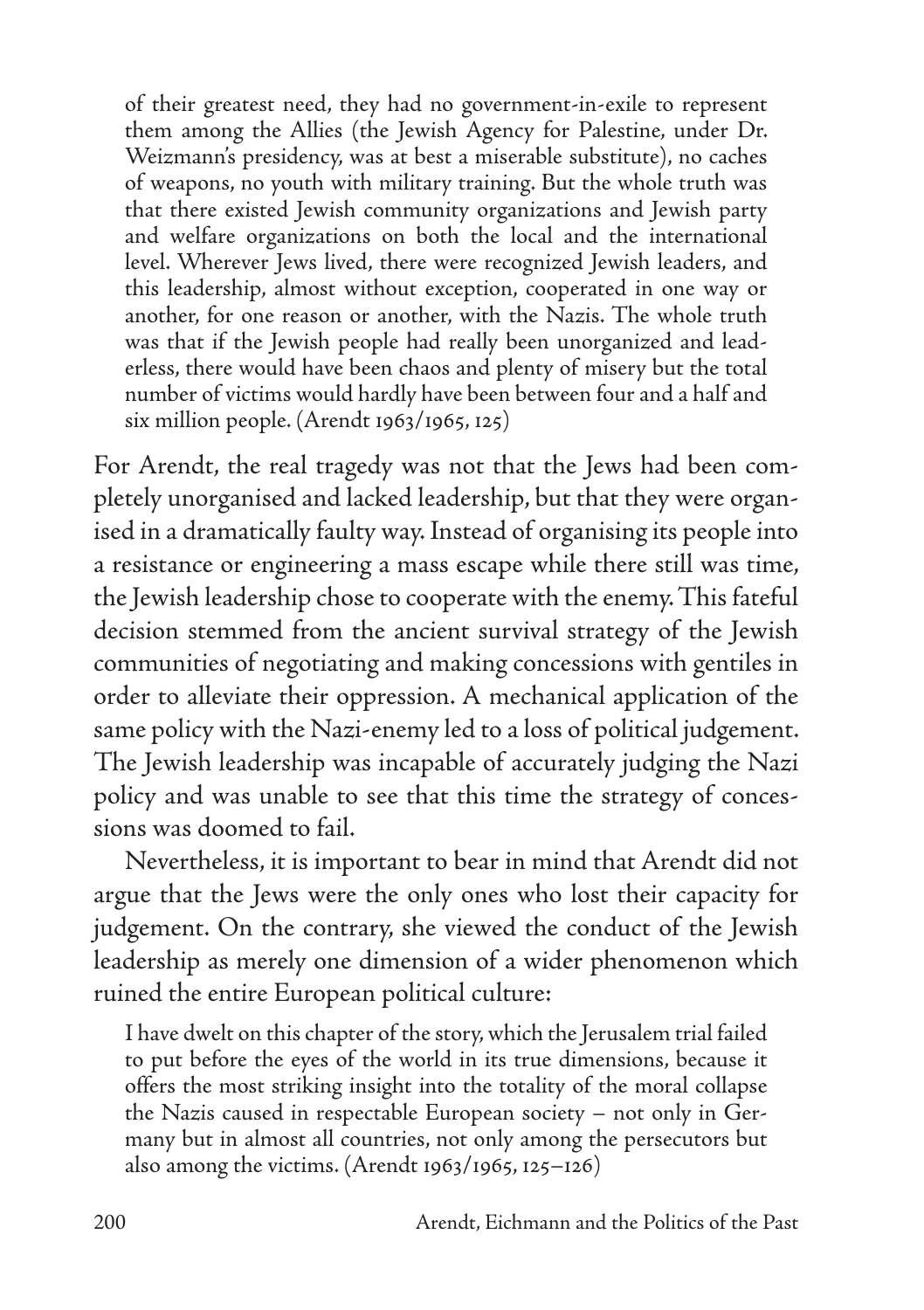As far as I am aware, very few people have understood that this is one of the main arguments of Arendt's book. In order to read her thesis of Jewish cooperation in its proper context, one must read it within the framework of this notion, which leads to two conclusions. First, for Arendt, Jewish cooperation was not an exceptional or separate phenomenon to be understood immanently in itself, but, rather, was the most dramatic expression of a general tendency throughout Europe. In other words, the problem was not that the Jewish leadership was exceptionally prone to cooperation with the enemy, but that it cooperated as readily as anyone else. Second, the phenomenon of cooperation was not essentially and exclusively a Jewish phenomenon, but the principal policy adopted throughout Europe. The entire European political culture was characterised by an odd unwillingness to face and admit what was going on in Germany and a simultaneous eagerness to explain everything in order to ensure a positive outcome and save one's own skin.

Arendt pointed – again ironically – to the fact that an attempt was made to justify this clear-cut political self-deception after the war as an expression of inner emigration:

We need mention here only in passing the so-called 'inner emigration' in Germany – those people who frequently had held positions, even high ones, in the Third Reich and who, after the end of the war, told themselves and the world at large that they had always been 'inwardly opposed' to the regime. The question here is not whether or not they are telling the truth; the point is, rather, that no secret in the secret-ridden atmosphere of the Hitler regime was better kept than such 'inward opposition'. This was almost a matter of course under the conditions of Nazi terror; as a rather well-known 'inner emigrant', who certainly believed in his own sincerity, once told me, they had to appear 'outwardly' even more like Nazis than ordinary Nazis did, in order to keep their secret. (Arendt 1963/1965, 126–127)

Here, the irony lies, of course, in Arendt's parallel between different groups of secret-bearers, which leads the reader to think that in their attempt to keep their secret, the 'inner emigrants' ended up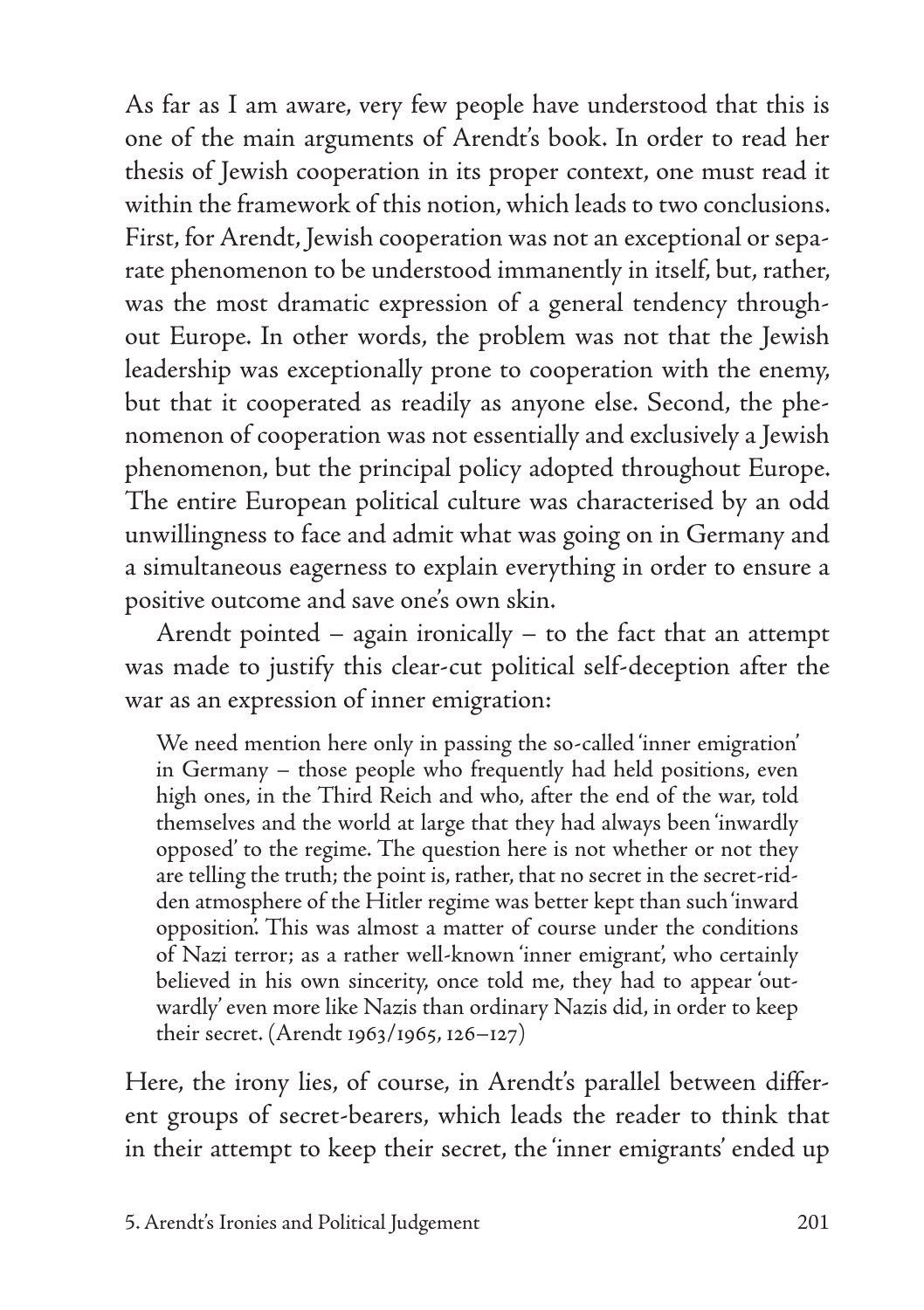following all Nazi orders even more carefully and literally than the Jewish leaders or the SS itself. In reality, inner emigration was an expression of lost conscience which could not be explained away by postwar legitimations of the impossibility of resistance. In Arendt's view, the loss of conscience led to a situation in which people were no longer able to realise that the "new set of German values'' was not shared by the outside world. However, she also pointed to the fact that despite everything, there were individuals in Germany who were opposed to Hitler from the very beginning of the regime and had to be distinguished from the fraudulent "inwardly opposed'' persons. They also had to be distinguished from active resistors, because it was characteristic of them to do nothing rather than trying to take action:

The position of these people, who, practically speaking, did nothing, was altogether different from that of the conspirators. Their ability to tell right from wrong had remained intact, and they never suffered a 'crisis of conscience'. There may also have been such persons among the members of the resistance, but they were hardly more numerous in the ranks of the conspirators than among the people at large. They were neither heroes nor saints, and they remained completely silent. (Arendt 1963/1965, 104)

Thus, unlike the great majority of Germans, who had lost their political judgement, it was characteristic of these few individuals that they succeeded in maintaining their capacity of judgement and sense of reality in spite of everything. As we will see in more detail below, Arendt's conception of political judgement in extreme situations is shaped precisely by the analysis of the situation of these exemplary individuals.

For Arendt, the idea of "inner emigration" was obviously only an excuse for having been involved in the execution of Nazi policy. Politically speaking, there was no difference between those who "inwardly opposed" and those who wholeheartedly supported the Nazis, as the result was the same in both cases. In fact, at a certain point the only alternative was "not to appear at all":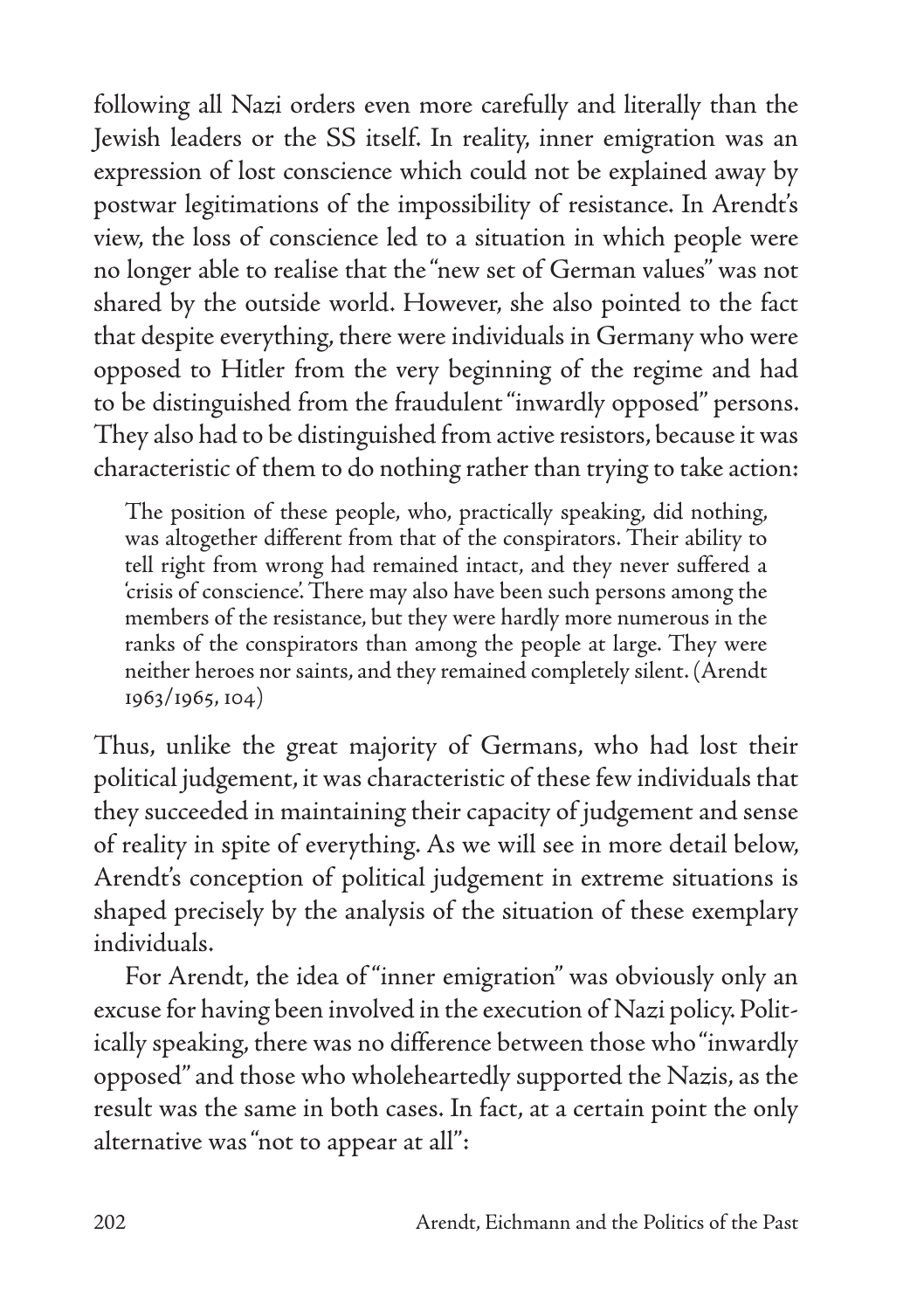Hence, the only possible way to live in the Third Reich and not act as a Nazi was not to appear at all: 'Withdrawal from significant participation in public life' was indeed the only criterion by which one might have measured individual guilt [...] If the term was to make any sense, the 'inner emigrant' could only be one who lived 'as though outcast among his own people amidst blindly believing masses' [...] For opposition was indeed 'utterly pointless' in the absence of all organization. It is true that there were Germans who lived for twelve years in this 'outer cold', but their number was insignificant, even among the members of the resistance. (Arendt 1963/1965, 127)

One of the most conspicuous expressions of the moral collapse of European political culture was the infiltration of "mitigating activities". By these "activities", Arendt was referring to the numerous civil servants who later asserted that "they stayed in their jobs for no other reason than to 'mitigate' matters and to prevent 'real Nazis' from taking over their posts" (Arendt 1963/1965, 128). As one of the most representative examples of this type of civil servant, she mentioned the case of Dr. Hans Globke, Undersecretary of State, who rose to the post of Chief of Personnel Division in the West German Chancellery after the war. Arendt ironically pointed out that he had shown rather premature interest in the Jewish question by formulating the first of the directives in which proof of Aryan descent was demanded in 1932 (Arendt 1963/1965, 128).

Slowly but surely, these mitigating activities began to take forms that turned into a complete travesty of the fair and just treatment of people. One such activity was the practice of exemption based on the hierarchical classification of Jews:

The categories had been accepted without protest by German Jewry from the very beginning. And the acceptance of privileged categories – German Jews as against Polish Jews, war veterans and decorated Jews as against ordinary Jews, families whose ancestors were German-born as against recently naturalized citizens, etc. – had been the beginning of the moral collapse of respectable Jewish society. (Arendt 1963/1965, 131)

In Arendt's view, the most morally disastrous aspect of the acceptance of these privileged categories was that everyone who demanded to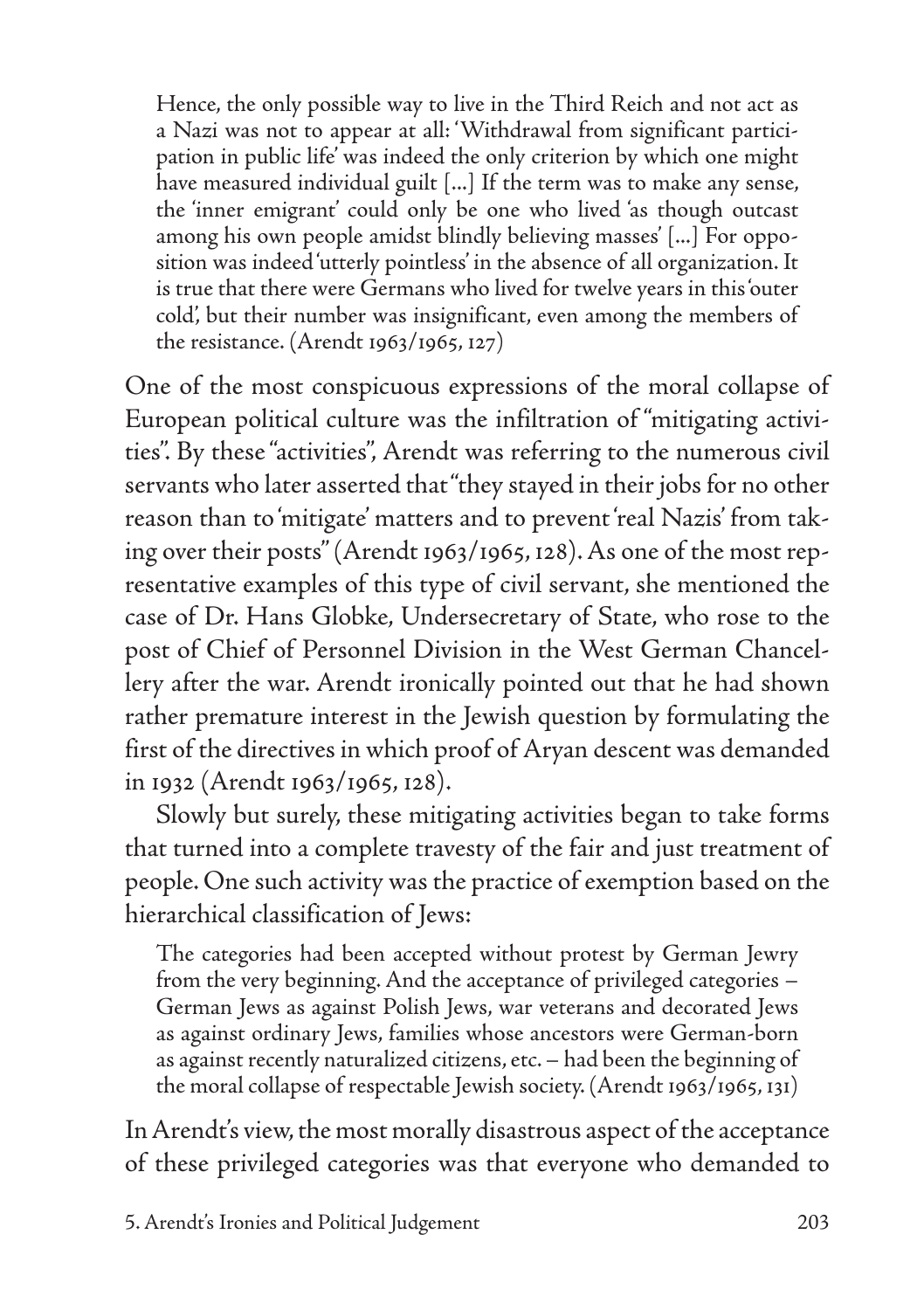have an exception made in his case implicitly recognised the rule and became – often unwittingly and involuntarily – a participant in a practice which spelled death for all non-special cases. The sad part of the story –which highlights the irony to the extreme – lies in the fact that a number of people acted in good faith:

[T]his point, apparently, was never grasped by these 'good men', Jewish and Gentile, who busied themselves about all those 'special cases' for which preferential treatment could be asked. The extent to which even the Jewish victims had accepted the standards of the Final Solution is perhaps nowhere more glaringly evident than in the so-called Kastner Report [...] Even after the end of the war, Kastner was proud of his success in saving 'prominent Jews', a category officially introduced by the Nazis in 1942, as though in his view, too, it went without saying that a famous Jew had more right to stay alive than an ordinary one: to take upon himself such 'responsibilities' – to help the Nazis in their efforts to pick out 'famous' people from the anonymous mass, for this is what it amounted to – 'required more courage than to face death'. (Arendt 1963/1965, 132)

At this point, the purpose of Arendt's ironic strategy becomes clear. By highlighting certain ironical characteristics of people's actions and judgements to the extreme, she attempted to reveal certain politically and ethically problematic sides of both gentile and Jewish politics. She focused her ironical critique on the policy of concessions on the one hand and the pervasive policy of selection on the other. It was through this textual strategy that she attempted to show that the political situation in Europe was not only miserable but also extremely grotesque.

Another expression of the moral collapse of European political culture was the all-encompassing conviction that decent conduct and sacrifices were worthless. Returning to this theme towards the end of her report, Arendt presented the memoirs of Peter Bamm *(Die Unsichtbare Flagge,* 1952), who explained that "it is certain that anyone who had dared to suffer death rather than silently tolerate the crime would have sacrificed his life vain. This is not to say that such a sacrifice would have been morally meaningless. It would only have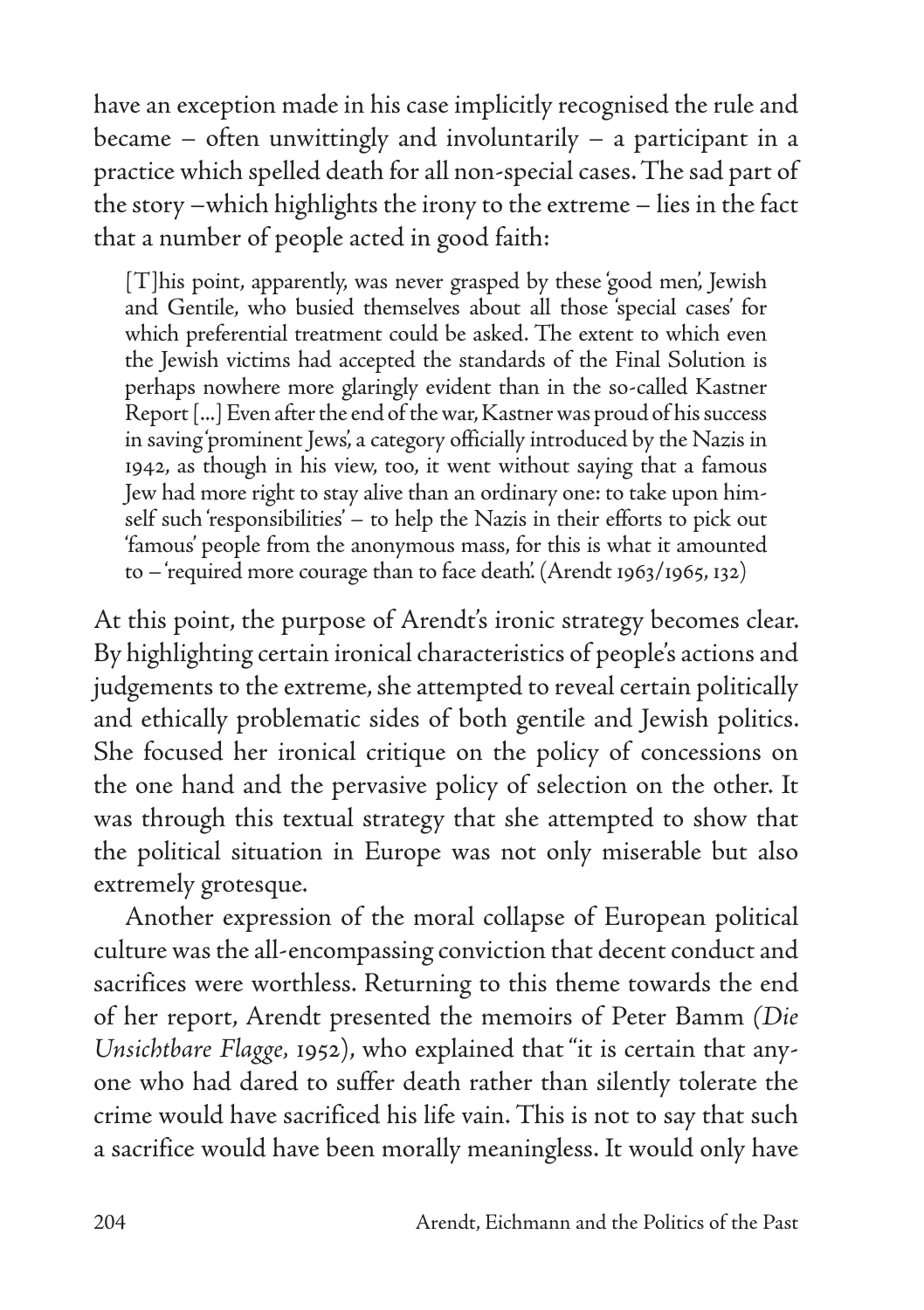been practically useless. None of us had a conviction so deeply rooted that we could have taken upon ourselves a practically useless sacrifice for the sake of a higher moral meaning." (Arendt 1963/1965, 232)

Thus, in the mendacious and macabre context of the Third Reich, decent, morally respectable conduct began to appear entirely worthless and useless. Arendt pointed out that this was precisely the aim of the Nazi regime's totalitarian policy. Its goal was to create a general atmosphere of moral and political indifference which would lead to a kind of mass oblivion to all the terrible things that had happened. By destroying the categories through which it was possible to distinguish goodness from evil, it aimed at destroying people's capacity to judge.

Had these odd and morally dubious practices disappeared with the collapse of the Third Reich, one might be content to think that people simply do not adhere to respectable patterns of behaviour in politically extreme situations, and may indeed adopt any patterns whatsoever. However, the collapse of the Third Reich did not mark either a renaissance of European moral and political tradition or the birth of a new and ethically more ideal and respectable political culture. Rather, the moral collapse took the form of an attempt to bury, hide and silence all the morally questionable aspects of people's conduct during the Third Reich. Simultaneously, the practice of exemptions and exceptions was cherished:

In Germany today, this notion of 'prominent' Jews has not yet been forgotten. While the veterans and other privileged groups are no longer mentioned, the fate of 'famous' Jews is still deplored at the expense of all others. There are more than a few people, especially among the cultural élite, who still publicly regret the fact that Germany sent Einstein packing, without realizing that it was a much greater crime to kill little Hans Cohn from around the corner, even though he was no genius. (Arendt 1963/1965, 134)

Here, we are again confronted with Arendt's ironic treatment of the situation at hand. Arendt ironically points to the fact that although the military hostilities and policy of annihilation were over, a number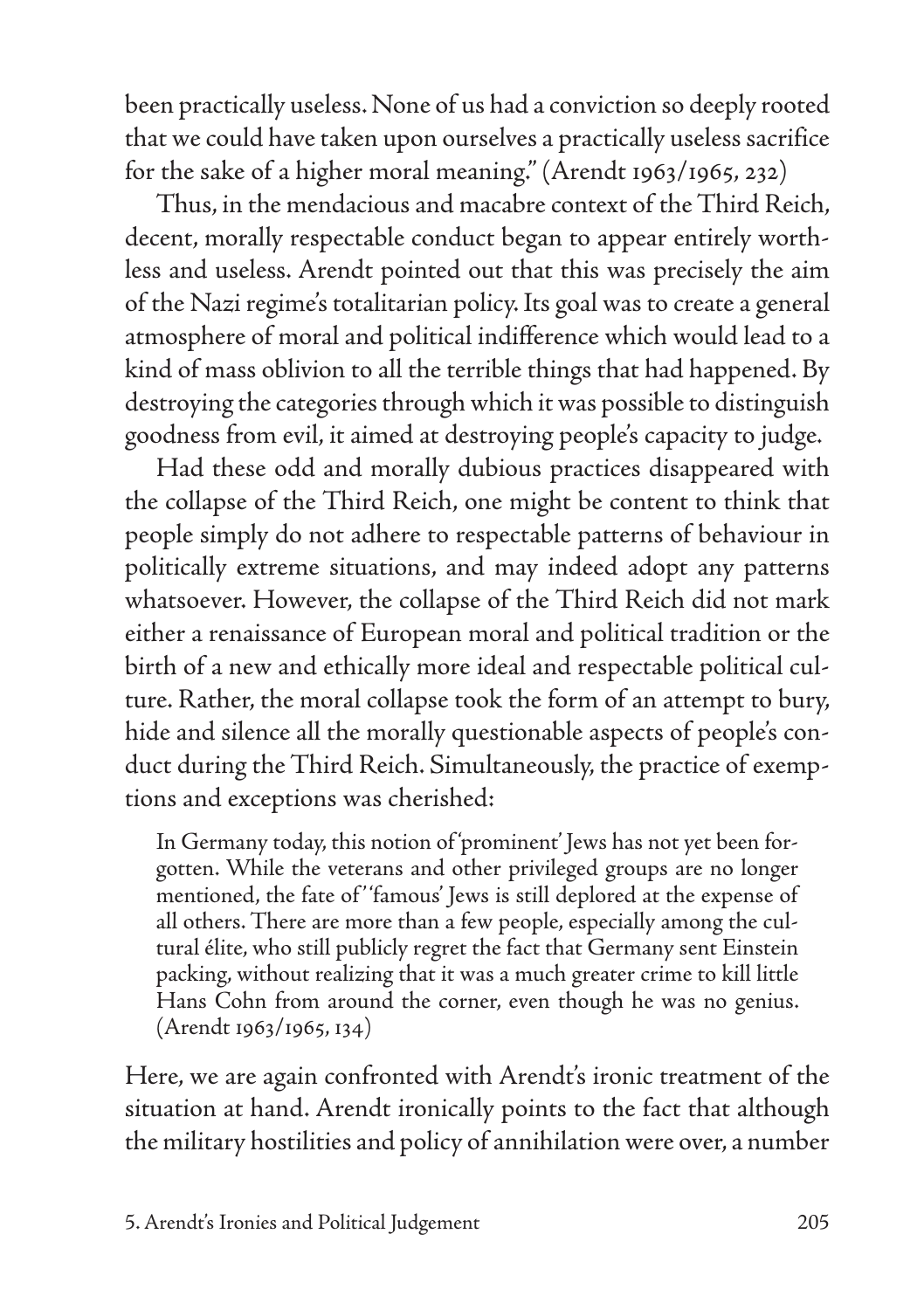of other characteristics of the state of political abasement persisted in the postwar situation. However, in Arendt's view, even the postwar practices of self-deception and moral and political dishonesty could not change the fact that complete and total oblivion of the Nazi atrocities was impossible. She pointed out that there are simply too many people in the world for this to ever be possible. There will always be somebody left alive to tell the story. Hence, in the long run, nothing can be practically useless (Arendt 1963/1965, 232).

This does not, however, necessarily imply that there will one day be a political culture in which most people will be able to judge politically under even the most difficult and extreme situations. What follows, rather, is a general pattern of the conduct of people under conditions of terror, which should always be remembered in order to understand how totalitarian domination is possible and how to resist it. More precisely, in order to understand and resist a totalitarian situation, one should not follow what the majority of people are doing, but rather what the minority is doing in spite of everything (Arendt 1963/1965, 233).

In terms of the Burkean tropes, Arendt's conclusion might be read as a suggestion that representative anecdotes (synecdoches) may also be positive and exemplary. Indeed, Arendt dealt with these types of individuals in a number of essays written after the war (see Arendt 1968a). The dramatic dialectic seems to lie in the fact that these individuals always form a tiny minority. More often than not they are compelled to live in the margins of society and suffer some kind of personal collapse caused by the fact that they are discriminated against because of their original thinking and sharp criticism of conformism.

## **5.4. Eichmann's New Evil**

While Arendt saw the Jewish cooperation as the most dramatic expression of the moral collapse of the entire European political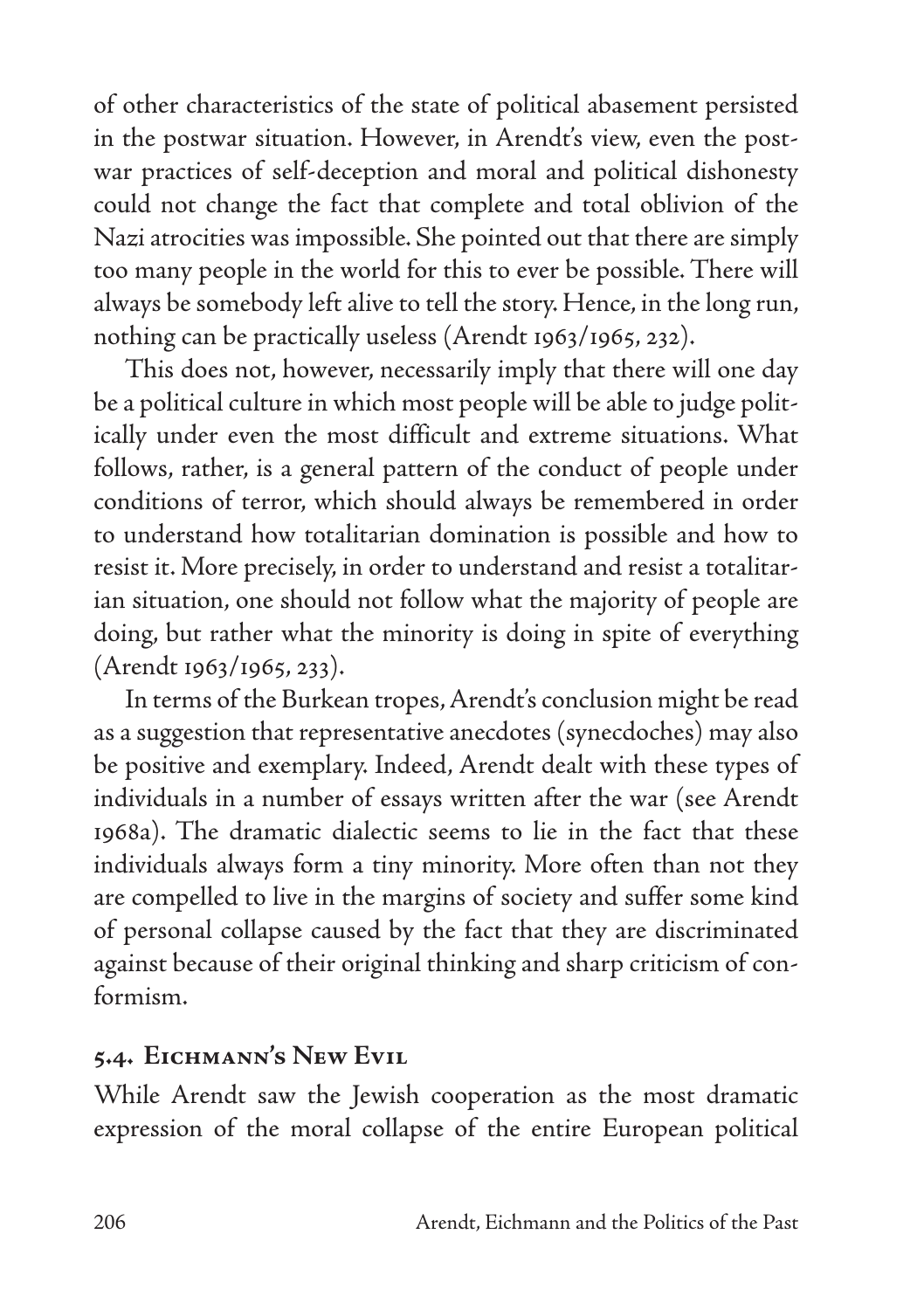tradition and its political judgement, for her, the case of Eichmann was undoubtedly a representative example of the new type of criminal that was born under the Third Reich. Thus, while the darkest chapter of the whole dark story discussed above was not Jewish cooperation as such, but rather the guiding political principle of concession to the Nazi policy, the reverse side – which highlighted the irony – of Jewish policy was the total failure to understand the political characteristics of the criminals with whom they were confronted. As I have argued above, an attempt was made by the prosecution to hide the unpleasant fact that these criminals did not seem to fit the profile of the kind of monsters who were capable of carrying out such heinous crimes. Strongly supported by the American Jewish establishment and David Ben-Gurion, the attorney general Gideon Hausner did his best to present Eichmann as an evil arch-executioner whose crimes were radically and inherently superhuman.

Arendt was not satisfied with the image presented by the prosecution and its supporters, and although she had initially expected to be faced with a criminal whose appearance corresponded to his crimes, she soon realised that she had to re-evaluate both her understanding of Eichmann's character and his deeds. As a result of this process of re-evaluation, she concluded that one of the reasons why the Jewish leadership had failed to cope with the Nazis was that they had simply failed to comprehend the nature of the Nazi crimes. They failed to grasp that a harmless-looking chain of bureaucratic measures actually constituted an entirely new type of crime which was incomparable with anything that had ever taken place before.

Having seen the accused, Arendt paid attention to the fact that there was something strange about Eichmann's way of talking and expressing his ideas. Although he had personally apologised for the fact that "officialese" was the only language he spoke, he simultaneously seemed to suffer from a mild case of aphasia. However, the problem was not that he did not remember, but rather that he was genuinely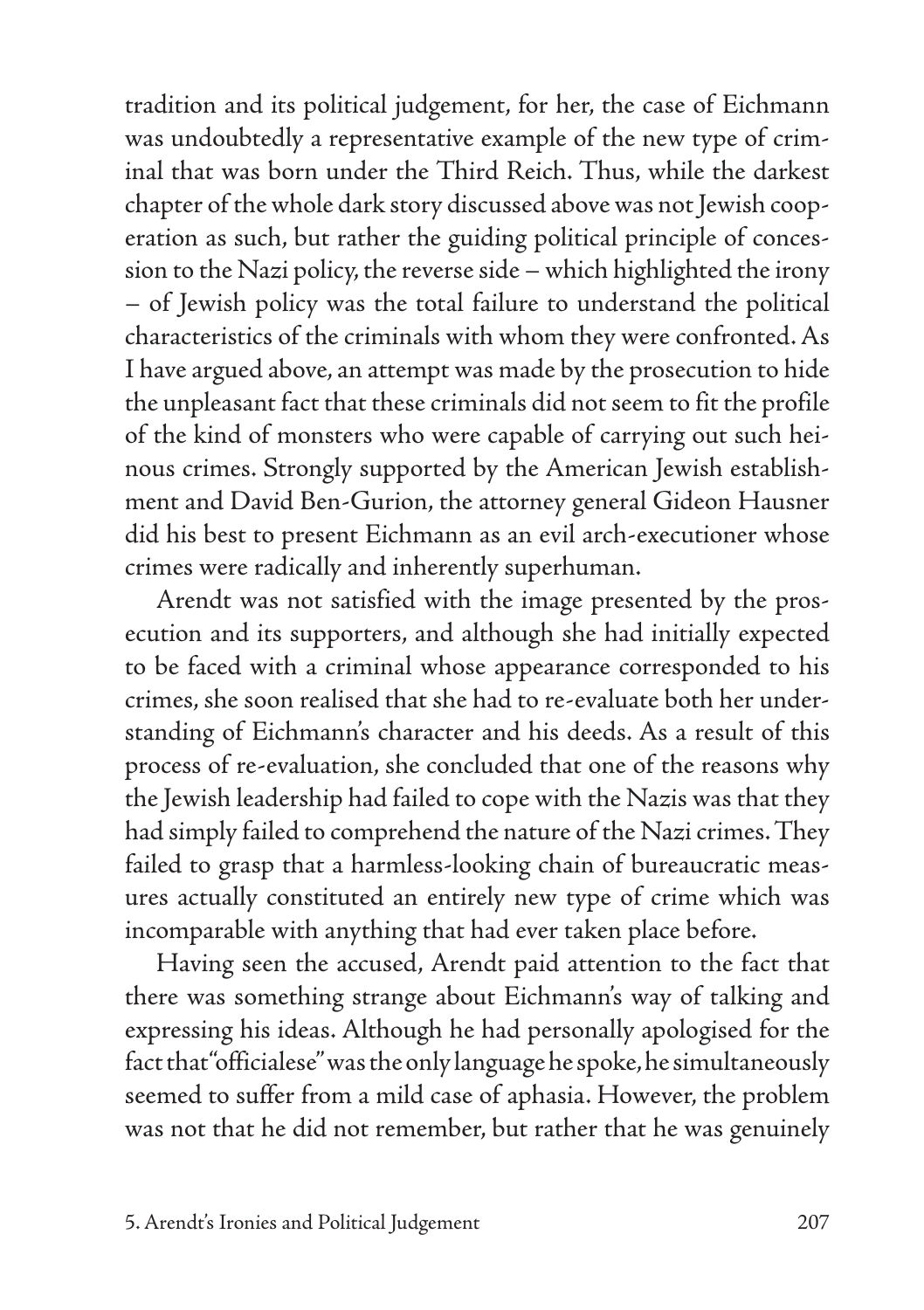incapable of uttering a single sentence that was not a cliché. This was extremely important to Arendt:

The longer one listened to him, the more obvious it became that his inability to speak was closely connected with an inability to *think,* namely, to think from the standpoint of somebody else. No communication was possible with him, not because he lied but because he was surrounded by the most reliable of all safeguards against the words and the presence of others, and hence against reality as such. (Arendt 1963/1965, 49)

The ability to think from the standpoint of somebody else is not the same as the ability to think in general. Rather, it is a specific political faculty which can only develop and be practised and cherished within the reality of the human world. What was present in the Third Reich that suppressed this faculty in such a way that it never occurred to Eichmann that he was committing criminal deeds?

Arendt attempted to answer this question in Chapter VIII of her book, *Duties of a Law-Abiding Citizen*. She argued that the question was linked to the new role of duty and obeying orders established in the Third Reich, which amounted to something more than the normal bureaucratic practice of state officials that was common throughout Europe. It amounted to a peculiar travesty of Kant's categorical imperative:

The first indication of Eichmann's vague notion that there was more involved in this whole business than the question of the soldier's carrying out orders that are clearly criminal in nature and intent appeared during the police examination, when he suddenly declared with great emphasis that he had lived his whole life according to Kant's moral precepts, and especially according to a Kantian definition of duty. This was outrageous, on the face of it, and also incomprehensible, since Kant's moral philosophy is so closely bound up with man's faculty of judgment, which rules out blind obedience. (Arendt 1963/1965, 136)

This time the irony lies in the fact that the travesty of Kant's categorical imperative was not intentional. Arendt pointed out that Eichmann explained that from the moment he was charged with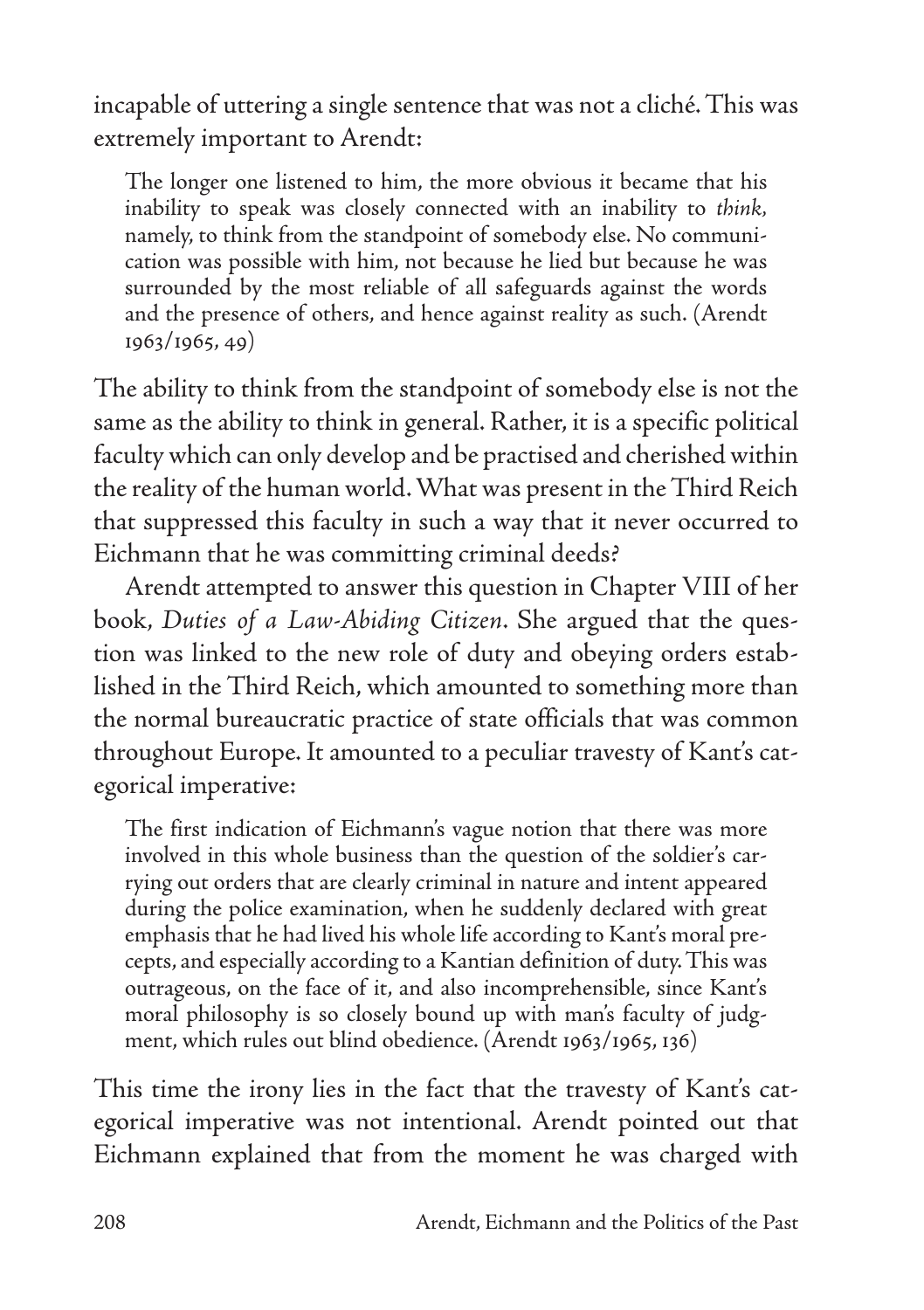carrying out the Final Solution he had ceased to live according to Kantian principles, since he felt that he was no longer the master of his own deeds and was unable to change the course of events. In Arendt's view, Eichmann had distorted the Kantian formula to read: "Act as if the principle of your actions were the same as that of the legislator or of the law of the land [...] In this household use, all that is left of Kant's spirit is the demand that a man do more than obey the law, that he go beyond the mere call of obedience and identify his own will with the principle behind the law – the source from which the law sprang. In Kant's philosophy, that source was practical reason; in Eichmann's household use of him, it was the will of the Führer." (Arendt 1963/1965, 136–137)

In fact, the irony that emerges is twofold. On the one hand, it is inscribed in the simple fact that a criminal such as Eichmann would even refer to Kant as a basis and guide of his own conduct. On the other hand, the irony is taken to the extreme by the fact that it never dawned on Eichmann that Kant's categorical imperative is not something one can invoke at will and then suddenly replace with the will of the Führer. In addition, it is important to notice that here the use of irony acquires a new function as far as it is virtually impossible to argue against clichés in terms of "normal" deliberative strategy. Irony provides a tool with which it is possible to avoid falling into the trap of trying to argue against Eichmann in his own terms.

In Arendt's view, this household distortion was decisive in understanding not only Eichmann's conduct but also the entire functioning of the Nazi bureaucracy:

Much of the horribly painstaking thoroughness in the execution of the Final Solution – thoroughness that usually strikes the observer as typically German, or else as characteristic of the perfect bureaucrat – can be traced to the odd notion, indeed very common in Germany, that to be law-abiding means not merely to obey the laws but to act as though one were the legislator of the laws that one obeys. Hence the conviction that nothing less than going beyond the call of duty will do. (Arendt 1963/1965, 137)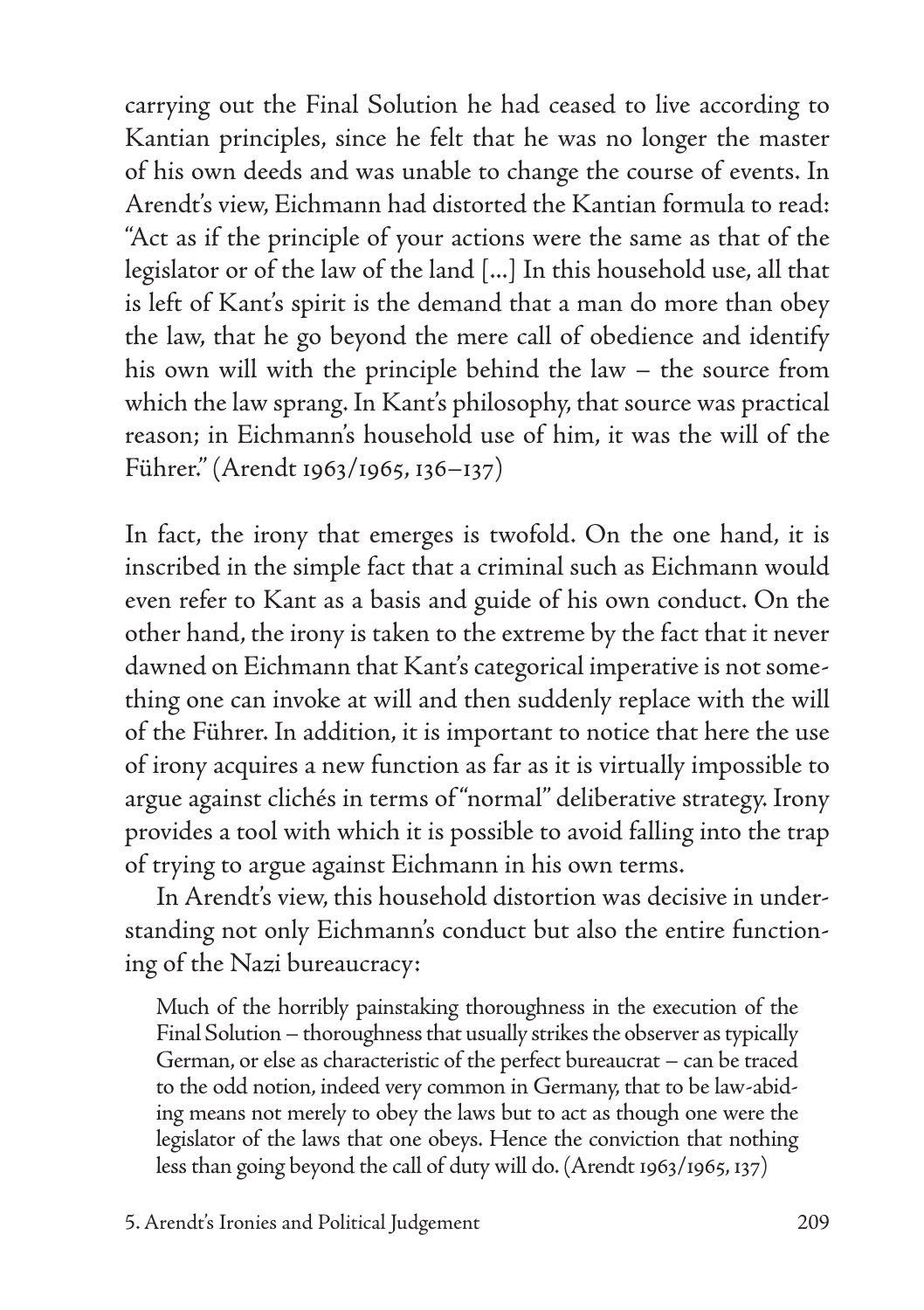For Arendt, Eichmann was nothing more and nothing less than a perfect example of the extreme bureaucratic mentality which shaped the entire Nazi machinery. His primary principle was to do his duty as well and as uncompromisingly as possible and to respect the spirit of the Führer's orders even before he had given them. The paradox and irony of this attitude was that it brought Eichmann into direct conflict with the orders of his superiors. More precisely, his uncompromising bureaucratic attitude prevented him from adapting his policy to real life situations; he went on executing his murderous duties even when defeat was certain and the rest of the Nazi officials had decided to halt the Final Solution.<sup>20</sup>

It is important to emphasise that Arendt dedicated several pages in her book to the discussion of Eichmann's obsessive zeal in prolonging the Final Solution (see Arendt 1963/1965, 138–145), although her critics claimed that she had attempted to conceal this fact by defending Eichmann as a petty bureaucrat. In reality, she did not conceal anything, but instead merely questioned whether Eichmann's dutifulness was indeed proof of his fanaticism and hatred of the Jews, as her critics had argued:

That Eichmann had at all times done his best to make the Final Solution final was therefore not in dispute. The question was only whether this was indeed proof of his fanaticism, his boundless hatred of Jews, and whether he had lied to the police and committed perjury in court when he claimed he had always obeyed orders. (Arendt 1963/1965, 146)

Arendt concluded that it would be a mistake to explain Eichmann's conduct as a logical result of his fanaticism and antisemitism:

<sup>20.</sup> It is not always pointed out in the dispute surrounding Eichmann's character and crimes that he had certain personal reasons for not obeying Himmler's order to halt the deportation of the Hungarian Jews to Auschwitz. In the beginning of 1944, he had been recruited to the *Waffen* SS and would probably have been sent to whatever was left of Eastern Front had he remained "unemployed" in Budapest.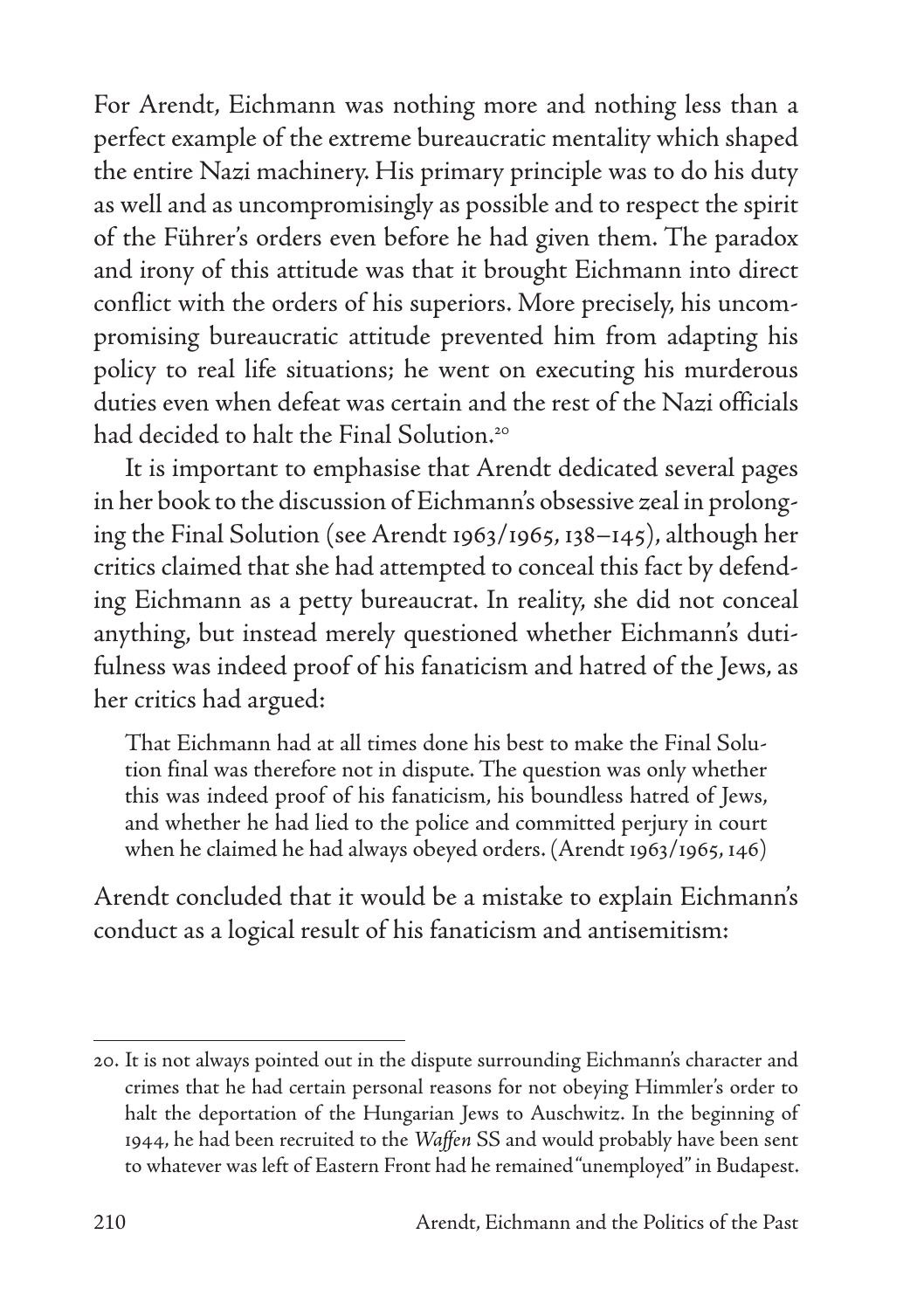For the sad and very uncomfortable truth of the matter probably was that it was not his fanaticism but his very conscience that prompted Eichmann to adopt his uncompromising attitude during the last year of the war, as it had prompted him to move in the opposite direction for a short time three years before. (Arendt 1963/1965, 146)

However, his lack of fanaticism did not mean that Eichmann was not personally committed to his duties. On the contrary, his conduct and policy was a mixture of his bureaucratic mentality and boundless admiration for the Führer:

But the personal element undoubtedly involved was not fanaticism, it was his genuine, 'boundless and immoderate admiration for Hitler' [...] It would be idle to try to figure out which was stronger in him, his admiration for Hitler or his determination to remain a law-abiding citizen of the Third Reich when Germany was already in ruins [...] Eichmann, much less intelligent and without any education to speak of, at least dimly realized that it was not an order but a law which had turned them all into criminals. The distinction between an order and the Führer's word was that the latter's validity was not limited in time and space, which is the outstanding characteristic of the former. This is also the true reason why the Führer's order for the Final Solution was followed by a huge shower of regulations and directives, all drafted by expert lawyers and legal advisers, not by mere administrators; this order, in contrast to ordinary orders was treated as a law. (Arendt 1963/1965, 149)

Thus, the political tragedy and irony of the Final Solution was not that it was executed by a monster with superhuman powers, but that it was executed under circumstances in which lawful conduct and criminal action had become one and the same. In order to obey superior orders and respect the law, one was inevitably forced to take action which according to the traditional yardsticks of decent conduct would have been criminal. From an individual's standpoint, this situation meant that a person could no longer trust the voice of his conscience in traditional terms since the law of Hitler's land demanded that the voice of conscience tell everyone: "Thou shalt kill". By the same token, the nature of evil changes as well: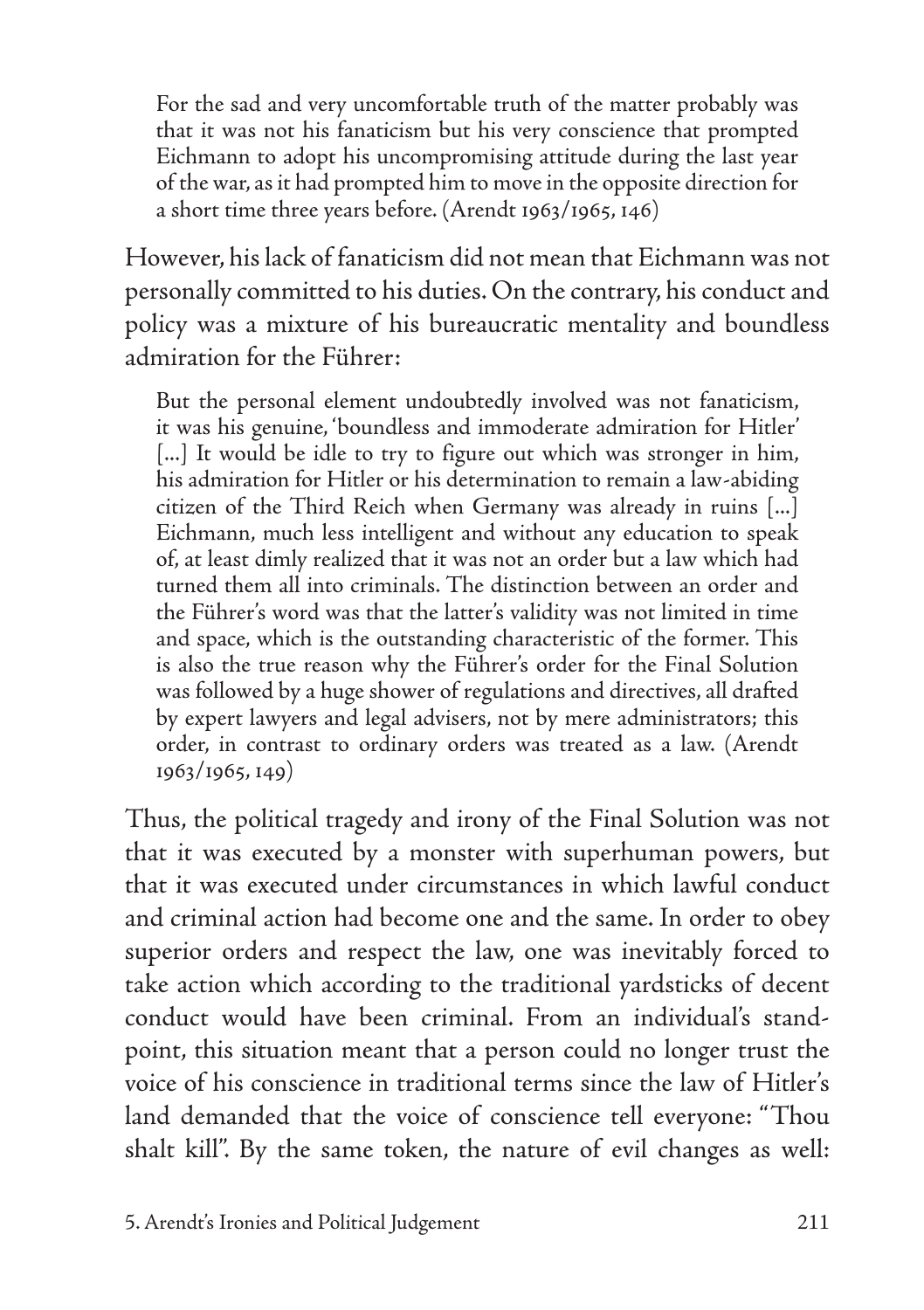Evil in the Third Reich had lost the quality by which most people recognize it – the quality of temptation. Many Germans and many Nazis, probably an overwhelming majority of them, must have been tempted *not* to murder, *not* to rob, *not* to let their neighbors go off to their doom [...] and not to become accomplices in all these crimes by benefiting from them. But, God knows, they had learnt how to resist temptation. (Arendt 1963/1965, 150)

If the conduct of the Jewish leadership was the darkest chapter in the destruction of the European Jewry, the corruption of lawful and moral conduct was undoubtedly the darkest chapter of the moral collapse of the entire European political culture. Here, the irony lies in the fact that all political relationships and criteria had somehow been turned upside down resulting in a grotesque travesty of "normal" human action and conduct. The grotesque irony of the situation was the fact that in terms of their own laws and principles, the Nazis, like Eichmann, acted in an exemplary manner. What Arendt argued, and what hardly anybody else recognised, was that Eichmann's actions should have been dealt with in the framework of this corruption in order to truly understand the character of his evil. The core of this evil was that it was not inscribed in man's intrinsic and true nature but in his deeds. What made these deeds astounding was not their exceptional or devilish nature but their seeming and apparent normalcy. For Arendt, the Eichmann case was important because he was a prime example – indeed a representative anecdote in Burkean terms – of the inclusion of the element of a new evil in perfectly normal conduct.

Hence, in Jerusalem, Arendt could not see any traces of radical evil in Eichmann, of the monstrous wickedness of his heart and brain. There seemed to be nothing particularly strange or awe-inspiring about him, nothing that pointed to the transgression of the boundaries of possible and normal self-interest. There was no trace of inhuman cruelty, sadism or even an insane hatred of the Jews, nor were there any Faustian traces of his having sold his soul to the devil (cf. Arendt 1978b, 4–5).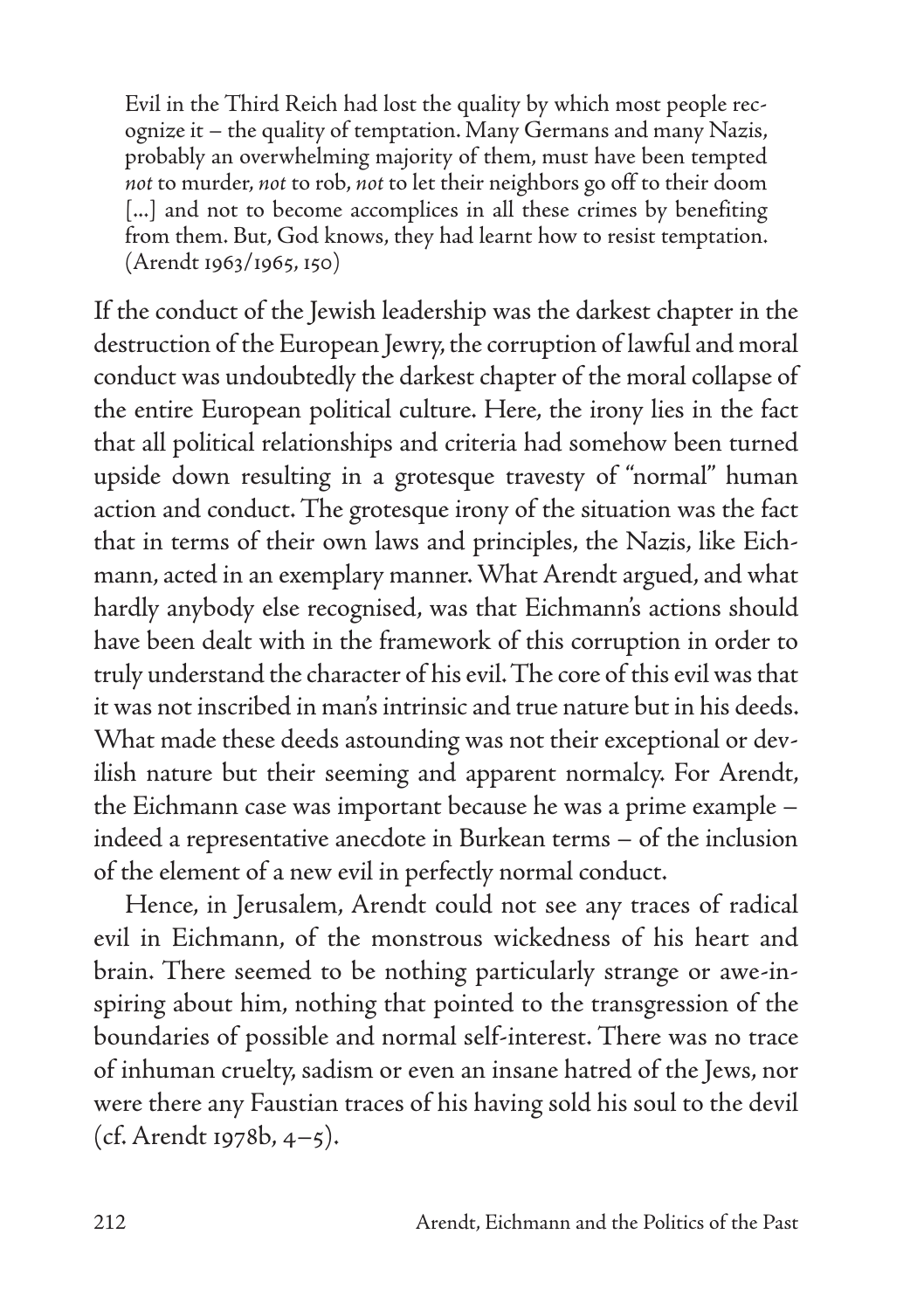It was this observation that led Arendt to consider Eichmann's actual deeds and question what actually made them criminal acts. As pointed out above, she identified in him a life-long effort to be a good, law-abiding citizen. This characteristic was by no means exclusive to Eichmann. On the contrary, it was something to which Arendt had pointed immediately after the war, when she argued that the real horror of the 20th century lay in the fact that this kind of "good family man" could become the greatest criminal of the century (see Arendt 1945c, 128). She concluded that the trouble with Eichmann was that he was both terribly and terrifyingly normal (Arendt 1963/1965, 276). Beyond his extraordinary diligence in looking out for his own personal advancement, he had no motives at all. Thus the novelty of Eichmann's evil was that it was not intentional but rather banal, stemming from the fact that he never realised what he was doing.

There is, of course, an extreme irony in the argument that the Nazi evil personified by Eichmann was not, for example, radical but rather banal. However, it is of utmost importance to note that the banality of evil by no means makes it any less harmful, criminal, or immoral. On the contrary, at the core of banal evil lies something which makes it particularly dangerous. The fact that Eichmann never fully realised the enormity of his crimes was a result of the fact that he never stopped to think about what he was doing. In other words, the hallmark of this kind of banal evil is thoughtlessness.

Thoughtlessness is not the same as stupidity, and Eichmann's thoughtless evil did not mean that he did not think at all, or that he would not have had the capacity to think had he wanted to. Rather, the notion of thoughtlessness as the hallmark of banal evil means that evil is born as a result of a chain of seemingly harmless everyday deeds. In other words, what is evil in this chain is not a single deed but rather the end to which these deeds lead.

In Arendt's view, the problem, and the true horror of Eichmann's thoughtlessness and banal evil, lay in the fact that it led to personal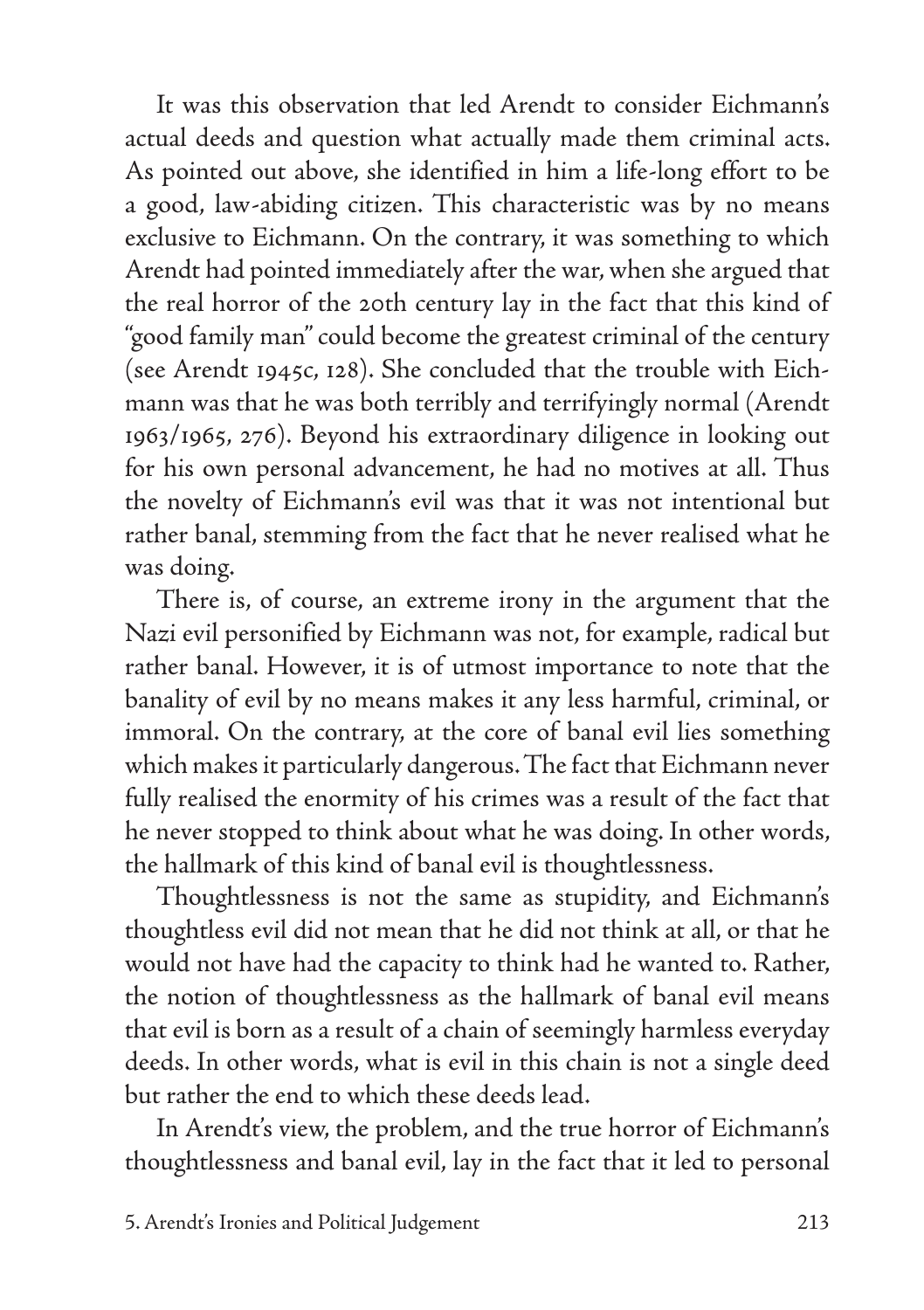and political irresponsibility. Never stopping to consider what he was actually doing or supporting, it never occurred to him that "in politics, obedience and support are the same" (Arendt 1963/1965, 122). Thus, Arendt presented Eichmann as an extreme case of human conduct, in which different human faculties did not cooperate. Eichmann refused to exercise the faculty which usually follows action or even the intention to act – namely, judgement. In other words, never stopping to think about what he was really doing meant that he never stopped to judge his own deeds, their role and consequences.

It was precisely this cutting of the connection between acting and judging that led to irresponsibility, insofar as judging is the activity through which man is able to assume responsibility for his own actions. In the final analysis, what made Arendt's interpretation of Eichmann's evil so uncomfortable for her readers was the simple claim that Eichmann did not do anything extraordinary, but rather acted as most of us act most of the time. We rarely stop to think about what we are really doing and we often refuse to take responsibility for our actions.

I think it must have been this ironical parallel between Eichmann's and other peoples conduct that drove Arendt's readers mad. They believed she meant to imply that there is a little Eichmann in every one of us. They also believed that Arendt was mocking their sincere attempts to lead a decent life after the difficult and morally corrupting years of war. After the "68", it is easy to forget how important general stability and law and order were for most people during the first decades after the war. Arendt's readers failed to see that she did not mean to argue that we are all equally evil (at least potentially), but that the importance of personal political judgement is the only possible guiding principle of political action. In other words, one should occasionally stop to think what one is really doing. This is the only way we can try to prevent evil deeds from taking place in the future.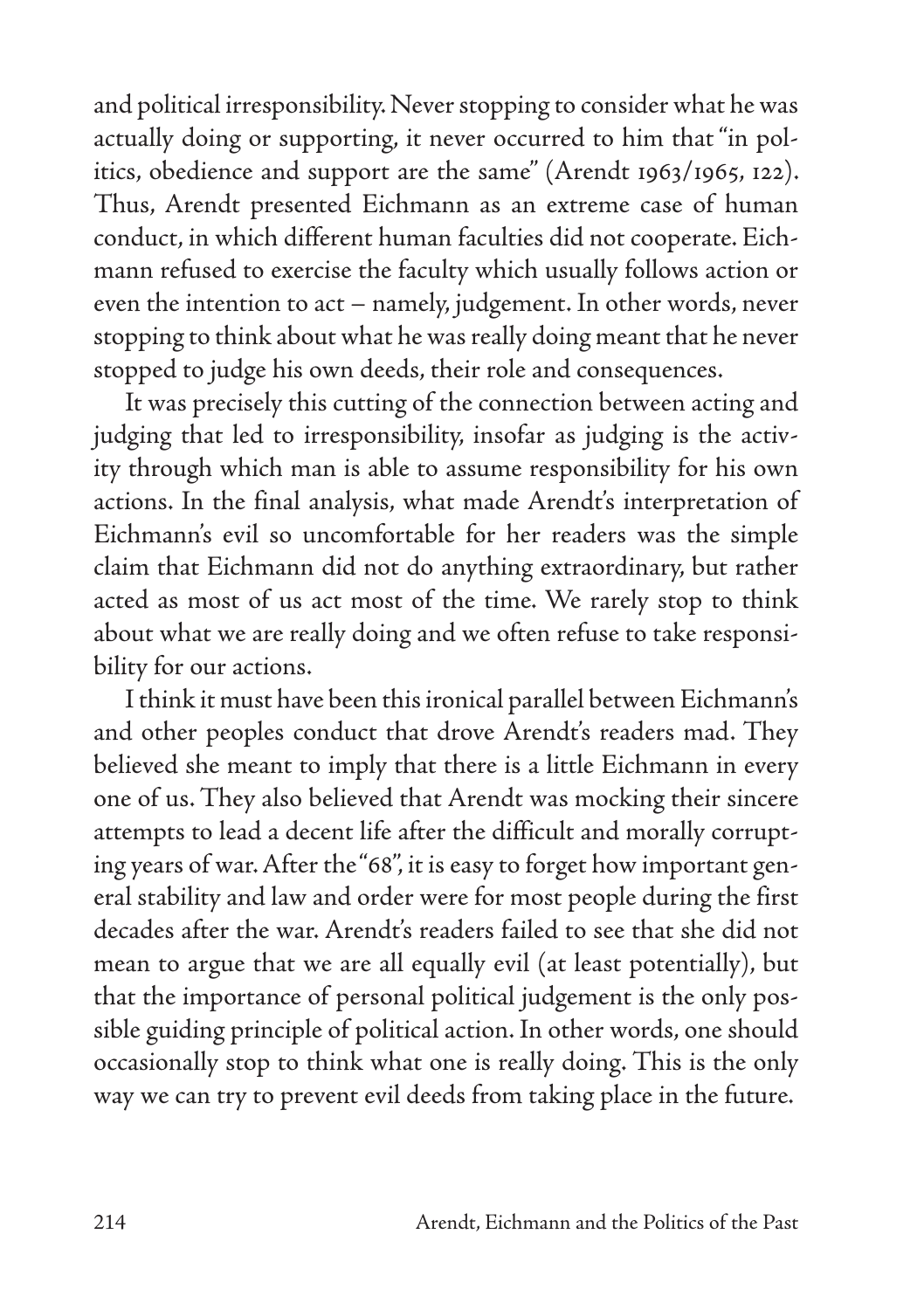#### **5.5. Arendt as Judge**

Over the past 30 years or so, *Eichmann in Jerusalem* has often been read as Hannah Arendt's contribution to the theory of political judgement. More precisely, it has been read as a first step towards the themes she would later approach in *The Life of the Mind* (1978). In contrast with this standard interpretation, throughout this book I have argued that *Eichmann in Jerusalem* is a political judgement of the conduct of the Jewish leadership and Zionist politics. I have also argued that the larger frame of Arendt's critique of Jewish politics is the total collapse of the European political tradition caused by the appearance of Nazi totalitarianism. Instead of reading Arendt's critique of Jewish politics as blaming the victims for causing their own destruction, it should be read in the context of the general collapse of political judgement in Europe. In these terms of interpretation, Arendt's theses of Jewish cooperation and the banality of evil appear as reverse sides of the same coin. The cooperation of the European Jewish leadership with the Nazis is a dramatic example of the collapse of political judgement in a politically extreme situation. The inability of the European tradition of political thought to theorise the political aspect of new phenomena was most clearly revealed in the fact that, instead of searching for politically significant novelties in unprecedented and extreme events and phenomena, it attempted to reduce all novelties to precedents and dealt with them through established patterns of thought and action. True, it would have been extremely difficult to make adequate judgements in a situation in which evil appeared in an entirely new form. Nevertheless, Arendt's point is that evil should have been seen in apparently harmless everyday situations which in themselves did not invite people to push thinking and judging further but rather encouraged them to remain trapped in old patterns of thought and behaviour.

I would like to suggest that *Eichmann in Jerusalem* is best understood such as it is: a political judgement of a concrete, empirical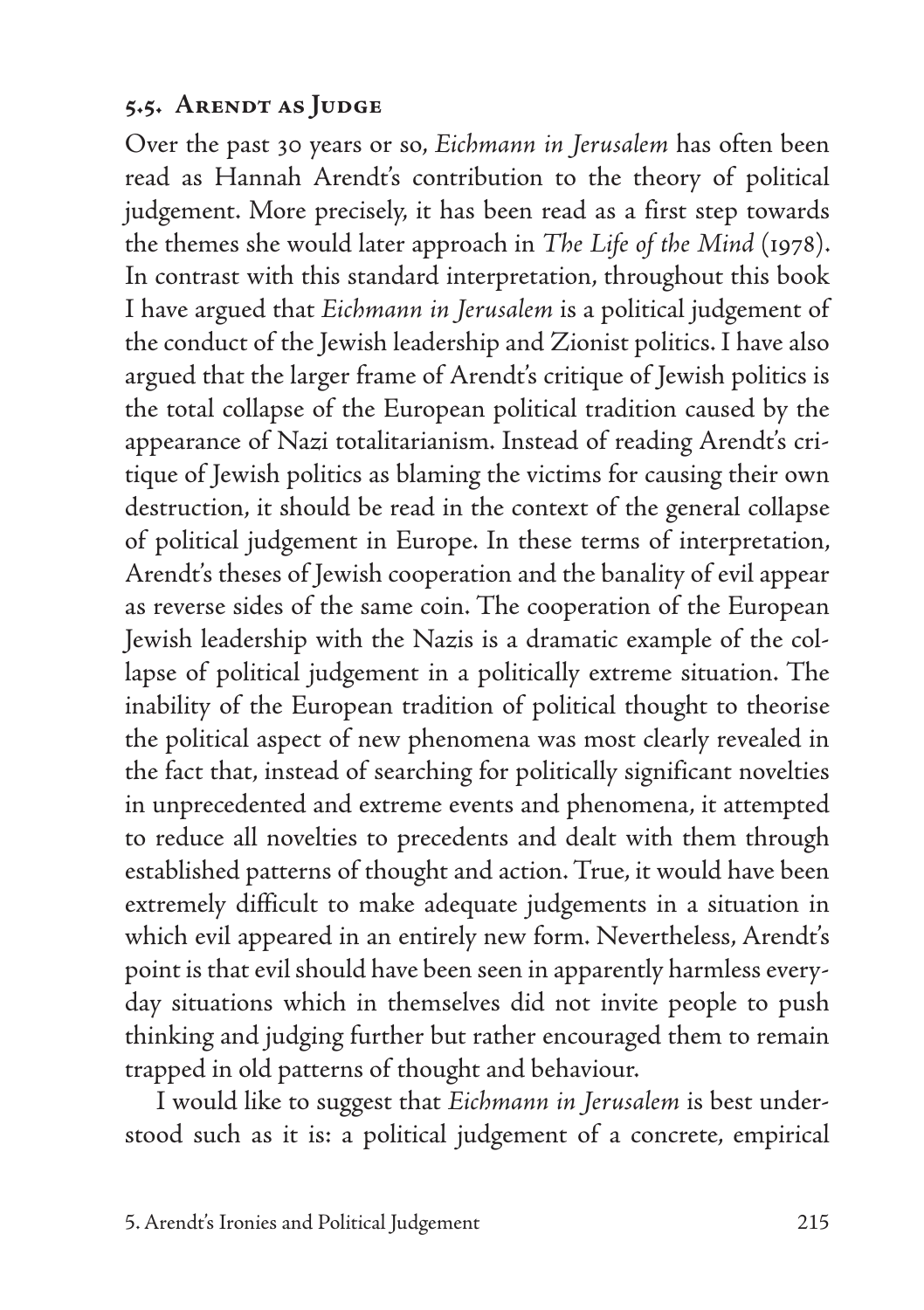phenomenon. It should not, in other words, be read as a philosophical treatise of political judgement on the theoretical level. In my view, there are two problems in the common strategy of reading and interpretation of Arendt's book. First, it leads to anachronistic interpretations of Arendt's conception of judgement. Arendt scholars end up arguing that everything that she wrote in *The Life of the Mind*  can be traced back to *Eichmann in Jerusalem,* as if her thinking had not developed at all during a period of time that spanned more than ten years and indeed distinguishes these two texts from each other. Second, it leads to the misinterpretation of *Eichmann in Jerusalem* as a quasi-theoretical treatise of political judgement inspired by Kantian theorisations of aesthetical judgement. Scholars end up in arguing that Arendt's theses and interpretations are incorrect simply because she leans too heavily on a theory which is not applicable to an extreme phenomenon such as Nazi totalitarianism.

In this subchapter, I will read the *Epilogue* and *Postscript* of the book as concrete judgements. I will challenge the commonly presented argument according to which Arendt somehow overstepped her bounds by making her own judgement of Jewish politics and the Eichmann trial. As we have seen in the previous chapters, it has been argued that as a layman and a person who "was not there", she had no right and competence to judge either Jewish politics in the Third Reich or the trial of Adolf Eichmann. Her decision to take on the role of judge and hand down her own verdict on both the trial and the accused has been seen as an outrageous act of false pride and arrogance. I will challenge this accusation by arguing that Hannah Arendt's judgement and verdict are rather expressions of well-placed pride and arrogance, both of which are necessary prerequisites for competent and valid judgement.

I claim that good political judgement is by its very character a proud and arrogant activity. In order to judge a phenomenon clearly and accurately, one must keep a critical distance, which makes empathising impossible. This judgement is outrageous because it does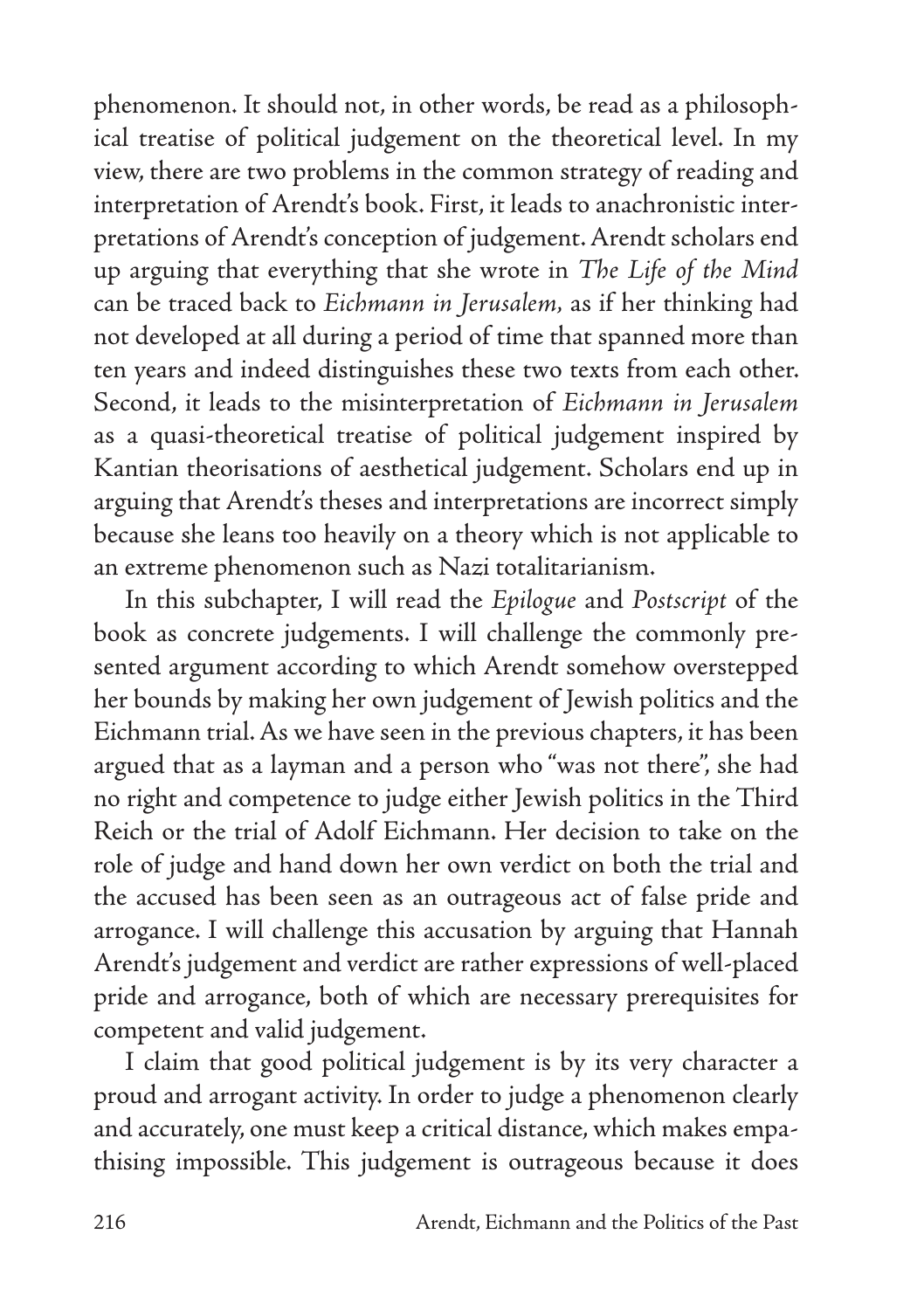not respect the conventions and pre-established patterns of thought. It has to exaggerate and push certain traits of a phenomenon to the extreme in order to make its case. It is pitiless in its impartiality, which often offends those who have something to hide. It is shocking as far it challenges our pre-established conceptions and demands that we think independently. As far as it concerns past events, it is unavoidably informed by hindsight. Thus, it is never fair, because it always knows more than the contemporaries did. Hannah Arendt's judgement shook the world because it was all of these things. It was an original and courageous judgement of a politically extreme and unprecedented situation in which most people lost their capacity for political judgement and sense of reality (cf. Parvikko 2003).

I approach political judgement as a theoretically untameable phenomenon because of its practical nature. In other words, because of its practical and contextual nature, it cannot rely on pre-existing patterns of thought and the unchanging criteria of judgement, but is always based on and shaped by the contingent conditions of concrete situations. I argue that this is why there has not been and cannot be such a thing as a theory of judgement. As an activity focused on worldly occurrences, it should be reconnected with the contingent events of the realm of rhetoric rather than the eternal truths of philosophy. Hence, political judgement belongs to politics as opposed to philosophy for the simple reason that political judgements concern concrete events shared by people in the common world. Furthermore, I also argue that from another perspective, *Eichmann in Jerusalem* may be read as a critique of the political use of trials. Arendt points to the fact that the Eichmann trial went beyond the "normal" limits of a trial and contributed to the blurring of the line between politics and court procedures.

In sum, the failure of the Jerusalem court consisted in its not coming to grips with three fundamental issues, all of which have been sufficiently well known and widely discussed since the establishment of the Nuremberg Tribunal: the problem of impaired justice in the court of the victors; a valid definition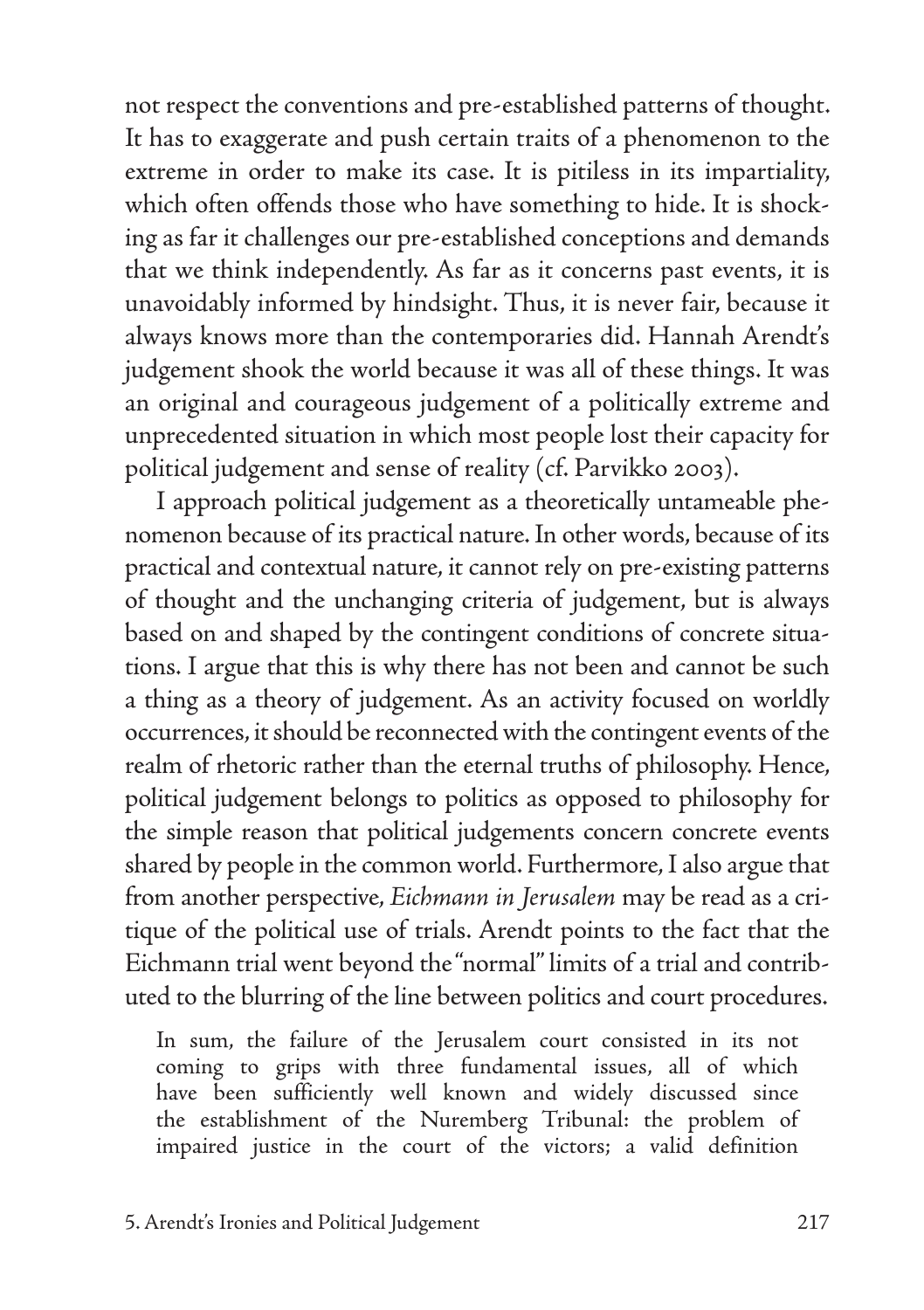of the 'crime against humanity'; and a clear recognition of the new criminal who commits this crime. (Arendt 1963/1965, 274)

As this quote shows, Arendt considered the trial in Jerusalem a total failure in every important respect. In the beginning of the *Epilogue,*  she complained that "the irregularities and abnormalities of the trial in Jerusalem were so many, so varied, and of such legal complexity that they overshadowed during the trial [...] the central moral, political, and even legal problems that the trial inevitably posed" (Arendt 1963/1965, 253). In other words, the inherent problem with the trial was that all the politically central and important questions it raised were evaded and buried.

By this, however, Arendt did not mean to suggest that the best possible forum for dealing with politically central and important questions would be a courtroom. Rather, she meant that the Israelis failed to define and conduct the trial in such a way that it would have conformed to the purpose of a trial, which is simply to render justice. Instead of rendering justice, the Israelis chose to list "a great number of purposes the trial was supposed to achieve, all of which were ulterior purposes with respect to the law and to courtroom procedure" (Arendt 1963/1965, 253). The problem was that a number of inherently political questions were drawn into the courtroom proceedings, and they could not be resolved in the frame of a trial for two reasons. Firstly, they simply did not belong there, and secondly, they were simply too big to be dealt with in any court of law.

While a number of international legal experts considered the Eichmann trial an important step forward in the establishment of international norms of criminal law, in Arendt's view, the trial repeated the failures of both the Nuremberg and subsequent successor trials. The most important of these failures was that Eichmann was tried in a court of victors. Despite a number of pleas made by internationally respected experts, no international court was established and the trial did not even succeed in paving the way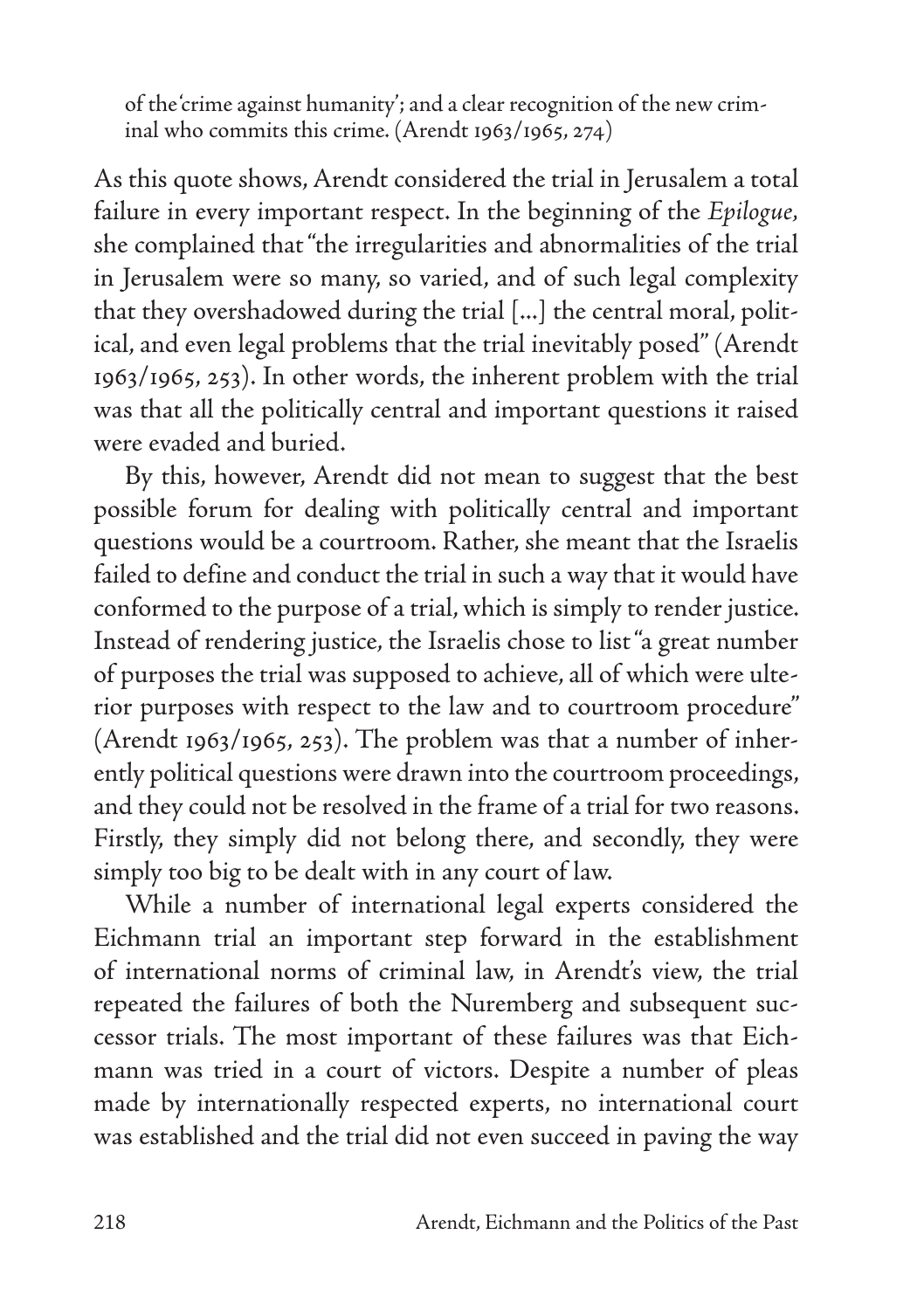for the future establishment of such a court. The situation was made worse by the fact that the defence was not allowed to call its own witnesses.

However, for Arendt, the particulars of the law were not the most important problem. Far more important was the fact that Eichmann had been mistakenly accused and condemned. The most important and dramatic failure of the trial stemmed from the profound misunderstanding of the nature of Eichmann's crimes. Instead of distinguishing in them an entirely unprecedented crime which had never occurred before in human history, the Israelis approached Eichmann's crimes in terms of their own history as a persecuted people:

In the eyes of the Jews, thinking exclusively in terms of their own history, the catastrophe that had befallen them under Hitler [...] appeared not as the most recent of crimes, the unprecedented crime of genocide, but, on the contrary, as the oldest crime they knew and remembered. This misunderstanding, almost inevitable if we consider not only the facts of Jewish history but also, and more important, the current Jewish historical self-understanding, is actually at the root of all the failures and shortcomings of the Jerusalem trial. None of the participants ever arrived at a clear understanding of the actual horror of Auschwitz, which is of a different nature from all the atrocities of the past, because it appeared to prosecution and judges alike as not much more than the most horrible pogrom in Jewish history. They therefore believed that a direct line existed from the early anti-Semitism of the Nazi Party to the Nuremberg Laws and from there to the expulsion of Jews from the Reich and, finally, to the gas chambers. Politically and legally, however, these were 'crimes' different not only in degree of seriousness but in essence. (Arendt 1963/1965, 267)

Thus, in Arendt's view, the basic failure of the Jerusalem trial stemmed from a profound misjudgement by the Jews of their own political history. They did not succeed in distinguishing the traditional hatred of the Jews from modern antisemitism and respectively, they did not succeed in comprehending how this modern political antisemitism was once again turned into an unprecedented policy of the genocide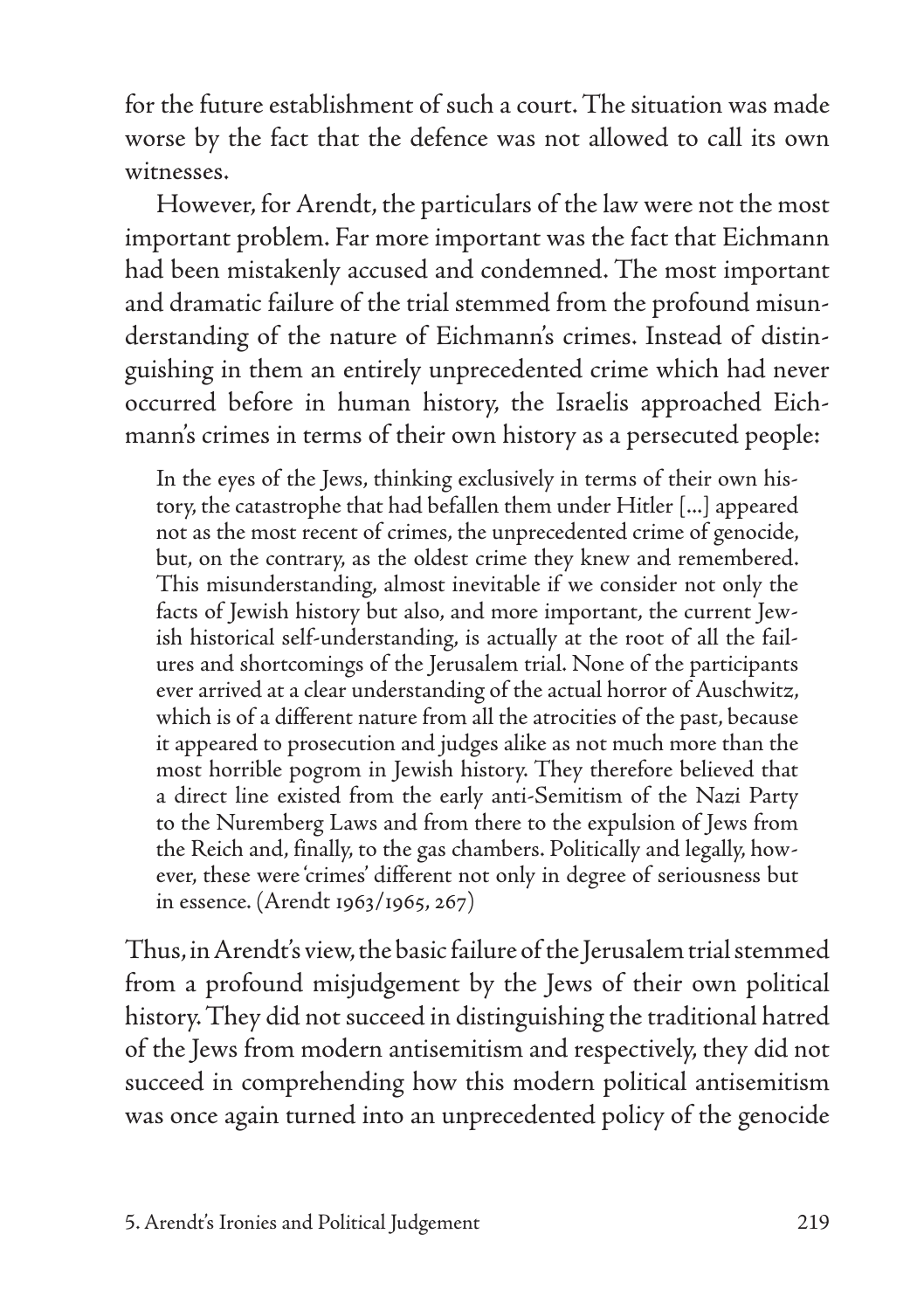of an entire people. The decisive step in this change was made when the Nazis progressed from the policy of enforced emigration to the policy of extinction:

It was when the Nazi regime declared that the German people not only were unwilling to have any Jews in Germany but wished to make the entire Jewish people disappear from the face of the earth that the new crime, the crime against humanity – in the sense of a crime 'against the human status' or against the very nature of mankind – appeared. Expulsion and genocide, though both are international offenses, must remain distinct; the former is an offense against fellow-nations, whereas the latter is an attack upon human diversity as such, that is, upon a characteristic of the 'human status' without which the very words 'mankind' or 'humanity' would be devoid of meaning. (Arendt 1963/1965, 268–269)

Here, the decisive criterion that distinguishes these different kinds of crimes from each other is the question of whom the crime is committed against. The introduction of the Nuremberg Laws of 1935, which legalised discrimination against the Jewish minority, was a national crime; they clearly violated national and constitutional rights and liberties, although this seemed to be of no concern to the international community. Enforced emigration, which became official policy after 1938, did concern the international community for the simple reason that those who were expelled began to appear *en masse* at the frontiers of other countries. However, neither of these crimes was unprecedented, and both legalised discrimination and expulsion on a mass scale had been repeatedly practiced in a number of countries. Genocide, in its unprecedentedness, is distinguished from all earlier crimes by the fact that it is committed against humankind as a whole, which is why modern criminals like Eichmann should have been prosecuted by a court that represented humankind as a whole:

[S]o these modern, state-employed mass murderers must be prosecuted because they violated the order of mankind, and not because they killed millions of people. Nothing is more pernicious to an understanding of these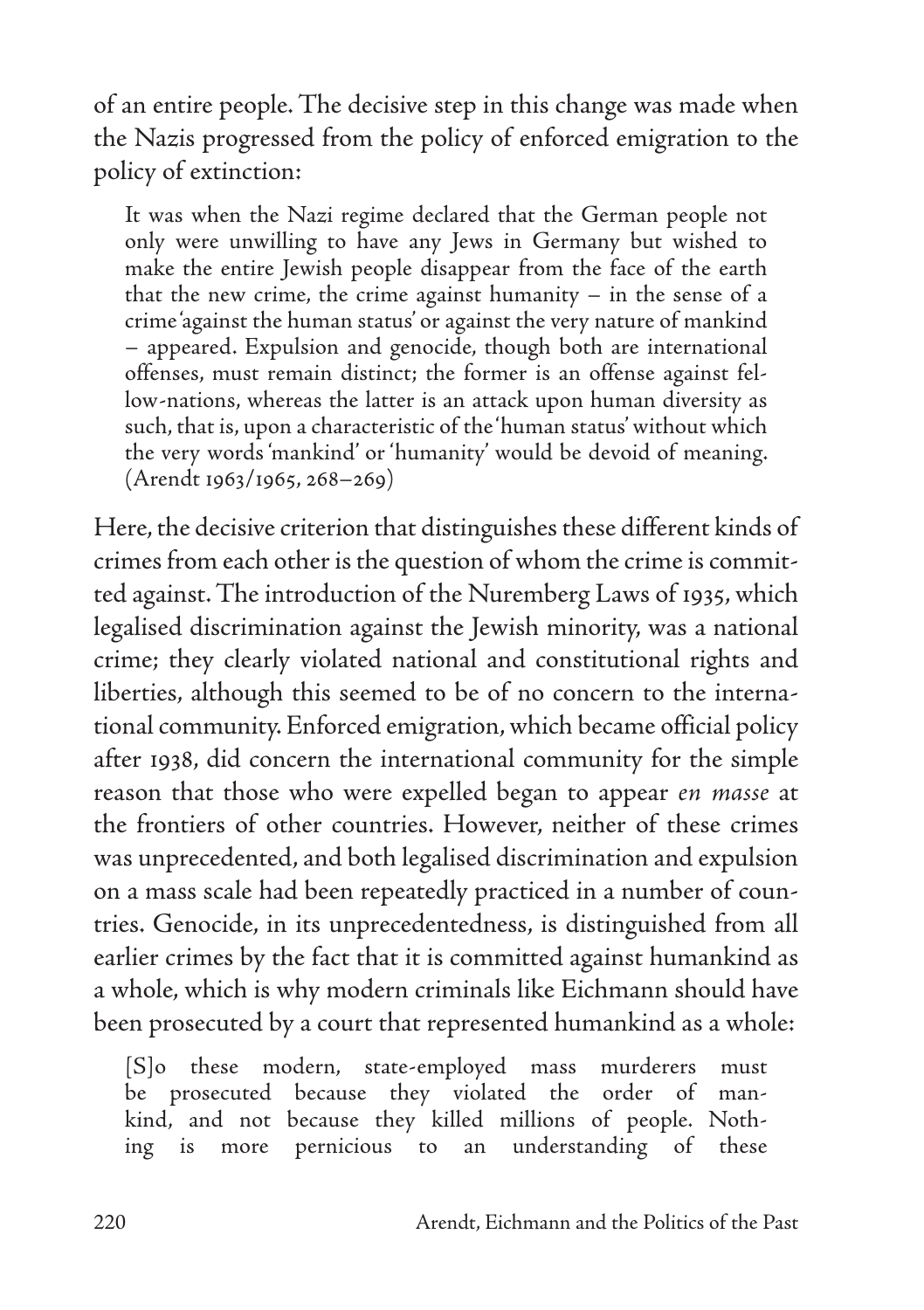new crimes, or stands more in the way of the emergence of an international penal code that could take care of them, than the common illusion that the crime of murder and the crime of genocide are essentially the same, and that the latter therefore is 'no new crime properly speaking'. The point of the latter is that an altogether different order is broken and an altogether different community is violated. (Arendt 1963/1965, 272)

Thus, for Arendt, the execution of the Jerusalem trial was just another chapter in the long history of the Jewish absence of political judgement, which stemmed from a mistaken self-understanding of their own political history. Once again, they misinterpreted the character of the crimes with which they were confronted. This time, however, the Jews were not the only victims, as far as humankind itself was to suffer from the lack of an international criminal court with the authority to properly deal with these kinds of crimes:

Had the court in Jerusalem understood that there were distinctions between discrimination, expulsion, and genocide, it would immediately have become clear that the supreme crime it was confronted with, the physical extermination of the Jewish people, was a crime against humanity, perpetrated upon the body of the Jewish people, and that only the choice of victims, not the nature of the crime, could be derived from the long history of Jew-hatred and anti-Semitism. Insofar as the victims were Jews, it was right and proper that a Jewish court should sit in judgment; but insofar as the crime was a crime against humanity, it needed an international tribunal to do justice to it. (Arendt 1963/1965, 269)

The Israelis' misjudgement was made worse by the fact that they shared the assumption present in all modern legal systems: that the intent to do wrong is a prerequisite of committing a crime. This assumption prevented them from understanding that "this new type of criminal, who is in actual fact *hostis generis humani,* commits his crimes under circumstances that make it well-nigh impossible for him to know or to feel that he is doing wrong" (Arendt 1963/1965, 276). Eichmann was loaded with all kinds of evil motives, because "when this intent is absent, where, for whatever reasons, even reasons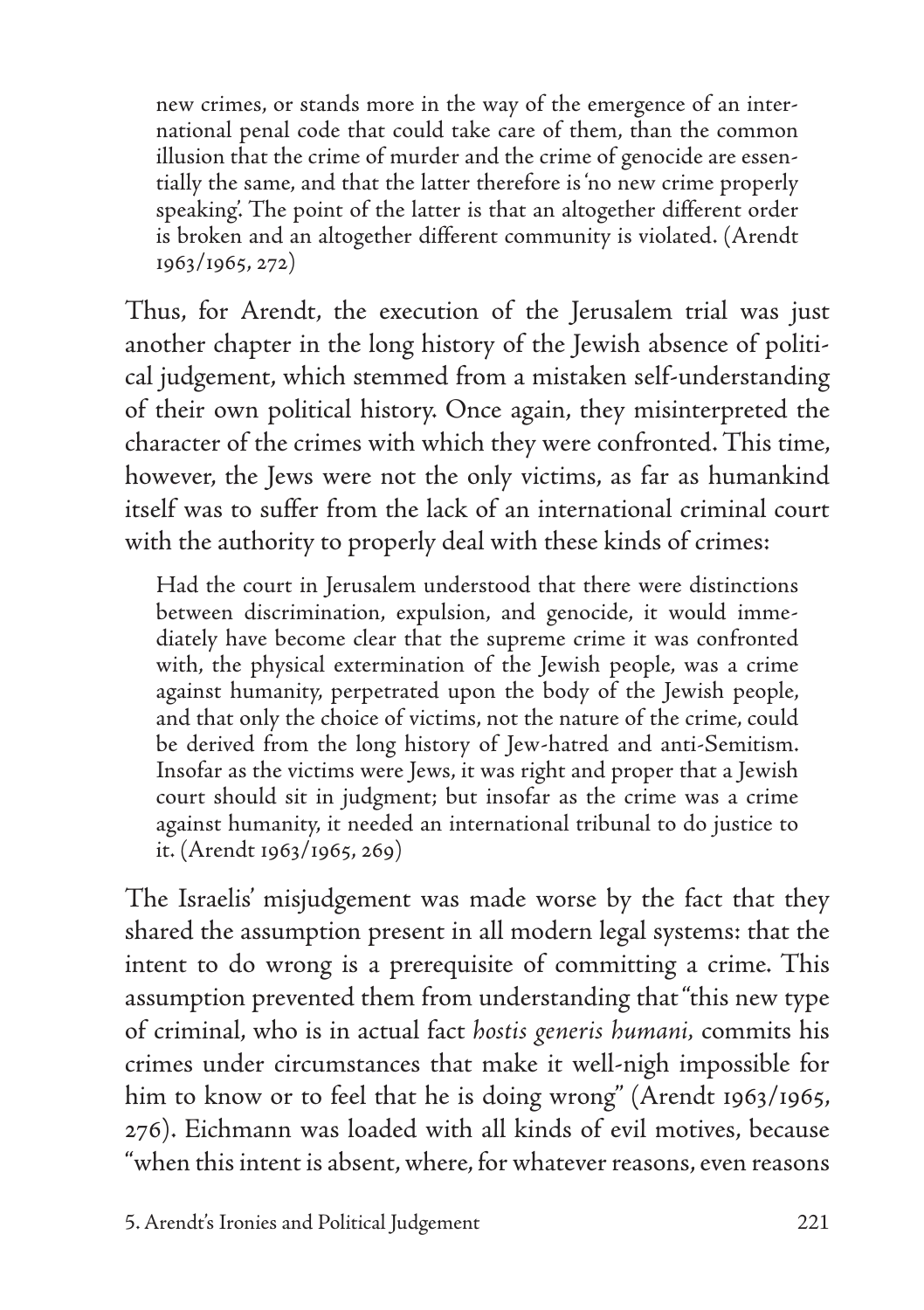of moral insanity, the ability to distinguish between right and wrong is impaired, we feel no crime has been committed." (Arendt 1963/1965, 277)

However, notwithstanding of his motives, Eichmann did commit the crime of playing a central role in an enterprise whose open purpose was the permanent elimination of certain groups of people from the face of the earth, and this was precisely why he, too, had to be eliminated:

[T]here still remains the fact that you have carried out, and therefore actively supported, a policy of mass murder. For politics is not like the nursery; in politics obedience and support are the same. And just as you supported and carried out a policy of not wanting to share the earth with the Jewish people and the people of a number of other nations – as though you and your superiors had any right to determine who should and who should not inhabit the world – we find that no one, that is, no member of the human race, can be expected to want to share the earth with you. This is the reason, and the only reason, you must hang, (Arendt 1963/1965, 279)

These are the final words of Arendt's personal verdict on Eichmann, which she stated at the end of the *Epilogue*. A number of her critics found it outrageous that she dared to "correct" the judges who had presided over the case. They failed to understand that Arendt was not really criticising the judges or the verdict, but was merely suggesting that a different formulation of the verdict might have more clearly revealed the real nature of Eichmann's crimes. She pointed out that one of the principles of justice is that it must not only be done, but must also be seen to be done. Thus, a verdict should reveal the nature of the crime a criminal has committed as clearly as possible (Arendt 1963/1965, 277).

Even more importantly, Arendt pointed to the fact that the real focus of any trial is the deeds of the criminal defendant. Although it has become commonplace to assume that a criminal must have evil motives or intentions in order to do wrong and be capable of committing a crime, motives themselves are not punishable. Only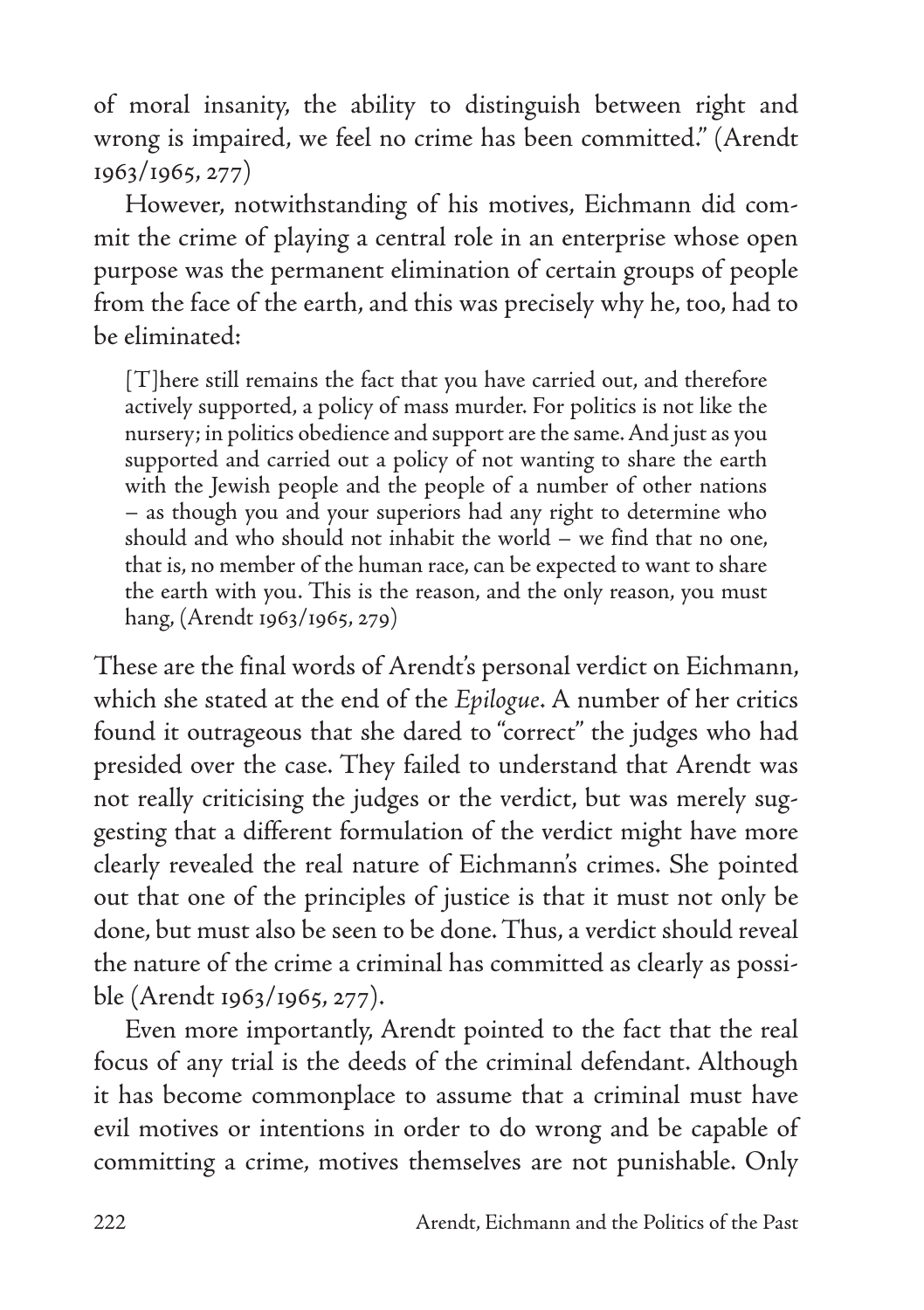criminal deeds are punishable, and in the case of "normal crimes" expiated, as motives alone cannot do damage to the world and injure the human community regardless of how evil they may be. Only deeds have an effect on the world, which is why Eichmann also had to be punished on the basis of what he did.

In Arendt's view, ignoring Eichmann's motives did not diminish either the enormity of his crimes or his guilt. Rather, it focused attention on the real character of his crimes as offences against humankind and its inviolable right to inhabit the earth. Eichmann's greatest crime was that he refused to share the earth with the Jewish people. This refusal constituted a violation of the basic human right to inhabit the earth with other people, which was the most important of all the inviolable human and political rights, without which human life on the earth and the sharing of the world would be impossible. Thus, Eichmann's crime had three decisive characteristics. First, it was a deed which was committed against humankind in the most profound sense. Second, it was irreconcilable because of its profound nature and enormity. And third, because of its irreconcilability, it was unpunishable. The elimination of a criminal who had committed an irreconcilable crime against humankind could only be a formal substitute for a punishment which would have fit the crime.

In Arendt's view, this was the real dilemma of the Eichmann trial. It revealed that the administrative mass murder committed by the Nazis was a new type of crime for which the European political and judicial tradition was entirely unprepared and which it was entirely unequipped to handle. Because of their sheer enormity, there was no punishment that fit these crimes. Yet they had to be dealt with somehow.

Even more importantly, the real dilemma revealed by the Eichmann trial was not the Nazi crimes as such but the fact that they had actualised the potentiality of these kinds of crimes for the first time in history. Humankind as a whole remained completely unprepared for the possibility that something similar might happen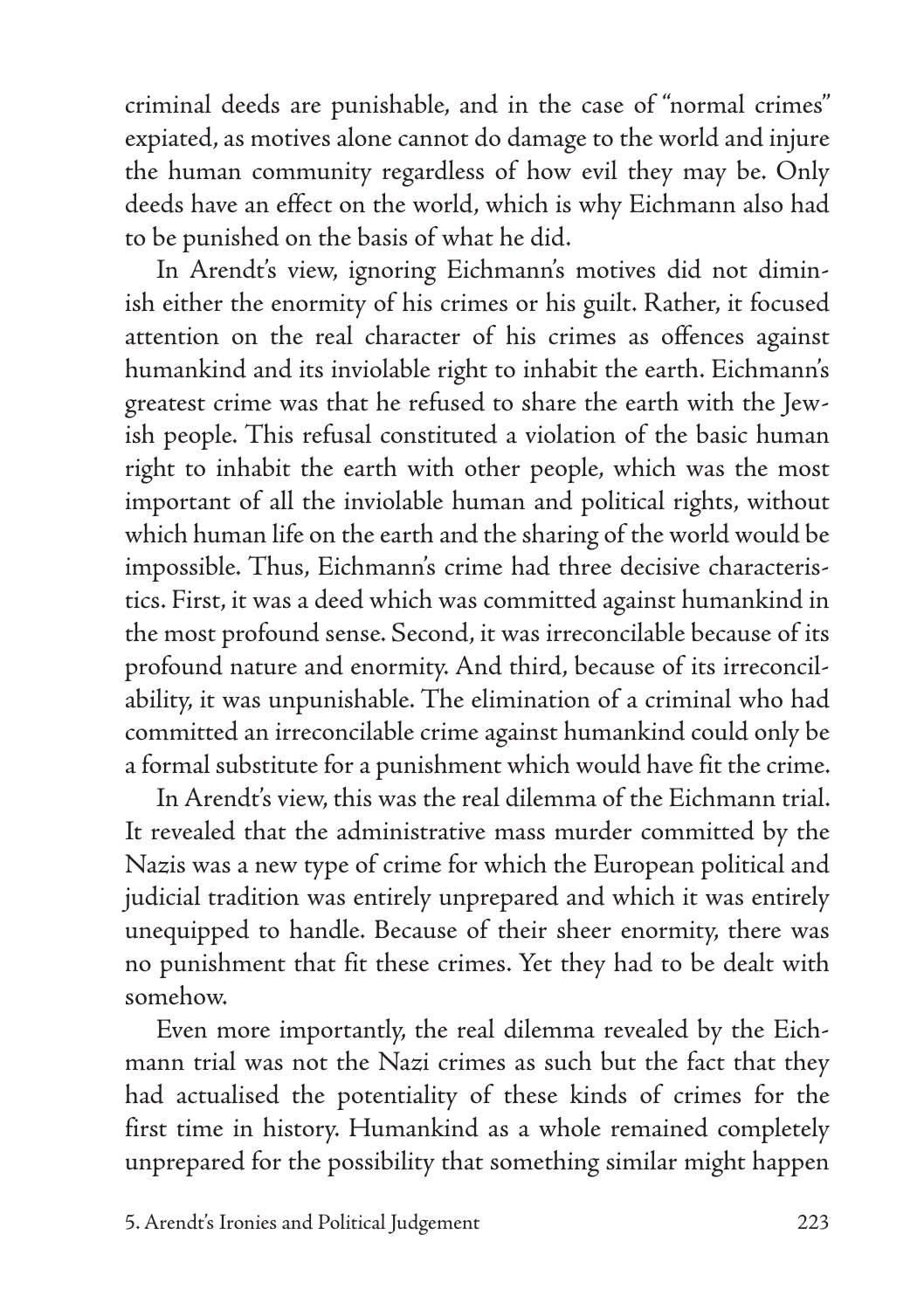in the future. Once actualised, there were no guarantees that such crimes would not manifest themselves in some other form:

It is in the very nature of things human that every act that has once made its appearance and has been recorded in the history of mankind stays with mankind as a potentiality long after its actuality has become a thing of the past [...] whatever the punishment, once a specific crime has appeared for the first time, its reappearance is more likely than its initial emergence could ever have been. (Arendt 1963/1965, 273)

More precisely, the character of a phenomenon entirely changes when it changes from a potentiality into a reality. As long as there is only the potential for something to occur, it does not really belong to the world, but as soon as it has been actualised it becomes a constituting element of the reality of the world. Hence, crimes against humankind reach their peak in the fact that they affect and change the human condition on earth in a dramatic and irreducible manner. They mark a point of no return which changes the conditions of life on earth.

This was the real dilemma of the Nazi crimes, to which the Eichmann trial offered no real solution. It left humankind with an unsolved puzzle of administrative mass murder. For Arendt, it marked a total collapse of the entire European political tradition, as it revealed that this tradition lacked the necessary tools with which to deal with such crimes morally, legally, and politically. In the final analysis, the Nazi crimes constituted a dilemma because they left humankind without firm criteria of judgement for the present and future (Arendt 1963/1965, 283). Instead of relying on pre-established patterns of thought and norms of behaviour, one ought to have learnt to judge freely and independently:

There remains, however, one fundamental problem, which was implicitly present in all these postwar trials and which must be mentioned here because it touches upon one of the central moral questions of all time, namely upon the nature and function of human judgment. What we have demanded in these trials, where the defendants had committed 'legal' crimes, is that human beings be capable of telling right from wrong even when all they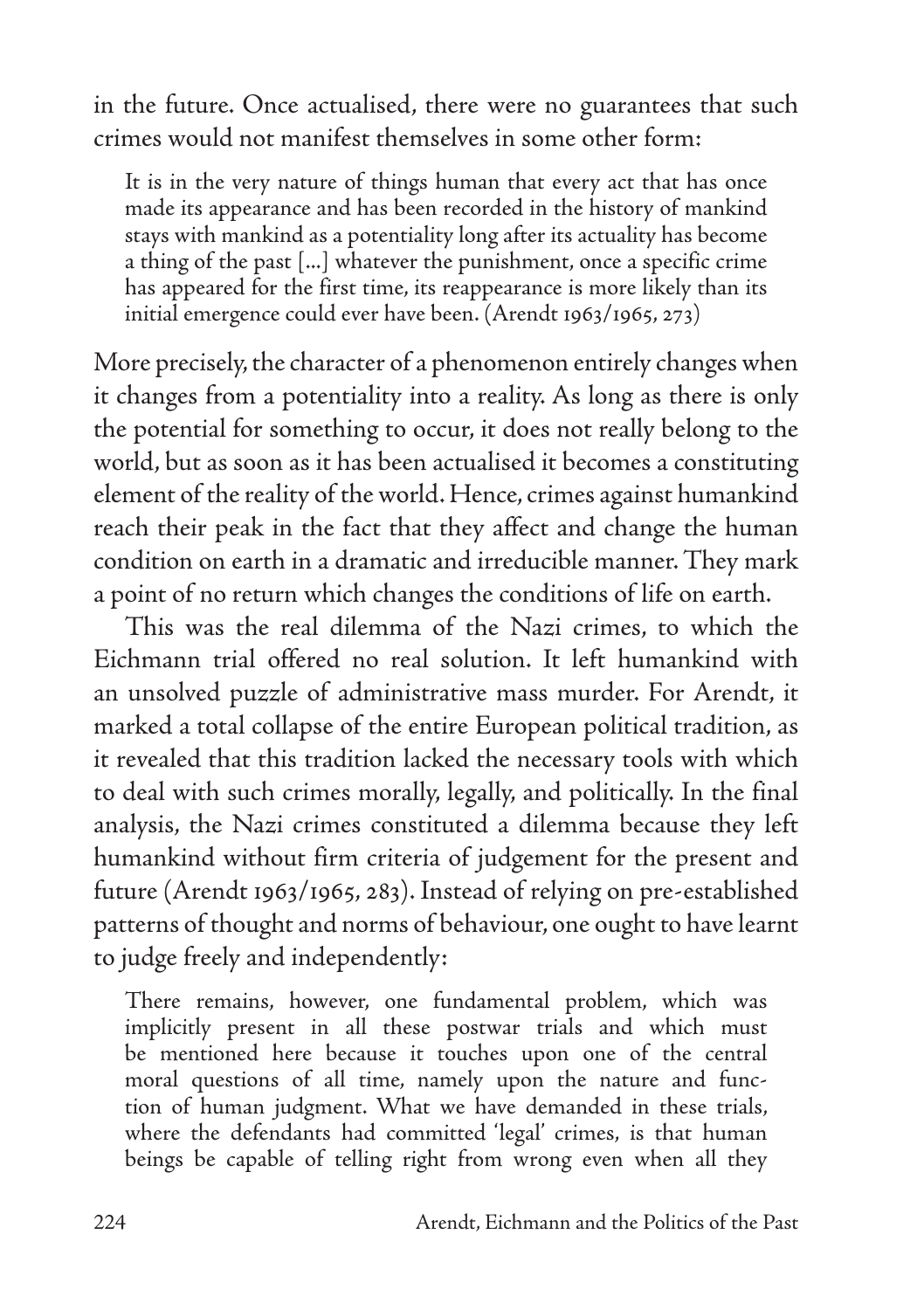have to guide them is their own judgment, which, moreover, happens to be completely at odds with what they must regard as the unanimous opinion of all those around them. (Arendt 1963/1965, 294–295)

The notion of judging freely and without precedent inevitably raises the question of the nature and function of human judgement. This is, indeed, Arendt's final question in her trial report, which she answers by claiming that the collapse of the former political tradition marks the beginning of a new era of independent judgement informed by the "arrogant" conviction that nobody can be trusted:

And this question is all the more serious as we know that the few who were 'arrogant' enough to trust only their own judgment were by no means identical with those persons who continued to abide by old values, or who were guided by a religious belief [...] Those few who were still able to tell right from wrong went really only by their own judgments, and they did so freely; there were no rules to be abided by, under which the particular cases with which they were confronted could be subsumed. They had to decide each instance as it arose, because no rules existed for the unprecedented. (Arendt 1963/1965, 295)

Arendt's apology for the arrogance of judgement may appear outrageous and impudent in the context of the Holocaust. It may even seem to be an expression of intellectual and political elitism to claim that only a few individuals were actually able to maintain their judgement under Nazi pressure. However, independent judgement is arrogant in a very particular way, as it does not imply that one would despise or look down on other people. Nor does it mean that one would have a total lack of respect for other people and their right to inhabit and share the earth with each other. On the contrary, it stems precisely from the firm conviction that it is an inviolable right of every human being to inhabit and share the world with other people. However, there is a fundamental political commandment inscribed in this right, as it is bound with the duty to exercise human faculties of action and judgement in such a way that sharing the world is possible. In other words, the inviolable right to inhabit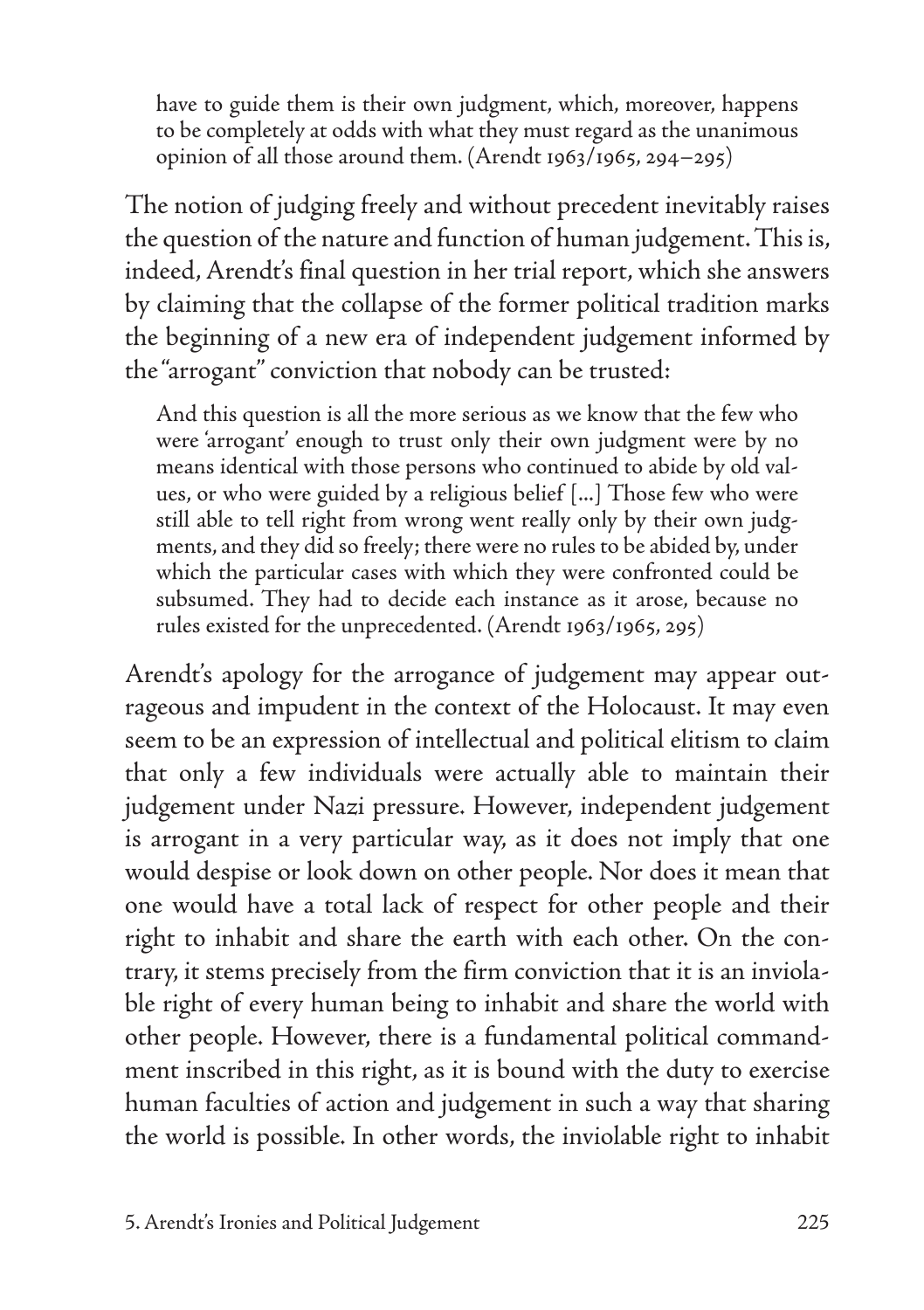the world can only be realised on the condition that it is cherished by acting in concert with other people and by judging their deeds concerning the common world.

Moreover, the arrogance of judgement means that one cannot trust anyone else's judgement because it is actually not necessarily a judgement at all, but rather an expression of obedience and, as such, an irresponsible thoughtlessness. In Arendt's view, independent judgement had already proven too difficult and demanding for most people, many of whom preferred to hide behind other people's judgements. However, things were made even worse by an increasingly prevalent inclination to deliberately refuse to judge: "The argument that we cannot judge if we were not present and involved ourselves seems to convince everyone everywhere, although it seems obvious that if it were true, neither the administration of justice nor the writing of history would ever be possible." (Arendt 1963/1965, 296)

Here, Arendt is pointing to the fact that independent judgement is inevitably always external. Unlike those who argued that one cannot judge if one is not present, Arendt maintains that one cannot judge if one is present, because being present blurs the distance required in order to make good political judgements. Distance is necessary in order to both see the whole situation and be able to judge in somebody else's place.

Being present not only prevents one from keeping one's distance from the phenomenon under scrutiny but also leads to self-righteousness, which stems from the conviction that one always knows what really happened. The problem of self-righteousness is that it is morally corruptive; it builds a moral hierarchy in terms of which only those with sufficient personal experience can distinguish right from wrong. Pushed to its logical conclusion, this attitude leads to a situation in which one can only judge one's own deeds, as nobody else is experienced enough to judge them. Politically speaking, this results in a situation in which political existence becomes impossible since it always is based on sharing the world, and the common world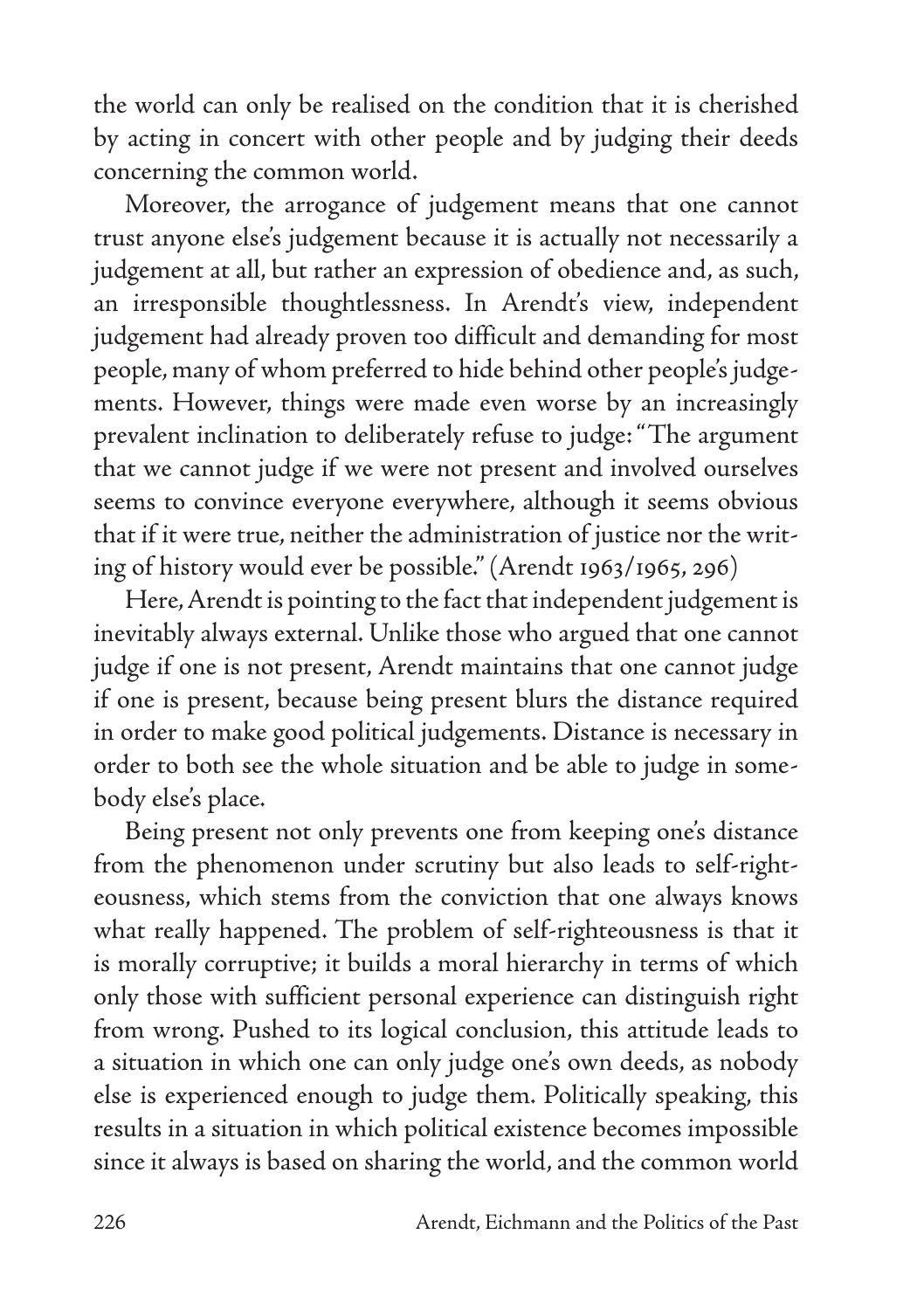can only be born as a result of action and judgement which concerns the world as a whole.

One more element is needed in order to outline the frame of the Arendtian universe of judgement and draw together all of its aforementioned aspects. This element is responsibility:

Justice, but not mercy, is a matter of judgment, and about nothing does public opinion everywhere seem to be in happier agreement than that no one has the right to judge somebody else. What public opinion permits us to judge and even to condemn are trends, or whole groups of people – the larger the better – in short, something so general that distinctions can no longer be made, names no longer be named. Needless to add, this taboo applies doubly when the deeds or words of famous people or men in high position are being questioned. This is currently expressed in high-flown assertions that it is 'superficial' to insist on details and to mention individuals, whereas it is the sign of sophistication to speak in generalities according to which all cats are gray and we all are equally guilty. (Arendt 1963/1965, 296–297)

If distinctions cannot be made and names cannot be named, two things become impossible. First, the practice of judgement itself is impossible as far as it is always based on distinguishing between right and wrong. Second, it is no longer possible to determine and distinguish the relations and elements of responsibility, as acting in the world is always the action of concrete, living people who commit certain deeds as opposed to trends which occur without protagonists. The aforementioned quote suggests that Arendt firmly refutes the tendency to blur individual moral responsibility by making generalisations. For her, making a judgement of an individual's conduct requires the examination of details and pinpointing of individuals who have committed certain deeds. In my view, this is a strong plea for the rehabilitation of individual moral judgement and personal responsibility. However, it does not mean that all the responsibility for anything and everything that has ever happened should be placed on the shoulders of individuals. In other words, Arendt does not claim that everyone is the architect of his or her own fortunes.